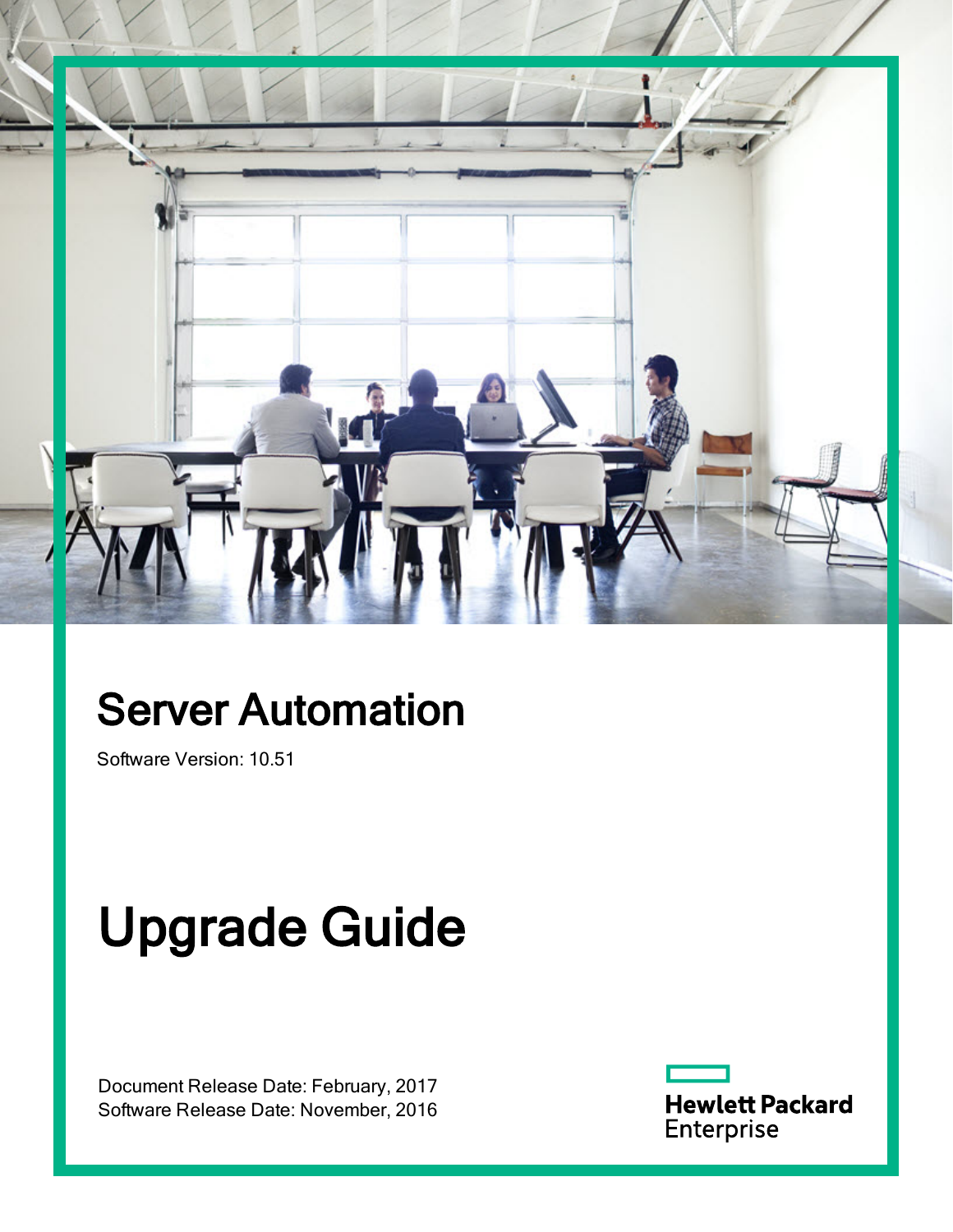### Legal Notices

### **Warranty**

The only warranties for Hewlett Packard Enterprise products and services are set forth in the express warranty statements accompanying such products and services. Nothing herein should be construed as constituting an additional warranty. Hewlett Packard Enterprise shall not be liable for technical or editorial errors or omissions contained herein.

The information contained herein is subject to change without notice.

### Restricted rights legend

Confidential computer software. Valid license from Hewlett Packard Enterprise required for possession, use or copying. Consistent with FAR 12.211 and 12.212, Commercial Computer Software, Computer Software Documentation, and Technical Data for Commercial Items are licensed to the U.S. Government under vendor's standard commercial license.

### Copyright Notice

© Copyright 2000-2016 Hewlett Packard Enterprise Development LP

### Trademark Notices

Adobe® is a trademark of Adobe Systems Incorporated.

Microsoft® and Windows® are U.S. registered trademarks of Microsoft Corporation.

UNIX® is a registered trademark of The Open Group.

### Documentation updates

The title page of this document contains the following identifying information:

- Software Version number, which indicates the software version.
- Document Release Date, which changes each time the document is updated.
- Software Release Date, which indicates the release date of this version of the software.

To check for recent updates or to verify that you are using the most recent edition of a document, go to: <https://softwaresupport.hpe.com/>.

This site requires that you register for an HPE Passport and to sign in. To register for an HPE Passport ID, click **Register** on the HPE Software Support site or click **Create an Account** on the HPE Passport login page.

You will also receive updated or new editions if you subscribe to the appropriate product support service. Contact your HPE sales representative for details.

### **Support**

Visit the HPE Software Support site at: [https://softwaresupport.hpe.com.](https://softwaresupport.hpe.com/)

This website provides contact information and details about the products, services, and support that HPE Software offers.

HPE Software online support provides customer self-solve capabilities. It provides a fast and efficient way to access interactive technical support tools needed to manage your business. As a valued support customer, you can benefit by using the support website to:

- Search for knowledge documents of interest
- Submit and track support cases and enhancement requests
- Download software patches
- Manage support contracts - Look up HPE Support contacts
- <sup>l</sup> Review information about available services
- **Enter into discussions with other software customers**
- Research and register for software training

Most of the support areas require that you register as an HPE Passport user and to sign in. Many also require a support contract. To register for an HPE Passport ID, click **Register** on the HPE Support site or click **Create an Account** on the HPE Passport login page.

To find more information about access levels, go to: <https://softwaresupport.hpe.com/web/softwaresupport/access-levels>.

**HPE Software Solutions Now** accesses the HPESW Solution and Integration Portal website. This site enables you to explore HPE Product Solutions to meet your business needs, includes a full list of Integrations between HPE Products, as well as a listing of ITIL Processes. The URL for this website is <https://softwaresupport.hpe.com/>.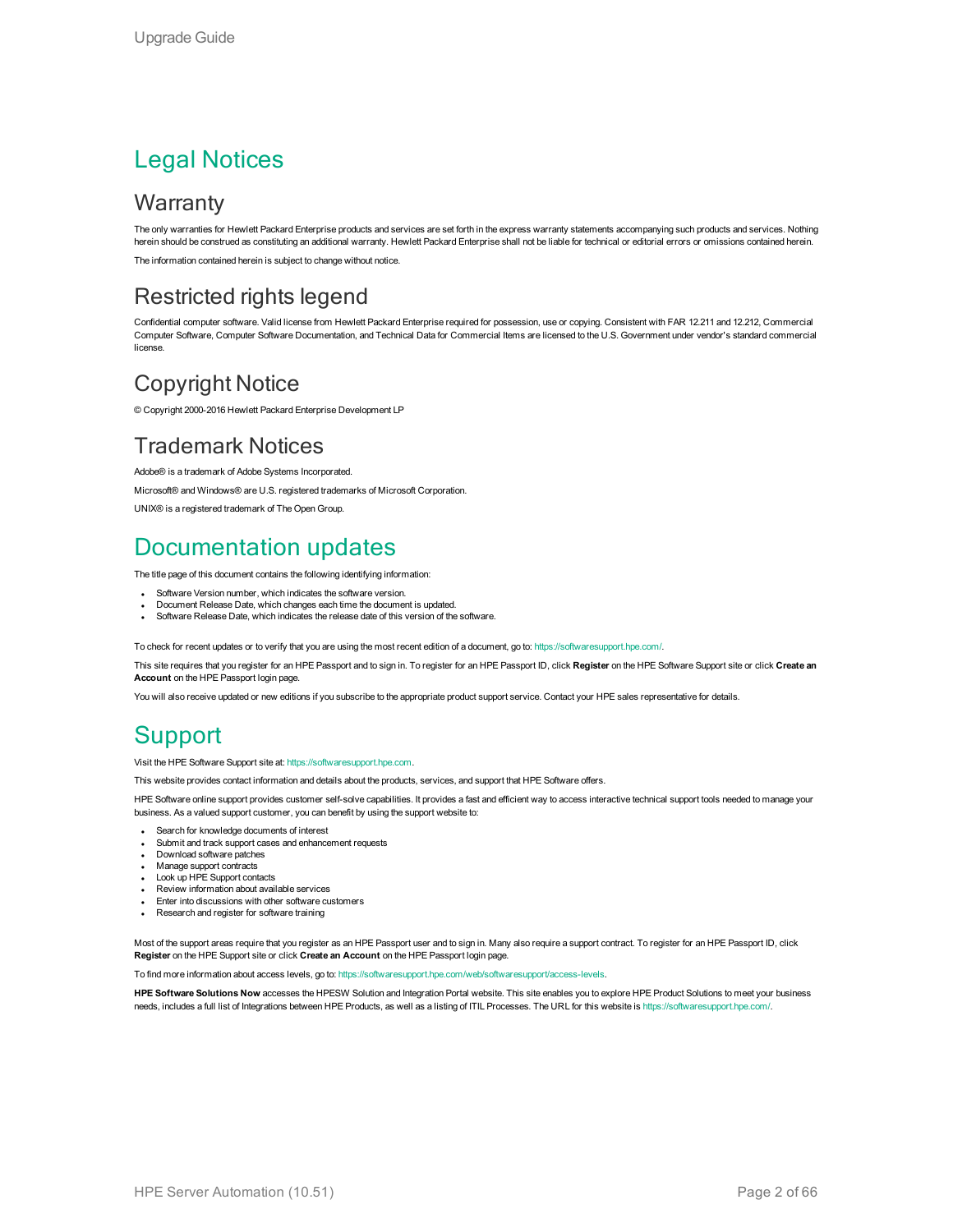### **Contents**

| Settings required for regular users with sudo capabilities 22 |  |
|---------------------------------------------------------------|--|
|                                                               |  |
|                                                               |  |
| Customized configuration preservation after upgrade 24        |  |
|                                                               |  |
|                                                               |  |
|                                                               |  |
|                                                               |  |
|                                                               |  |
|                                                               |  |
|                                                               |  |
|                                                               |  |
|                                                               |  |
|                                                               |  |
|                                                               |  |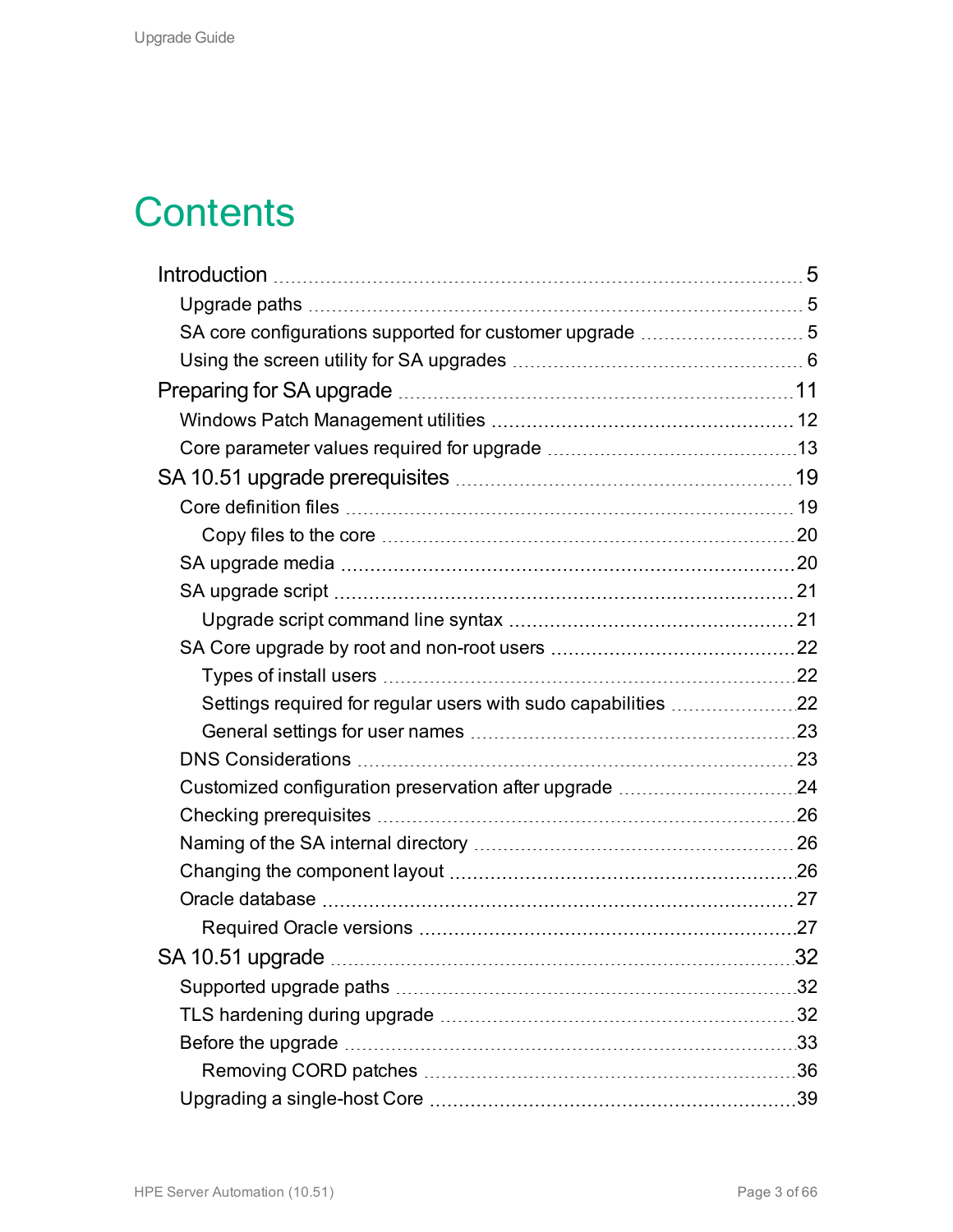| Upgrading a single Core with distributed components 42                  |     |
|-------------------------------------------------------------------------|-----|
|                                                                         |     |
|                                                                         |     |
| Shutting down the services on the secondary cores 49                    |     |
|                                                                         |     |
| Upgrading the Secondary Core of a multimaster mesh 50                   |     |
|                                                                         |     |
| Satellite with OS Provisioning Components on a separate host upgrade 58 |     |
|                                                                         |     |
|                                                                         |     |
|                                                                         | .66 |
|                                                                         |     |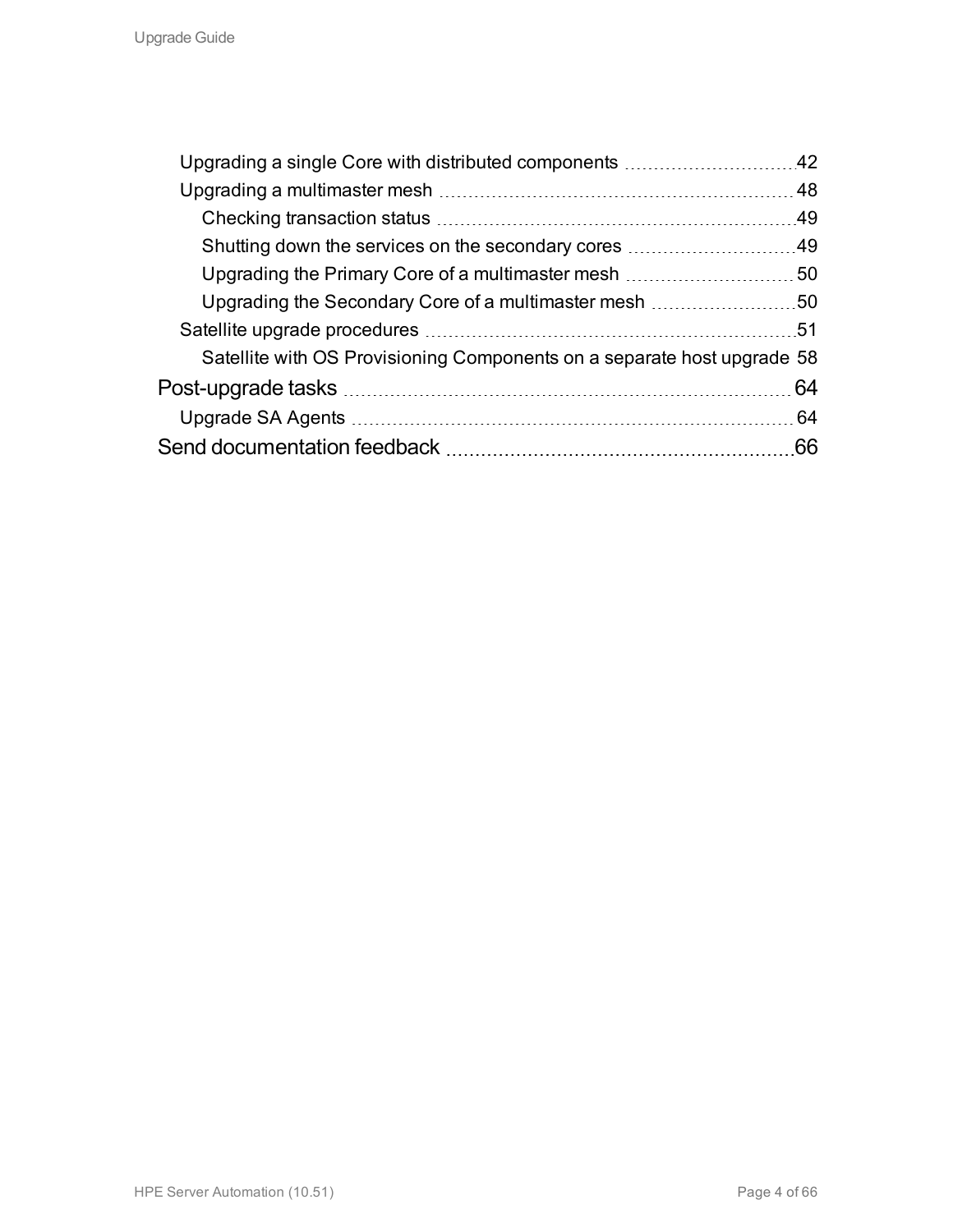### <span id="page-4-0"></span>Introduction

This section describes the requirements and procedures for upgrading to SA 10.51.

- ["Upgrade](#page-4-1) paths" below
- . "SA core [configurations](#page-4-2) supported for customer upgrade" below
- . ["Windows](#page-5-1) patch database update" on the next page
- "Changes to Oracle initialization [parameters"](#page-6-0) on page 7
- ["Changes](#page-6-1) to the database jobs" on page 7
- <span id="page-4-1"></span>• ["Changes](#page-9-0) to the database statistics job" on page 10

### Upgrade paths

You can upgrade to SA 10.51 from the following releases:

- $\cdot$  SA 10.1x
- $\bullet$  SA 10.2x

<span id="page-4-2"></span>CORD patches are rolled back to nearest major release either automatically during the upgrade or manually, if necessary.

### SA core configurations supported for customer upgrade

This section describes the SA Core configurations that are supported for customer upgrade.

HPE supports customer-performed upgrades to SA 10.x or later as long as your core configuration is one of the supported configurations. All other core configurations will continue to require the services of HPE Professional Services. If you are uncertain whether you can upgrade an existing SA Core yourself, contact HPE Technical Support.

These configurations include: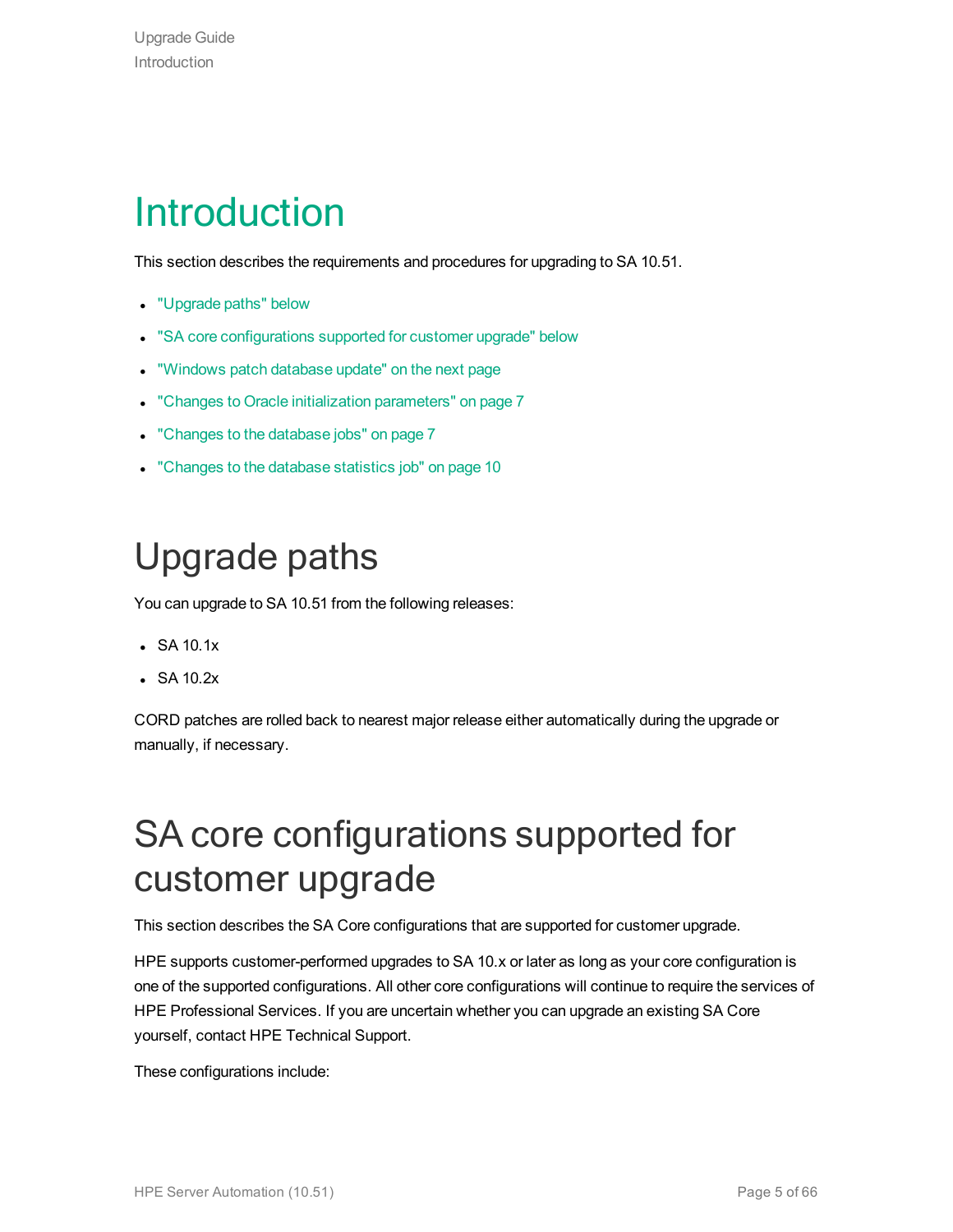- SA Core with a local SA-supplied Oracle Database
- SA Core with a remote customer-supplied Oracle database
- SA Core with a remote model repository and SA-supplied Oracle database
- SA Core with a remote model repository and SA-supplied Oracle database and additional slice component bundle instances
- SA Core with a remote customer-supplied Oracle database and additional slice component bundles
- SA Core with a remote model repository and SA-supplied Oracle database, additional slice component bundle instances and satellites
- SA Core with a remote customer-supplied Oracle database, additional slice component bundles and satellites
- Advanced installation: SA First (Primary) Core with a Secondary Core (Multimaster Mesh)" A set of two or more SA Cores that communicate through Management Gateways and that can perform synchronization of data about their respective Managed Servers

### <span id="page-5-0"></span>Using the screen utility for SA upgrades

The screen utility for Linux enables you to safely run the SA Installer and recover from interruptions such as a network disconnection. If, for some reason, you are disconnected from an installation session, you can log back into the machine and use screen to reattach to your installation session.

SA recommends that you invoke the SA Installer using the screen utility in order to minimize the impact of an installation problem due to a network failure.

Red Hat Enterprise Linux, SUSE Linux Enterprise Server and Oracle Enterprise Linux distributions include the screen package but you must explicitly install it (the screen package is not available by default).

### <span id="page-5-1"></span>Windows patch database update

In previous upgrades, SA could update the Windows patch database. As of SA 9.0 and later, you must update the patch database using the SA Client as described in Use or by using the populateopsware-update-library script.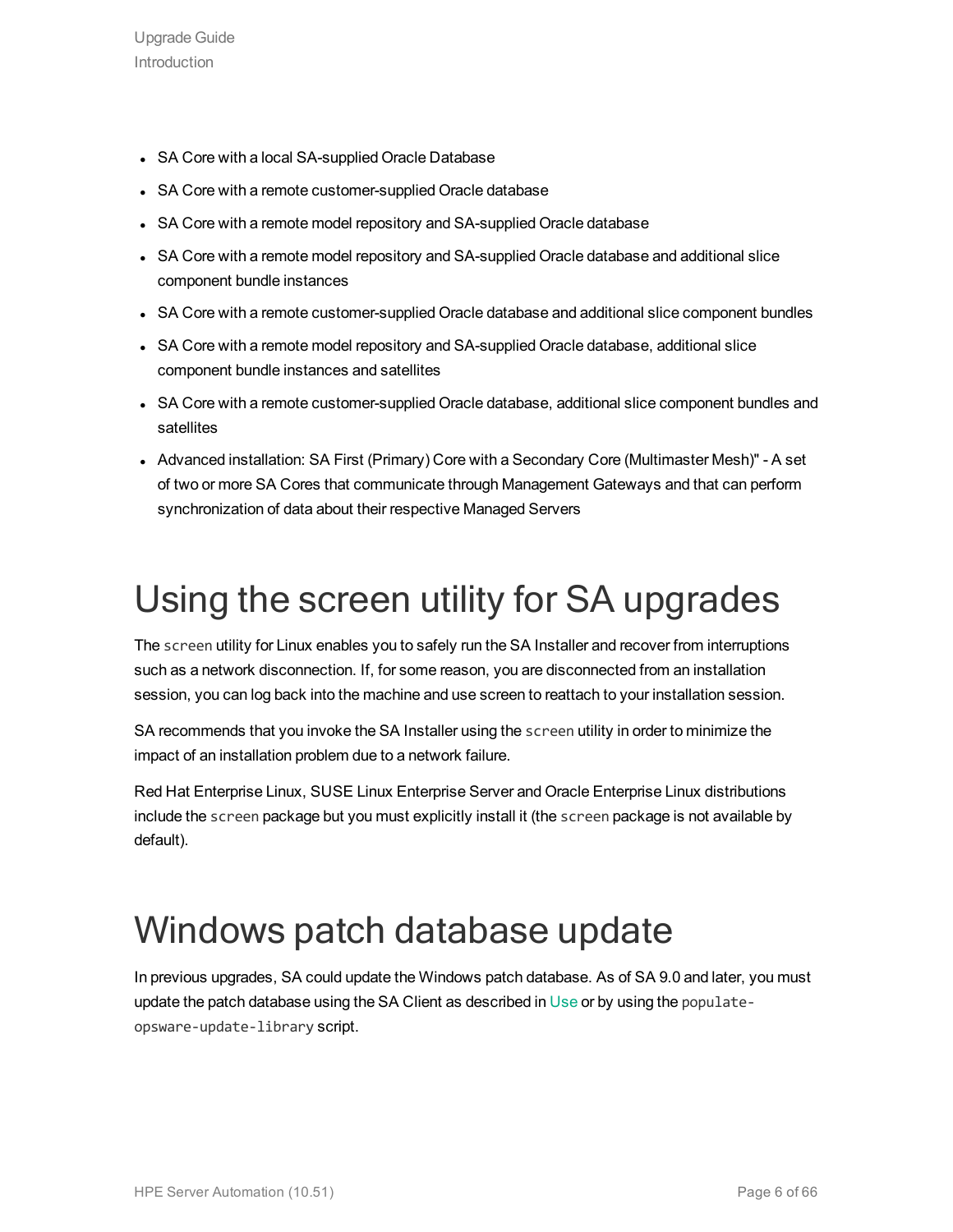### <span id="page-6-0"></span>Changes to Oracle initialization parameters

During upgrade, SA makes the following changes to certain Oracle initialization parameters. These changes only occur if you have installed the SA-supplied Oracle database. If you are using a non-SAsupplied Oracle database, you must make these updates manually.

```
Oracle 11g Only
```
nls length semantics='CHAR'

optimizer\_mode=all\_rows

"\_complex\_view\_merging"=false

event='12099 trace name context forever, level 1'

remote login passwordfile=EXCLUSIVE

if open\_cursors < 1000 then the open\_cursors is set to 1000

**Oracle 12c Only**

nls length semantics='CHAR'

optimizer\_mode=all\_rows

remote login passwordfile=EXCLUSIVE

if open cursors < 1500 then the open cursors is set to 1500

The parameters complex view merging and event are not required for Oracle 12c.

The following permissions are granted to the database user opsware admin: grant create any directory to opsware\_admin, grant drop any directory to opsware\_admin, grant create job to opsware\_admin with admin option.

### <span id="page-6-1"></span>Changes to the database jobs

Oracle has introduced dba\_scheduler\_jobs scheduling which is more robust and fully-featured than dba jobs scheduling used in previous SA versions. Oracle recommends the use of the dba\_scheduler\_ jobs package for releases 11g and later since Oracle will not add new features to dba\_jobs and its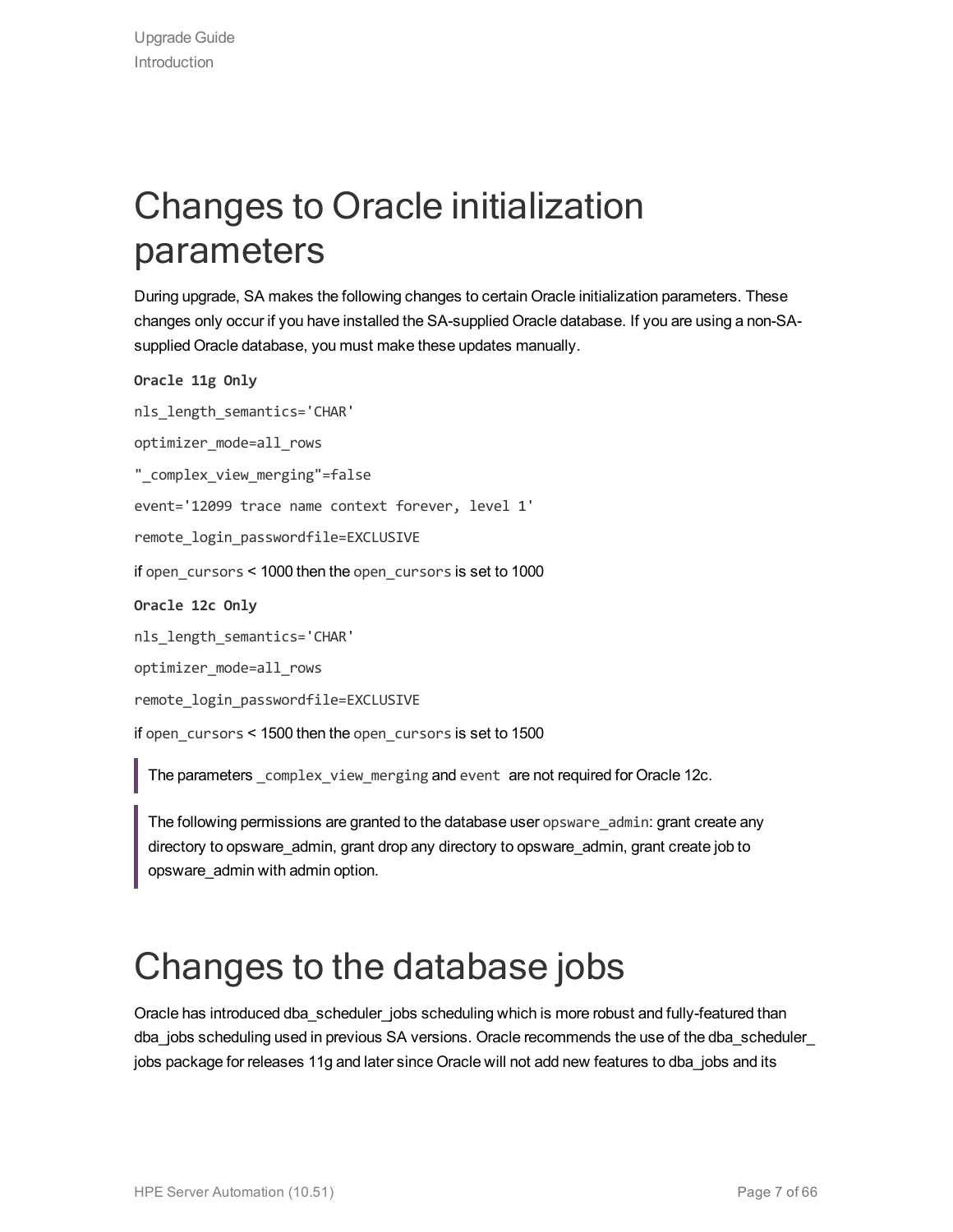continued use could run into limitations. All SA jobs that were performed using the dba\_jobs scheduler are ported to the new dba\_scheduler\_jobs package during upgrade to SA 10.0 or later.

To verify that existing jobs are executing correctly:

Enter the following commands in SQL\*Plus:

```
# su - oracle
# sqlplus "/ as sysdba"
# sqlplus "/ as sysdba"
set line 200
col job name format a50
col owner format a14
col last format a17
col next format a17
col state format a10
col job action format a50
```
select job name, owner, to char(LAST START DATE, 'MM/DD/YY HH:MI:SS') last, to char (next\_run\_date, 'MM/DD/YY HH:MI:SS') next, state, job\_action from dba\_scheduler\_ jobs where owner in ('OPSWARE\_ADMIN', 'LCREP', 'GCADMIN');

In the output generated from the preceding statement, the value of the JOB\_ACTION column indicates the type of job. The jobs owned by GCADMIN perform the garbage collection. The job owned by LCREP performs index statistics collection and the job owned by OPSWARE\_ADMIN performs system statistics collection. Sample output will appear similar to this:

| <b>JOB NAME</b>              | <b>OWNER</b>       | <b>LAST</b>                          | <b>NEXT</b>                               | <b>STATE</b>         | <b>JOB ACTION</b>                              |
|------------------------------|--------------------|--------------------------------------|-------------------------------------------|----------------------|------------------------------------------------|
|                              |                    |                                      |                                           |                      |                                                |
| WLMPURGE GC                  | <b>GCADMI</b><br>N | 04/02/1<br>$\mathfrak{p}$<br>9:00:02 | 04/04/1<br>$\mathfrak{p}$<br>9:00:00      | <b>SCHEDULE</b><br>D | WLMPURGE.GC JOBS                               |
| STORAGEINITIATORPURG<br>E GC | <b>GCADMI</b><br>N | 04/02/1<br>2<br>09:47:3<br>0         | 04/03/1<br>$\mathfrak{p}$<br>10:47:3<br>0 | <b>SCHEDULE</b><br>D | STORAGEINITIATORPURGE.G<br>C STORAGEINITIATORS |
| AUDITPURGE GC                | <b>GCADMI</b>      | 04/02/1                              | 04/04/1                                   | <b>SCHEDULE</b>      | AUDITPURGE.GC AUDITLOGS                        |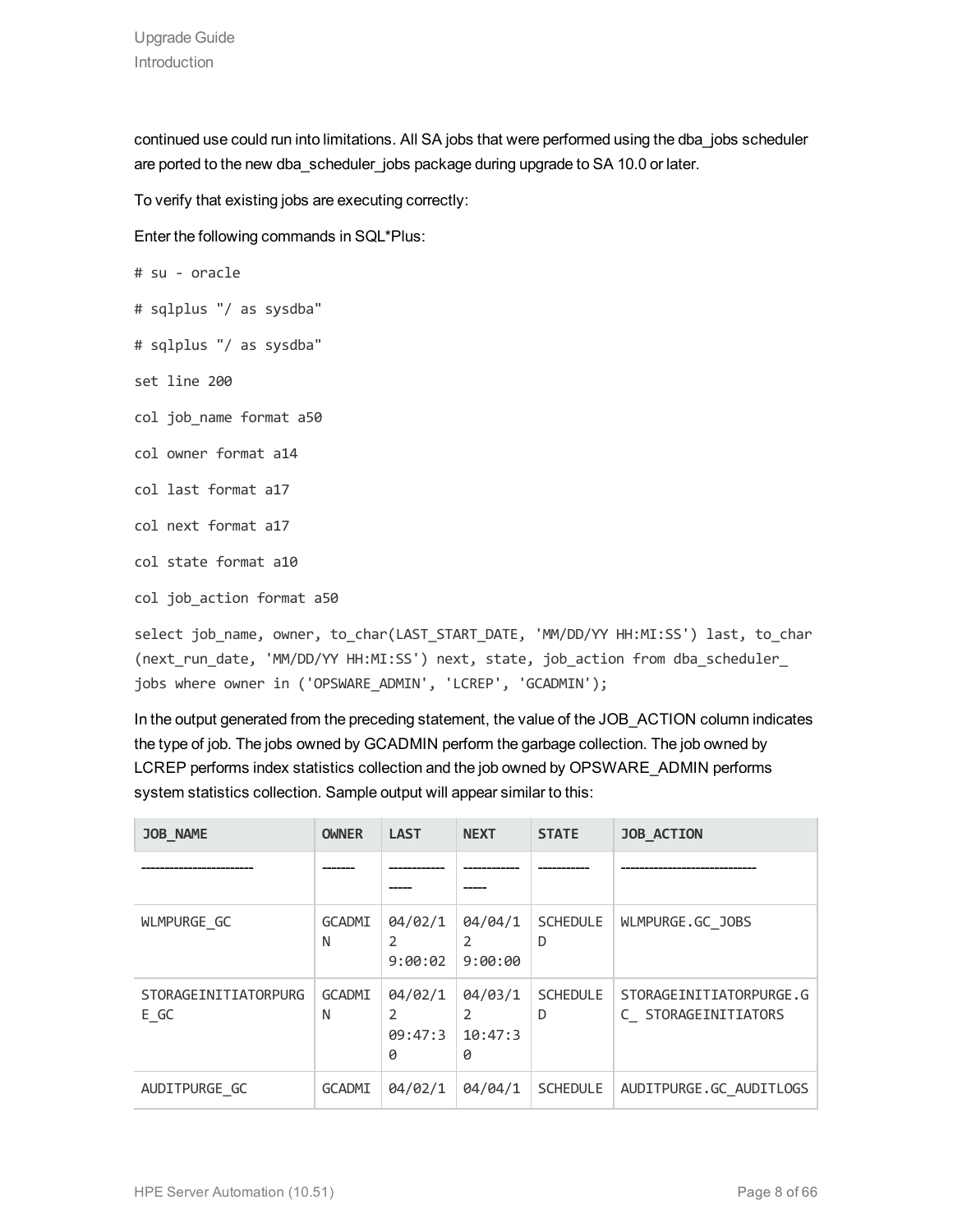|                                | N                           | $\overline{2}$<br>09:00:0<br>$\overline{2}$            | 2<br>09:00:0<br>0                         | D                    |                                         |
|--------------------------------|-----------------------------|--------------------------------------------------------|-------------------------------------------|----------------------|-----------------------------------------|
| CHANGELOGPURGE_GC              | GCADMI<br>N                 | 04/02/1<br>$\overline{2}$<br>09:00:0<br>$\overline{2}$ | 04/04/1<br>$\overline{2}$<br>09:00:0<br>0 | <b>SCHEDULE</b><br>D | CHANGELOGPURGE.GC_<br><b>CHANGELOGS</b> |
| WAYPURGE GC                    | GCADMI<br>N                 | 04/02/1<br>$\mathfrak{D}$<br>09:00:0<br>$\overline{2}$ | 04/04/1<br>$\mathcal{L}$<br>09:00:0<br>0  | SCHEDULE<br>D        | WAYPURGE.GC_SESSIONS                    |
| LCREP_INDEX_STATS              | LCREP                       | 04/02/1<br>$\overline{2}$<br>11:00:0<br>0              | 04/03/1<br>2<br>11:00:0<br>0              | <b>SCHEDULE</b><br>D | gather_lcrep_stats                      |
| OPSWARE_ADMIN_<br>SYSTEM_STATS | <b>OPSWAR</b><br>E<br>ADMIN | 04/02/1<br>$\overline{2}$<br>06:00:0<br>0              | 04/03/1<br>2<br>06:00:0<br>0              | <b>SCHEDULE</b><br>D | gather_opsware_admin_<br>sys_stats      |

7 rows selected.

where:

JOB\_NAME - name of the job

OWNER - the user who with permissions to run the job

LAST\_DATE - last date-time when the job was run

NEXT\_DATE - next date the job will run

STATE - The status of the scheduled job:

- disabled The job is disabled
- scheduled The job is scheduled to be execu
- running The job is currently running
- completed The job has completed, and is not scheduled to run again
- broken The job is broken
- failed The job was scheduled to run once and failed
- retry scheduled The job has failed at least once and a retry has been scheduled to be executed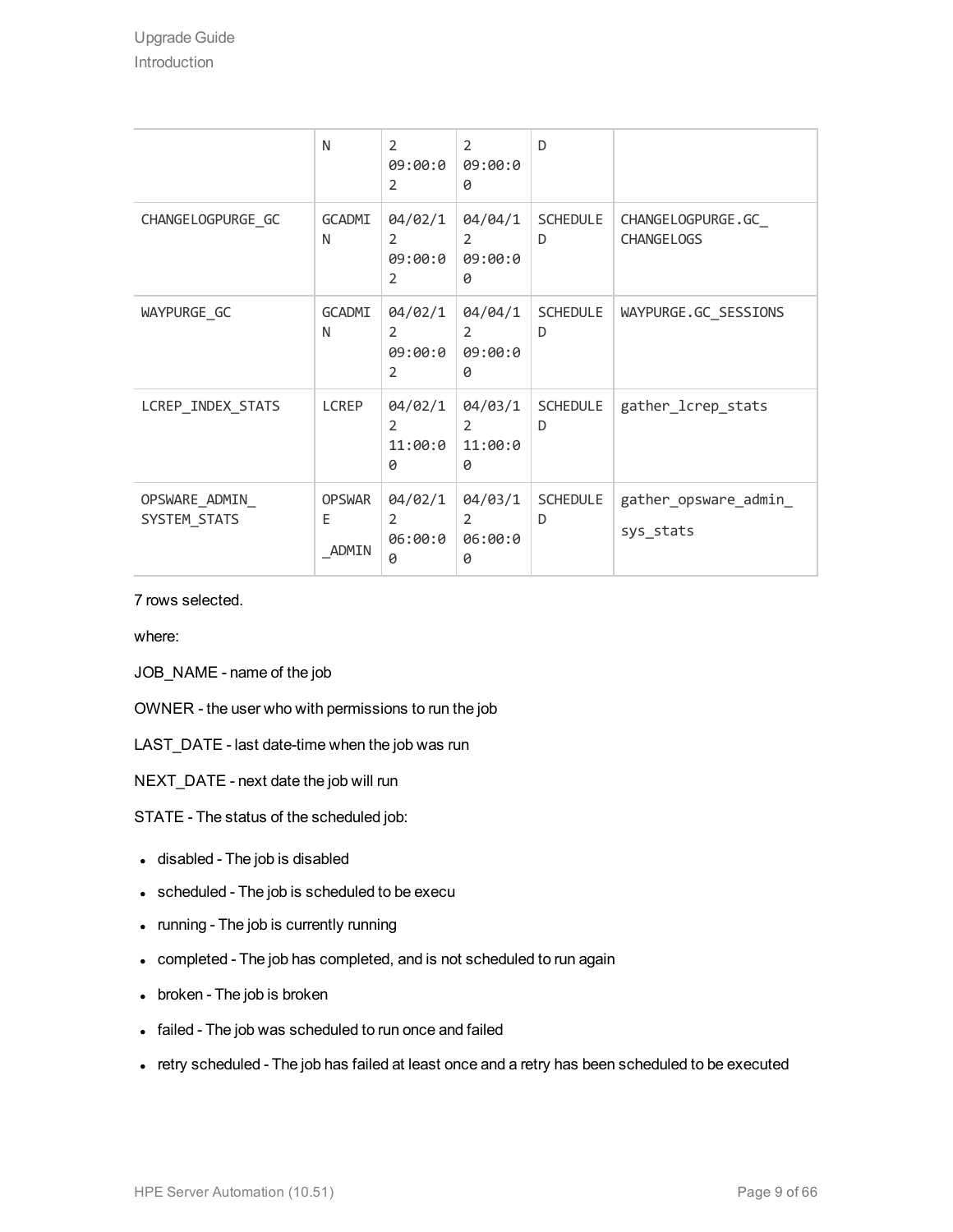- succeeded The job was scheduled to run once and completed successfully
- <span id="page-9-0"></span>• JOB\_ACTION - the procedure that the job runs

### Changes to the database statistics job

Oracle documentation advises that you enable Automatic Optimizer statistics collection. When you have the optimizer enabled, the database can automatically collect optimizer statistics for tables with absent or stale statistics. If fresh statistics are required for a table, the database collects them both for the table and its associated indexes.

Oracle claims that automatic statistics collection eliminates many manual tasks associated with managing the optimizer and significantly reduces the risks of generating poor execution plans because of missing or stale statistics.

The schema collection jobs of SA (performed in previous versions by the TRUTH, AAA and LCREP users) is now removed and SA now relies on Oracle's Automatic Optimizer statistics collection to collect the schema statistics. By default Oracle's Automatic Optimizer statistics collection is enabled.

To verify that the Oracle Automatic optimizer statistics collection is turned on:

Execute the following commands in SQL\*Plus:

```
# su - oracle
# sqlplus "/ as sysdba"
set line 200
col status format a10
SELECT status FROM dba autotask client where client name='auto optimizer stats
collection';
The output from the above statement should be as follows:
STATUS
```
----------

ENABLED

If the status is not set to ENABLED, execute the following statement to enable Oracle's Automatic Optimizer statistics collection.

```
EXEC DBMS AUTO TASK ADMIN.ENABLE(client name => 'auto optimizer stats
collection',operation \Rightarrow NULL, window name \Rightarrow NULL);
```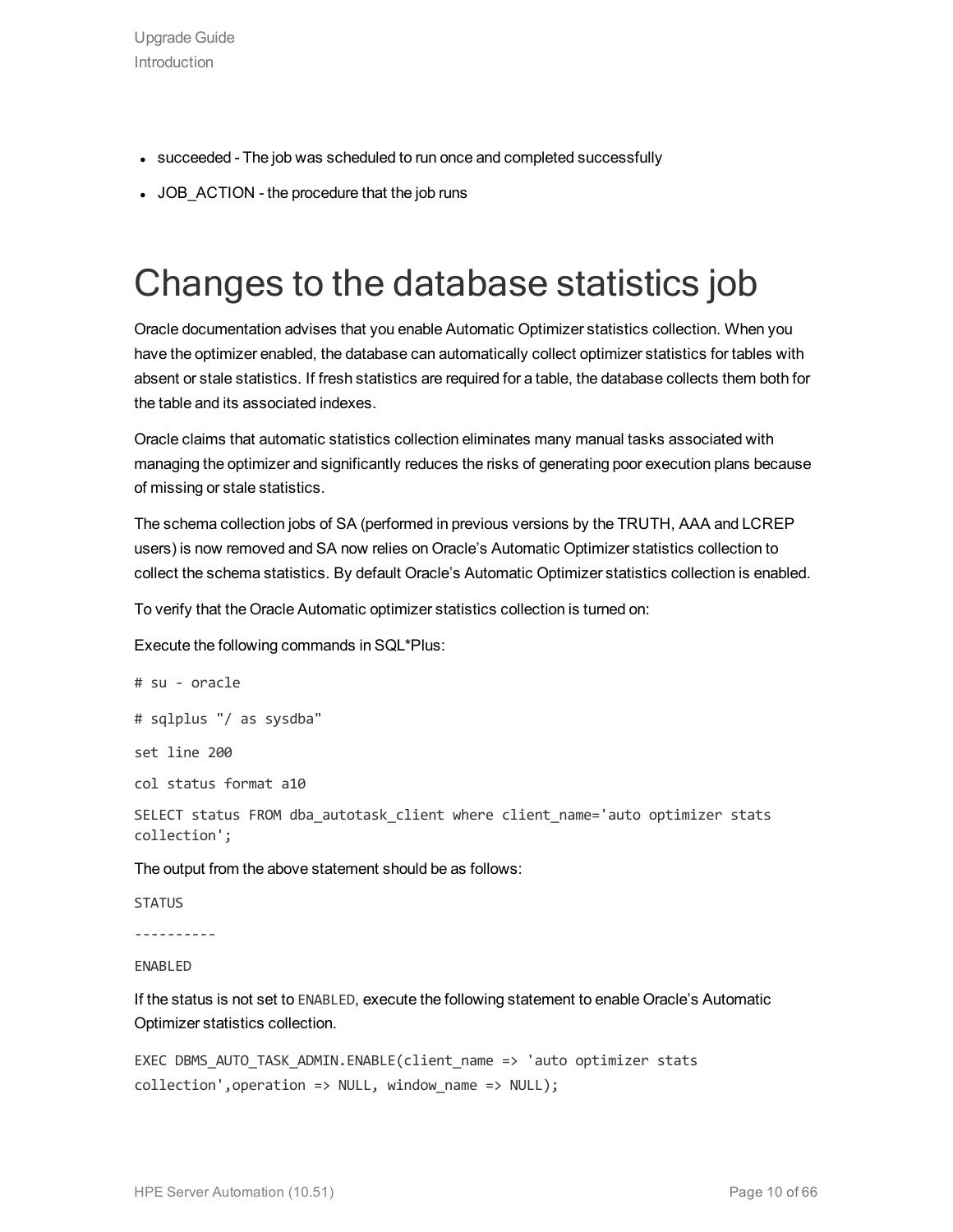## <span id="page-10-0"></span>Preparing for SA upgrade

This section provides information on the following topics:

- ["Preparation](#page-10-1) for all upgrades to SA 10.51" below
- <span id="page-10-1"></span>• "Preparing for all [multimaster](#page-11-1) upgrades to SA 10.51" on the next page

### Preparation for all upgrades to SA 10.51

Before you upgrade a Single Core or Multimaster Core, perform the following tasks:

- Recertify the Cores if their certificates have MD5 hashing algorithms.
- Gather the correct values for the [parameter](#page-12-0)s shown in "Core parameter values required for upgrade" on [page](#page-12-0) 13.
- The Core Gateways, Management Gateway and core services must be up and running.
- The core servers hosting the Model Repository and the Software Repository must have the en\_ US.UTF-8 locale installed. To display data from Managed Servers in various locales, the core server hosting the Global File System (OGFS) (part of the Slice Component bundle), must also have those locales installed.
- Notify SA users to cancel all scheduled Remediate Patch Policy jobs. After upgrading a Single Core or Multimaster Core to 10.51, SA users will not see their Remediate Patch Policy jobs in the Job Logs (SA Client) that ran or are scheduled to run. (By default, the data about a job is cleared from the Job Logs (SA Client) after 30 days.)
- Detach the "Python Opsware API Access" Software Policy from the Managed Servers corresponding to the Core hosts and then remediate to uninstall the policy items contained within.

This Software Policy contains the OPSWpytwist ZIP package that should not be installed on Core hosts because the Core hosts already has the contents of this package already installed as an RPM package.

After the upgrade, set up the scheduled Remediate Patch Policy jobs again by using the Remediate function in the SA Client.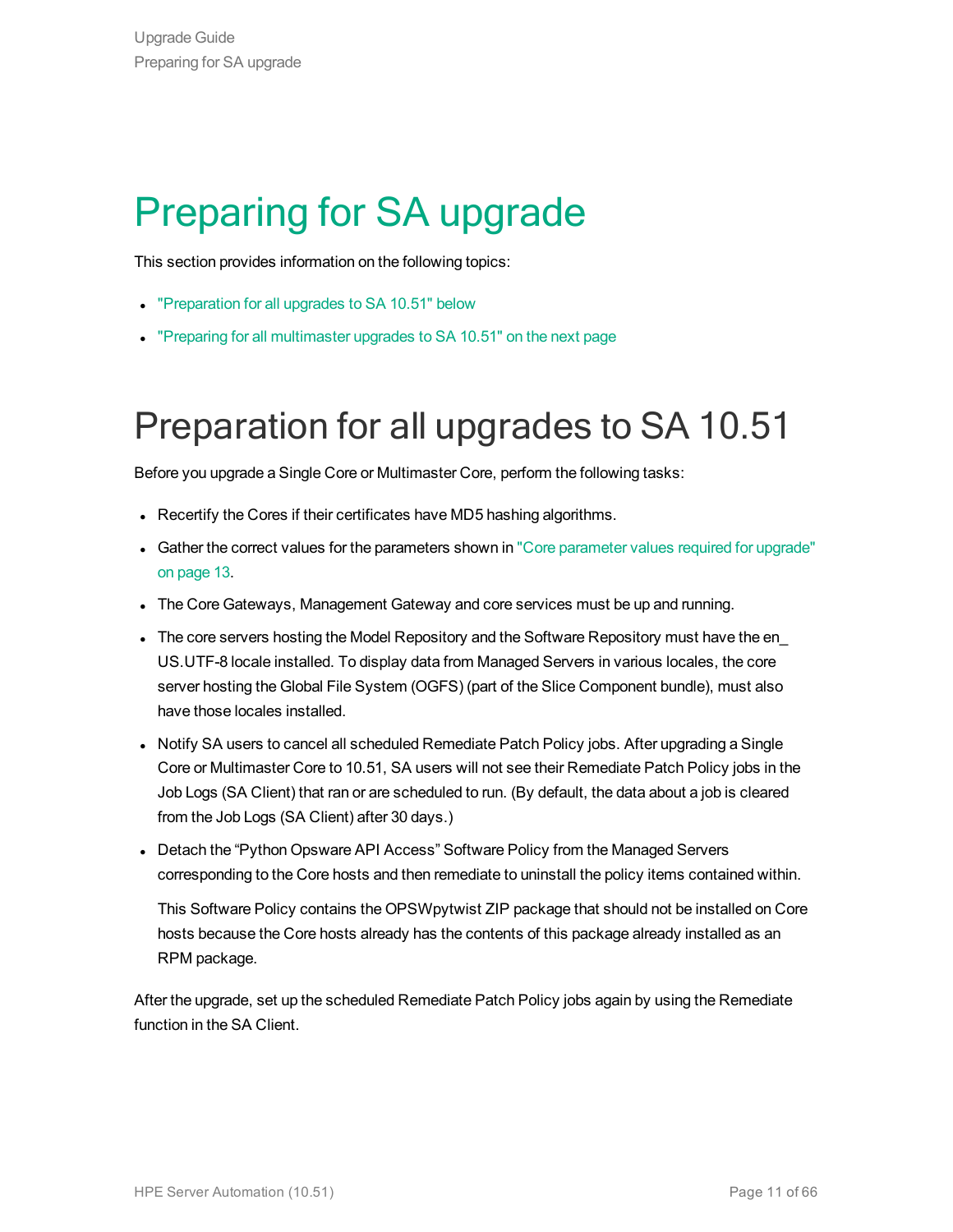### <span id="page-11-1"></span>Preparing for all multimaster upgrades to SA 10.51

You must not proceed with a core upgrade in a Multimaster Mesh if transaction conflicts are present.

Before you upgrade a Multimaster Core to SA 10.51 ensure that there are no conflicts in the mesh. You should follow the procedures described in the SA Administering. "Viewing the State of the Multimaster Mesh - SA Client" to determine what transaction conflicts exist in the mesh, if any. If there are conflicts, follow the procedure described in the SA Administering, **Resolving Mesh Conflicts - SA Client**.

### <span id="page-11-0"></span>Windows Patch Management utilities

The SA Windows Patch Management feature requires several files from the Microsoft software download repository. These files can be installed during Core installation.

If you do not plan to use SA to manage Windows servers, you can optionally choose not to install these files and successfully complete installation. However, if these files are not installed, no operations against Windows servers should be performed. These files are required for many Windows-based operations other than Windows patching including Windows OS Provisioning.

## Installing the required Windows Patch Management files in an existing core

If you need to perform Windows patching, you need to install the required Windows Patch Management files either by using the SA Client's Import feature or the populate-opsware-update-library command line script.

See the SA 10.51 User Guide for more information about manually downloading the Windows Patching Utilities.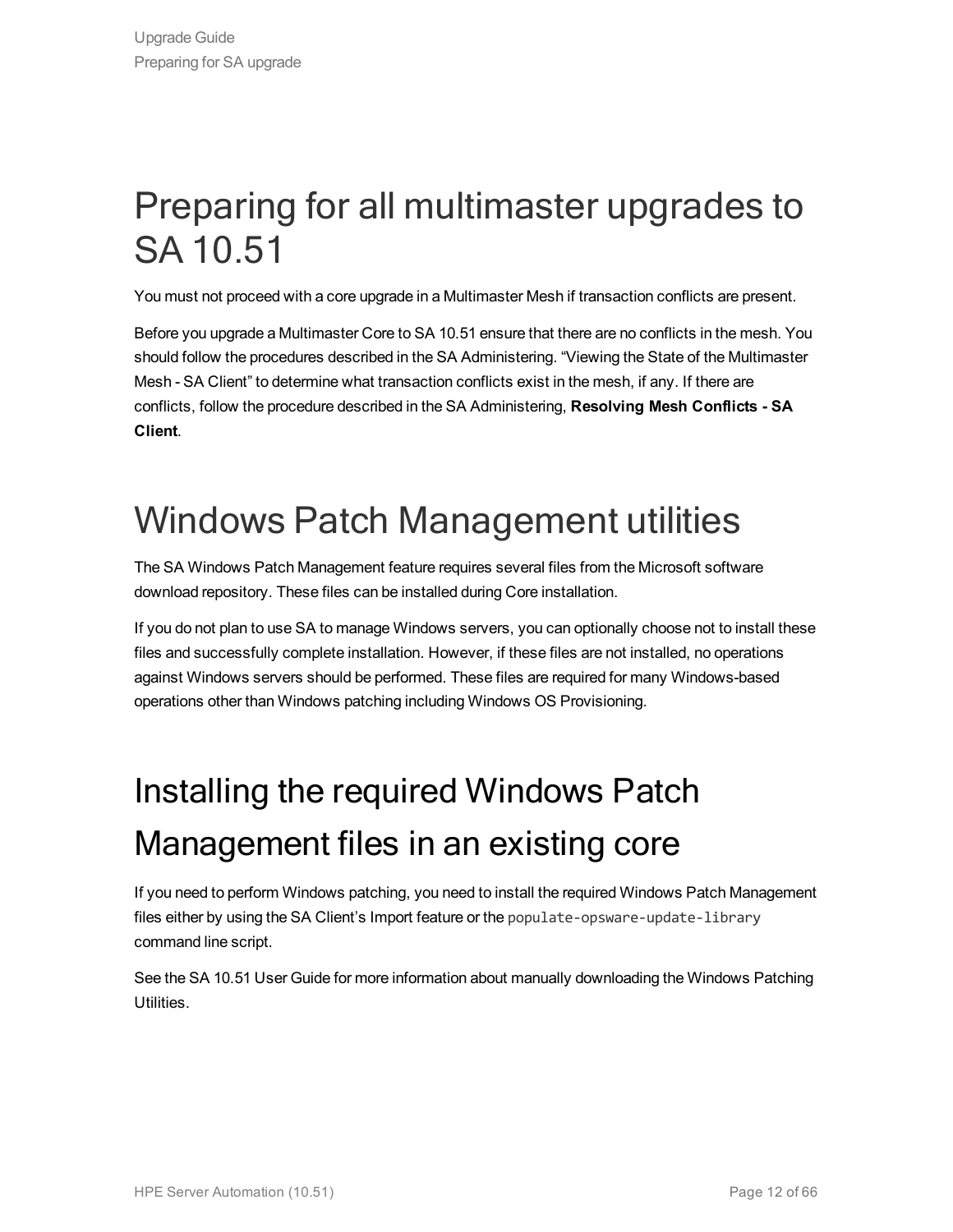### <span id="page-12-0"></span>Core parameter values required for upgrade

The following table lists the core parameters that require values during upgrade whether specified manually or taken from an existing CDF.

| <b>Parameter</b> | How to find the current value                                                                                                                                                                                                                                                                                                   |
|------------------|---------------------------------------------------------------------------------------------------------------------------------------------------------------------------------------------------------------------------------------------------------------------------------------------------------------------------------|
| cast.admin_pwd   | This parameter specifies the password for the SA Admin user. To verify that<br>you have the correct value, log in to the SA Client as the Admin user.                                                                                                                                                                           |
| decrypt_passwd   | This parameter contains the password to decrypt the database of crypto<br>material. The value for this parameter does not change after installing SA.                                                                                                                                                                           |
| truth.dcId       | Log in to the SA Client, select the Administration tab, then select Facilities.<br>Select the facility you are upgrading to see its ID number.                                                                                                                                                                                  |
| truth.dcNm       | The Facility's short name. Log in to the SA Client, select the Administration<br>tab, then select Facilities. Select the facility you are upgrading to see its short<br>name.                                                                                                                                                   |
| truth.dcSubDom   | Log into the SA Client, select the Administration tab, select System<br>Configuration in the navigation panel, and then select the facility you are<br>upgrading; look up the value for opsware.core.domain.                                                                                                                    |
| truth.gcPwd      | The password for the Oracle gcadmin user. To verify that you have the correct<br>value, log in to the Model Repository (truth) as the gcadmin user using this<br>password. The Oracle gcadmin user does not have permission to log in to<br>Oracle. If you have entered the correct password, the following message<br>appears: |
|                  | ORA-01045: user GCADMIN lacks CREATE SESSION privilege; logon<br>denied                                                                                                                                                                                                                                                         |
|                  | If you have entered an incorrect password, the following message appears:                                                                                                                                                                                                                                                       |
|                  | ORA-01017: invalid username/password; logon denied                                                                                                                                                                                                                                                                              |
| truth.lcrepPwd   | The password for the Oracle 1crep user. To verify that you have the correct<br>value, log in to the Model Repository (truth) as 1crep using this password. The<br>Oracle 1crep user does not have permission to log in to Oracle.                                                                                               |
|                  | If you have entered the correct password, the following message appears:                                                                                                                                                                                                                                                        |
|                  | ORA-01045: user LCREP lacks CREATE SESSION privilege; logon<br>denied                                                                                                                                                                                                                                                           |

#### **Required upgrade parameter values**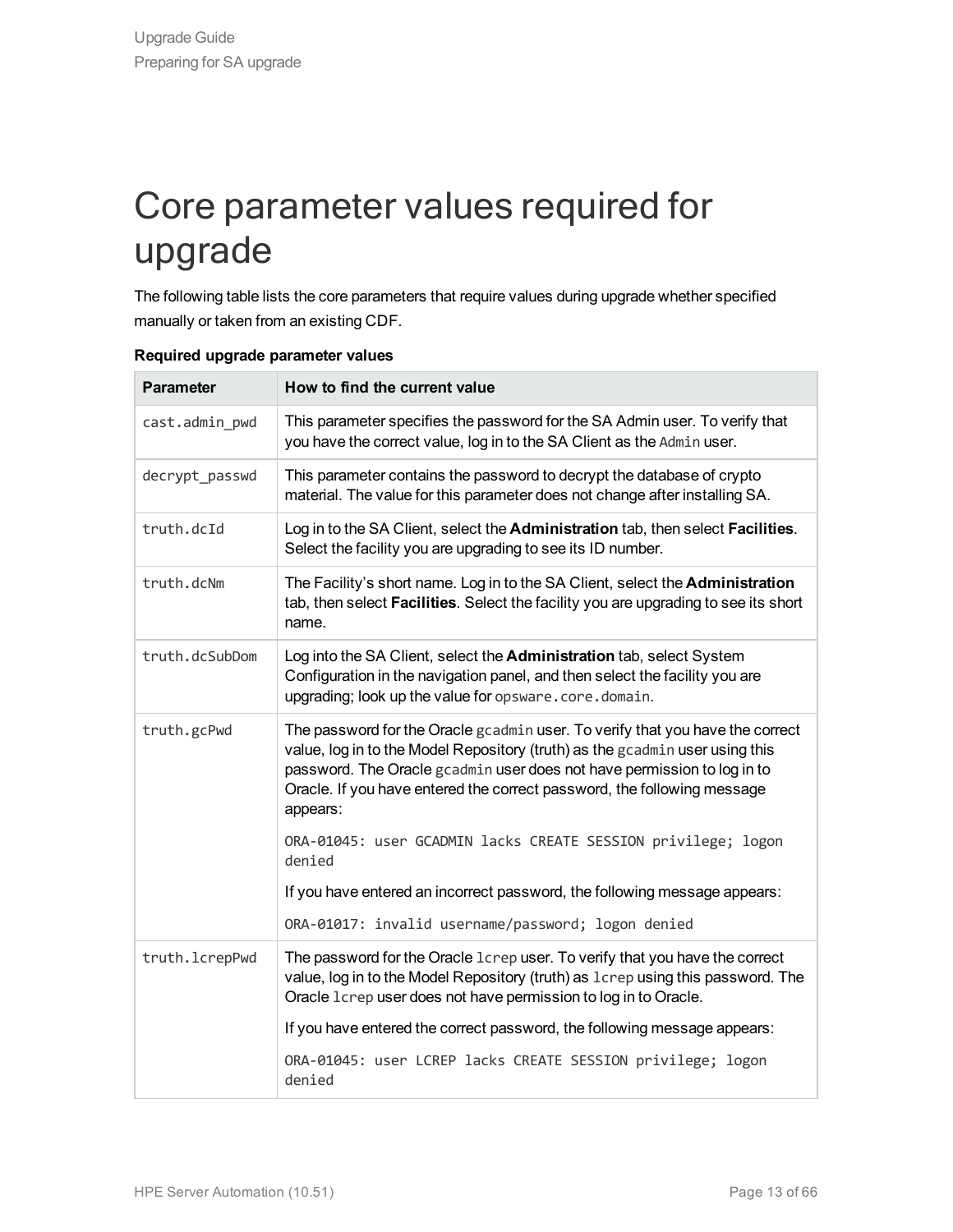| <b>Parameter</b>      | How to find the current value                                                                                                                                                                                                             |
|-----------------------|-------------------------------------------------------------------------------------------------------------------------------------------------------------------------------------------------------------------------------------------|
|                       | If you have entered an incorrect password, the following message appears:                                                                                                                                                                 |
|                       | ORA-01017: invalid username/password; logon denied                                                                                                                                                                                        |
| truth.oaPwd           | The password for the Oracle opsware_admin user. To verify that you have the<br>correct value, log in to the Model Repository (truth) as<br>opsware_admin with this password.                                                              |
| db.orahome            | The path for ORACLE_HOME. Log on to the server hosting the Model Repository<br>(truth) and enter the following command:                                                                                                                   |
|                       | su - oracle<br>echo \$ORACLE_HOME                                                                                                                                                                                                         |
| truth.pubViewsP<br>wd | The value for this parameter does not change after installing SA. The value<br>should be correct in the response file.                                                                                                                    |
| truth.servicena<br>me | This parameter contains the thsname of the Model Repository (truth). Check<br>/var/opt/oracle/tnsnames.ora on the server hosting the Model Repository<br>(truth) to find the value.                                                       |
|                       | For example, if the file contains an entry similar to this:                                                                                                                                                                               |
|                       | devtruthac03 = (DESCRIPTION=(ADDRESS=                                                                                                                                                                                                     |
|                       | (HOST=truth.XXX.dev.example.com)(PORT=1521) (PROTOCOL=tcp))<br>(CONNECT_DATA= (SERVICE_NAME=truth)))                                                                                                                                      |
|                       | then, the servicename is devtruthac03.                                                                                                                                                                                                    |
| truth.sourcePat<br>h. | This parameter must point to an existing directory.                                                                                                                                                                                       |
| truth.spinPwd         | The password for the Oracle spin user. To verify that you have the correct<br>value, log in to the Model Repository (truth) as spin using this password                                                                                   |
| truth.tnsdir          | The directory in which the tnsnames.ora file is located. Typically, this file is<br>stored in the directory /var/opt/oracle.                                                                                                              |
| truth.aaaPwd          | The password for the Oracle aaa user. To verify that you have the correct<br>value, log in to the Model Repository (truth) database as user aaa using this<br>password. The Oracle aaa user does not have permission to log in to Oracle. |
|                       | If you have entered the correct password, the following message appears:                                                                                                                                                                  |
|                       | ORA-01045: user AAA lacks CREATE SESSION privilege; logon denied                                                                                                                                                                          |
|                       | If you have entered an incorrect password, the following message appears:                                                                                                                                                                 |
|                       | ORA-01017: invalid username/ password; logon denied                                                                                                                                                                                       |
| truth.truthPwd        | The password for the Oracle truth user. To verify that you have the correct                                                                                                                                                               |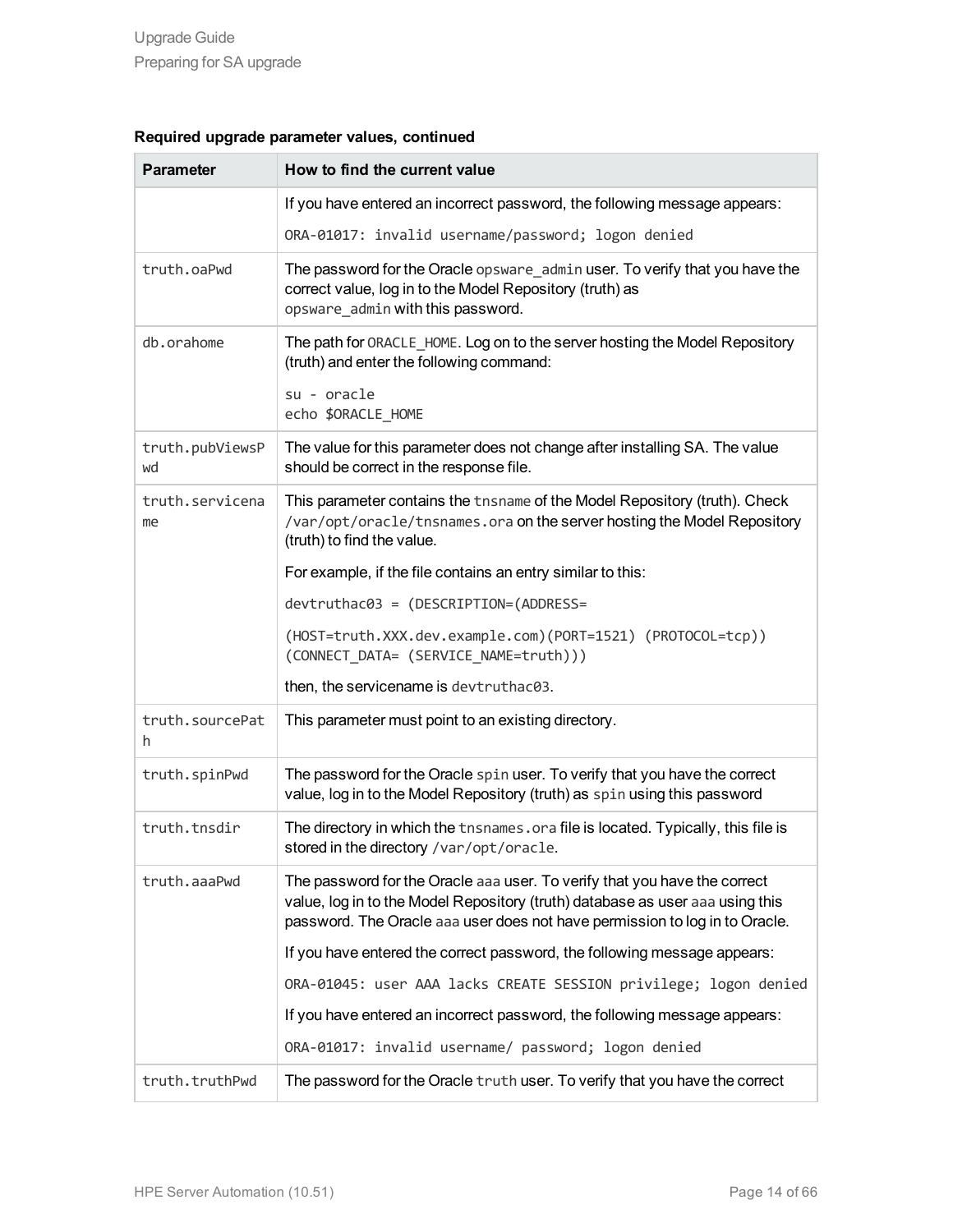| <b>Parameter</b>                       | How to find the current value                                                                                                                                                                                                                          |
|----------------------------------------|--------------------------------------------------------------------------------------------------------------------------------------------------------------------------------------------------------------------------------------------------------|
|                                        | value, log in to the Model Repository (truth) as truth using this password. The<br>Oracle truth user does not have permission to log in to Oracle.                                                                                                     |
|                                        | If you have entered the correct password, the following message appears:                                                                                                                                                                               |
|                                        | ORA-01045: user TRUTH lacks CREATE SESSION privilege; logon<br>denied                                                                                                                                                                                  |
|                                        | If you have entered an incorrect password, the following message appears:                                                                                                                                                                              |
|                                        | ORA-01017: invalid username/password; logon denied                                                                                                                                                                                                     |
| truth.twistPwd                         | The password for the Oracle twist user. To verify that you have the correct<br>value, log in to the Model Repository (truth) as twist using this password.                                                                                             |
| truth.vaultPwd                         | The password for the Oracle vault user. To verify that you have the correct<br>value, log in to the Model Repository (truth) as vault using this password. This<br>parameter is only relevant to Multimaster Cores.                                    |
| twist.buildmgr.<br>passwd              | On the server where the OS Provisioning Build Manager component is<br>installed, check the file:                                                                                                                                                       |
|                                        | /var/opt/opsware/crypto/buildmgr/twist.passwd                                                                                                                                                                                                          |
| twist.integrati<br>on.passwd           | On the server where the SA Client component is installed, check the file<br>/opt/opsware/twist/Defa                                                                                                                                                    |
|                                        | In the file, locate the entry for the Integration password by searching for<br>uid=integration, ou=people and note the userpassword attribute.                                                                                                         |
| twist.min_uid                          | Does not change from installation.                                                                                                                                                                                                                     |
| media<br>server.linux_<br>media        | The location of your Linux OS media. Check the server where the OS<br>Provisioning Media Server component is installed. Because this media is NFS<br>exported, you can check the /etc/exports file (Linux).                                            |
| media<br>server.sunos<br>media         | The location of your Solaris OS media. Check the server where the OS<br>Provisioning Media Server component is installed. Because this media is NFS<br>exported, you can check the /etc/exports file (Linux) or the<br>/etc/dfs/dfstab file (Solaris). |
| media<br>server.windows_<br>media      | The location of your Windows OS media. Check the server where the OS<br>Provisioning Media Server component is installed. Check the file to see what<br>this value is set to.                                                                          |
|                                        | /etc/opt/opsware/samba/smb.conf                                                                                                                                                                                                                        |
| media<br>server.windows_<br>share_name | On the server where the OS Provisioning Media Server component is installed,<br>see the file:                                                                                                                                                          |
|                                        | /opt/OPSWsamba/etc/smb.conf                                                                                                                                                                                                                            |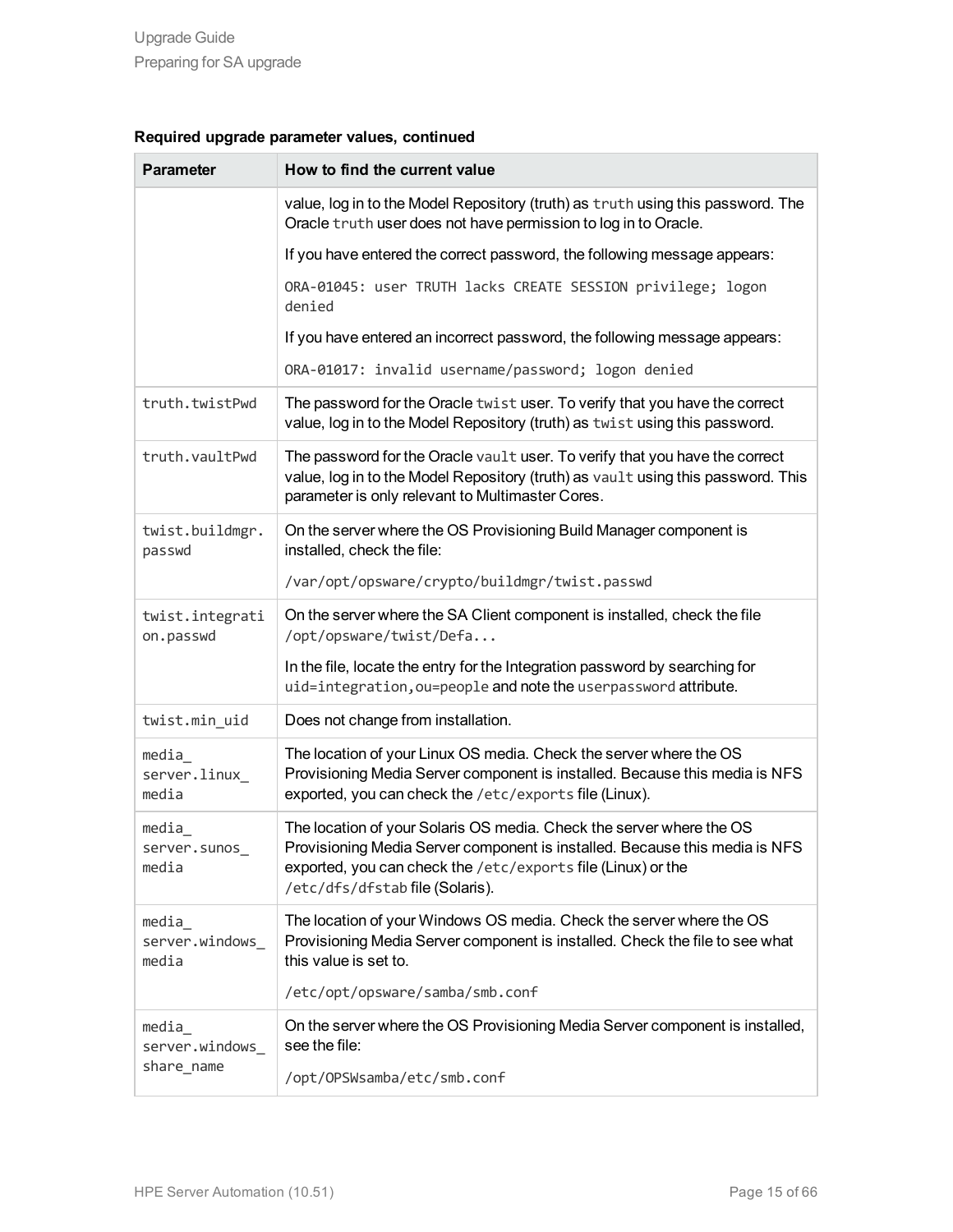|  | Required upgrade parameter values, continued |  |
|--|----------------------------------------------|--|
|  |                                              |  |

| <b>Parameter</b>                           | How to find the current value                                                                                                                                                                                                                                                                                                                                                                                                        |
|--------------------------------------------|--------------------------------------------------------------------------------------------------------------------------------------------------------------------------------------------------------------------------------------------------------------------------------------------------------------------------------------------------------------------------------------------------------------------------------------|
|                                            | for the value.                                                                                                                                                                                                                                                                                                                                                                                                                       |
| media<br>server.windows_<br>share_password | This password is only used when importing Windows OS media; it is not used<br>internally by SA.<br>You cannot recover or validate the current Windows share password; however,<br>you can set it or reset it during the upgrade.                                                                                                                                                                                                     |
| boot<br>server.buildmg<br>r_host           | Log in to the SA Client, click Administration in the Navigation panel, expand<br>System Configuration, select Service Levels Members and then OS Build<br>Manager. The members are displayed in the right window.                                                                                                                                                                                                                    |
| boot<br>server.speed_<br>duplex            | On the server hosting the OS Provisioning Boot Server, check the file<br>/opt/OPSWboot/jumpstart/Boot<br>/etc/.speed_duplex.state                                                                                                                                                                                                                                                                                                    |
| db.sid                                     | On the server hosting the Model Repository (truth), check the tnsnames.ora<br>file; for example, if the file contains an entry similar to this:<br>devtruthac03 = (DESCRIPTION=(ADDRESS=<br>(HOST=truth.XXX.dev.example.com)(PORT=1521)<br>(PROTOCOL=tcp))(CONNECT_DATA=<br>(SERVICE_NAME=truth)))<br>then, the SID for the Model Repository is truth.                                                                               |
| db.port                                    | Port on which the database host is being monitored and accepts connections.                                                                                                                                                                                                                                                                                                                                                          |
| agent_gw_list_<br>args                     | This value is required only when upgrading a Satellite.<br>Obtain this value from the Gateway Properties file on the server hosting the<br>Core Gateway.<br>In the properties file, locate the values for the following parameters:<br>--GWAddress<br>the IP address of the server hosting the Core Gateway.<br>--ProxyPort<br>the port number used by Server Agents to communicate with the Core<br>Gateway (port 3001 by default). |
| default locale                             | Log in to the SA Client to determine which locale is being used by SA (the<br>locale value is apparent from the SA Client UI).                                                                                                                                                                                                                                                                                                       |
| ogfs.store.host<br>.ip                     | Linux: on the server hosting the OGFS (Slice Component bundle), check the<br>value in the<br>/etc/fstab file. The entry is specified as follows:<br># Begin Global Filesystem mounts<br><ogfs.store.host.ip>:<ogfs.store.path> /var/opt/0PSWmnt/store nfs</ogfs.store.path></ogfs.store.host.ip>                                                                                                                                     |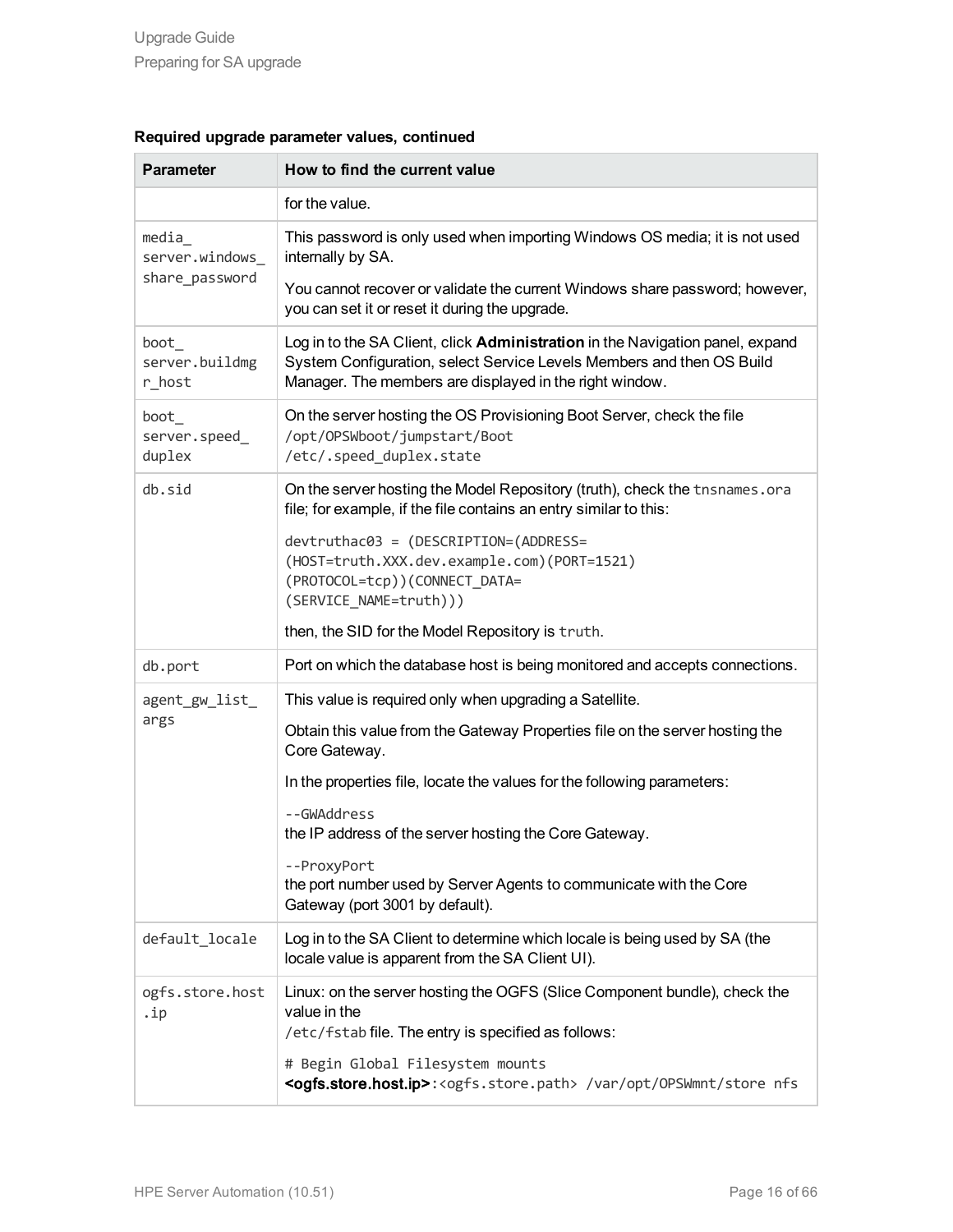| <b>Parameter</b>       | How to find the current value                                                                                                                                                                                                                                                                                                                                                                                                                                                          |
|------------------------|----------------------------------------------------------------------------------------------------------------------------------------------------------------------------------------------------------------------------------------------------------------------------------------------------------------------------------------------------------------------------------------------------------------------------------------------------------------------------------------|
|                        | <ogfs.audit.host.ip>:<ogfs.audit.path> /var/opt/OPSWmnt/audit<br/>nfs<br/># End Global Filesystem mounts</ogfs.audit.path></ogfs.audit.host.ip>                                                                                                                                                                                                                                                                                                                                        |
| ogfs.store.path        | Linux: on the server hosting the OGFS (Slice Component bundle), check the<br>value in the file<br>/etc/fstab. The entry is specified as follows:<br># Begin Global Filesystem mounts<br><ogfs.store.host.ip>:<ogfs.store.path> /var/opt/OPSWmnt/store nfs<br/><ogfs.audit.host.ip>:<ogfs.audit.path> /var/opt/OPSWmnt/audit<br/>nfs</ogfs.audit.path></ogfs.audit.host.ip></ogfs.store.path></ogfs.store.host.ip>                                                                      |
| ogfs.audit.host<br>.ip | # End Global Filesystem mounts<br>Linux: on the server hosting the OGFS (Slice Component bundle), check the<br>value in the file<br>/etc/fstab. The entry is specified as follows:<br># Begin Global Filesystem mounts<br><ogfs.store.host.ip>:<ogfs.store.path> /var/opt/OPSWmnt/store<br/>nfs<br/><ogfs.audit.host.ip>:<ogfs.audit.path> /var/opt/0PSWmnt/audit nfs<br/># End Global Filesystem mounts</ogfs.audit.path></ogfs.audit.host.ip></ogfs.store.path></ogfs.store.host.ip> |
| ogfs.audit.path        | Linux: on the server hosting the OGFS (Slice Component bundle), check the<br>value in the file<br>/etc/fstab. The entry is specified as follows:<br># Begin Global Filesystem mounts<br><ogfs.store.host.ip>:<ogfs.store.path> /var/opt/OPSWmnt/store<br/>nfs<br/><ogfs.audit.host.ip>:<ogfs.audit.path> /var/opt/OPSWmnt/audit nfs<br/># End Global Filesystem mounts</ogfs.audit.path></ogfs.audit.host.ip></ogfs.store.path></ogfs.store.host.ip>                                   |
| windows_util_<br>loc   | The directory in which the Windows Patch Management utilities are located<br>unless you choose not to install them. See "Windows Patch Management<br>utilities" on page 12.                                                                                                                                                                                                                                                                                                            |
| cgw_admin_port         | On the server hosting the Core Gateway, check the files:<br>/etc/opt/opsware/opswgw-cgws- <truth.dcnm>/opswgw.properties</truth.dcnm>                                                                                                                                                                                                                                                                                                                                                  |
| cgw address            | On the server hosting the Core Gateway, check the files:<br>/etc/opt/opsware/opswgw-cgws- <truth.dcnm>/opswgw.properties</truth.dcnm>                                                                                                                                                                                                                                                                                                                                                  |
| cgw proxy port         | On the server hosting the Core Gateway, check the files:<br>/etc/opt/opsware/opswgw-cgws- <truth.dcnm>/opswgw.properties</truth.dcnm>                                                                                                                                                                                                                                                                                                                                                  |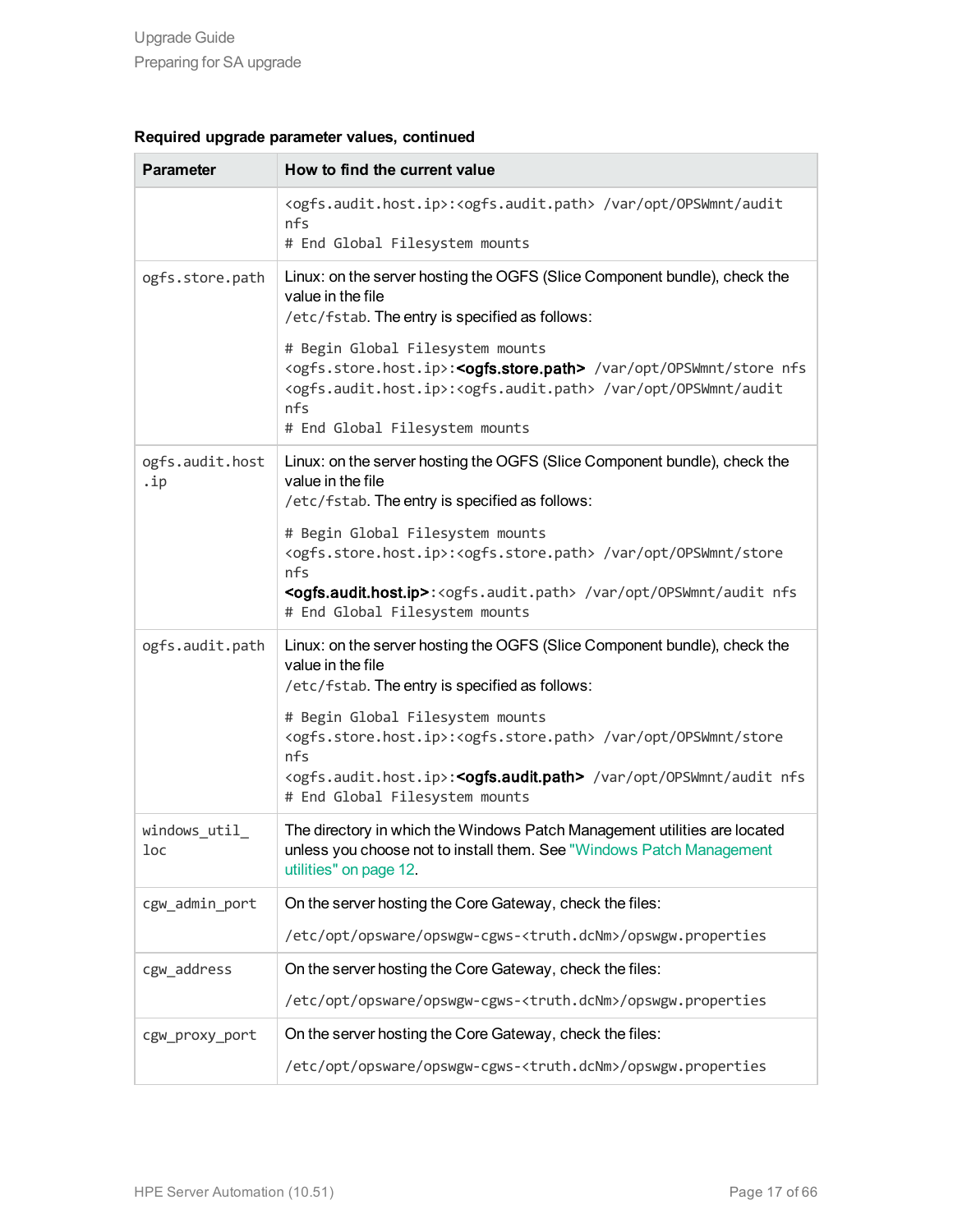| <b>Parameter</b>        | How to find the current value                                                                                             |
|-------------------------|---------------------------------------------------------------------------------------------------------------------------|
| agw proxy port          | On the server hosting the Core Gateway, check the files:                                                                  |
|                         | /etc/opt/opsware/opswgw-agws- <truth.dcnm>/opswgw.properties</truth.dcnm>                                                 |
| cgw_slice_              | On the server hosting the Core Gateway, check the files:                                                                  |
| tunnel<br>listener_     | /etc/opt/opsware/opswgw-cgws- <truth.dcnm>/opswgw.properties</truth.dcnm>                                                 |
| port                    | NOTE: The file might contain two entries for opswgw. TunnelDst. Use the<br>value from the line that specifies opswgw.pem. |
| mgw_tunnel_             | On the server hosting the Management Gateway, check the files:                                                            |
| listener_port           | /etc/opt/opsware/opswgw-mgws- <truth.dcnm>/opswgw.properties</truth.dcnm>                                                 |
| masterCore.mgw          | On the server hosting the Management Gateway, check the files:                                                            |
| tunnel<br>listener port | /etc/opt/opsware/opswgw-mgws- <truth.dcnm>/opswgw.properties</truth.dcnm>                                                 |
| word root               | Does not change from installation.                                                                                        |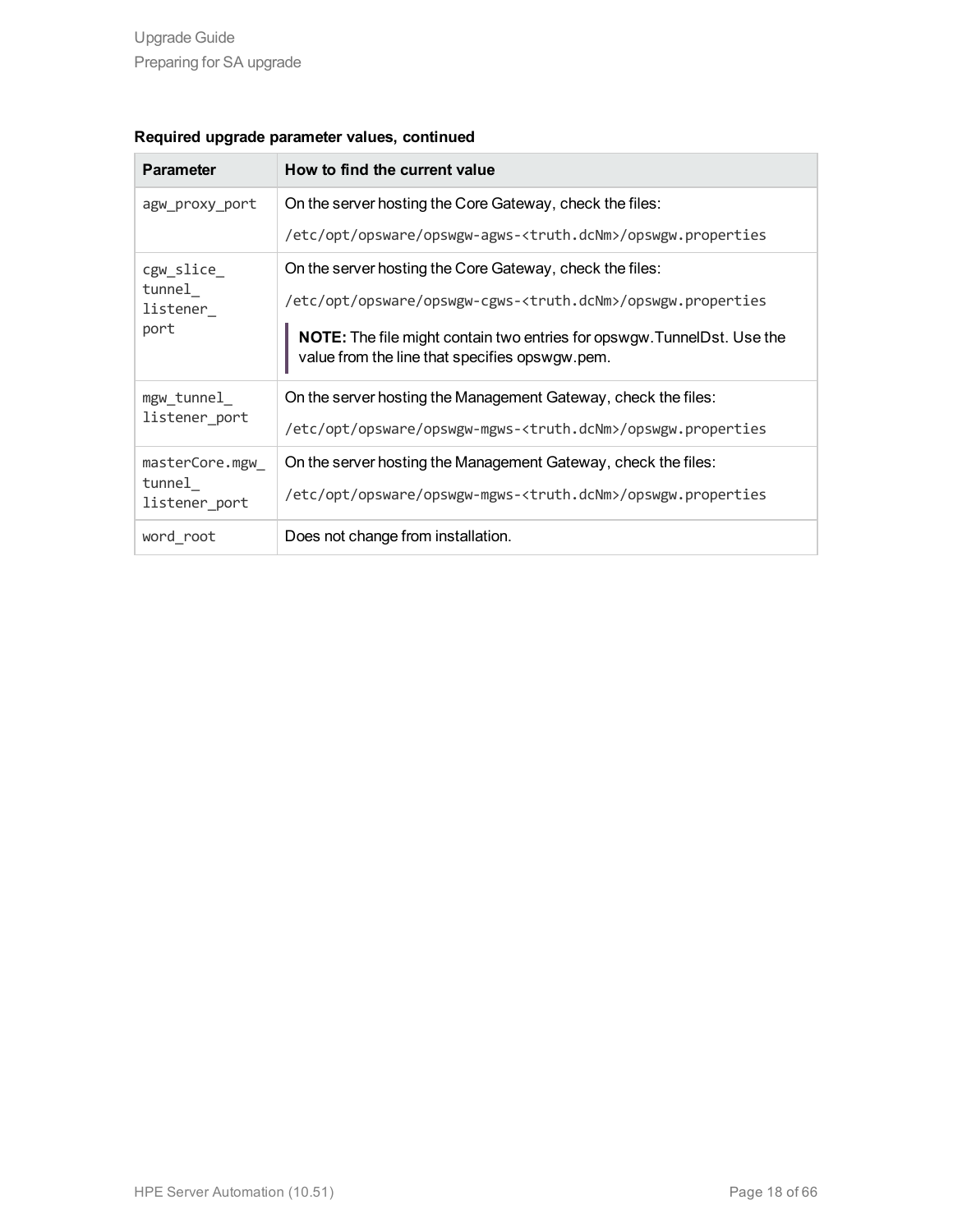## <span id="page-18-0"></span>SA 10.51 upgrade prerequisites

This section describes the prerequisites for upgrading to SA 10.51:

- **.** "Core [definition](#page-18-1) files" below
- "SA [upgrade](#page-19-1) media" on the next page
- "SA [upgrade](#page-20-0) script" on page 21
- . "SA Core upgrade by root and [non-root](#page-21-0) users" on page 22
- "DNS [Considerations"](#page-22-1) on page 23
- ["Customized](#page-23-0) configuration preservation after upgrade" on page 24
- "Checking [prerequisites"](#page-25-0) on page 26
- "Naming of the SA internal [directory"](#page-25-1) on page 26
- "Changing the [component](#page-25-2) layout" on page 26
- "Oracle [database"](#page-26-0) on page 27

In an SA Core, servers that host a core's components must all be running the same operating system. Different update levels (for example, Red Hat Enterprise Linux 6 U2) are supported on hosts within the same core. In a multiple core mesh, each distinct core can be running under a different operating system (for example, Core 1 running Red Hat Enterprise Linux 6 U2 and Core 2 running SUSE 11) but all hosts in each distinct core must be running the same operating system.

### <span id="page-18-1"></span>Core definition files

During upgrade, you are required to provide values for certain SA parameters used to configure your SA installation. The values you provide are saved to a Core Definition File (CDF). SA creates the first CDF when you install the SA Primary Core. You will use this CDF later to add a Secondary Core for a Multimaster Mesh (multiple core SA installation) or to perform an upgrade. The CDF files are saved, by default, in the /var/opt/opsware/install\_opsware/cdf\_directory.

In some cases, when you provide a parameter value, the SA Installer validates the response (for example, a directory or path that does not exist or an invalid value or range); you are asked to re-enter a value if the installer is not able to validate your response. Some parameters are also revalidated during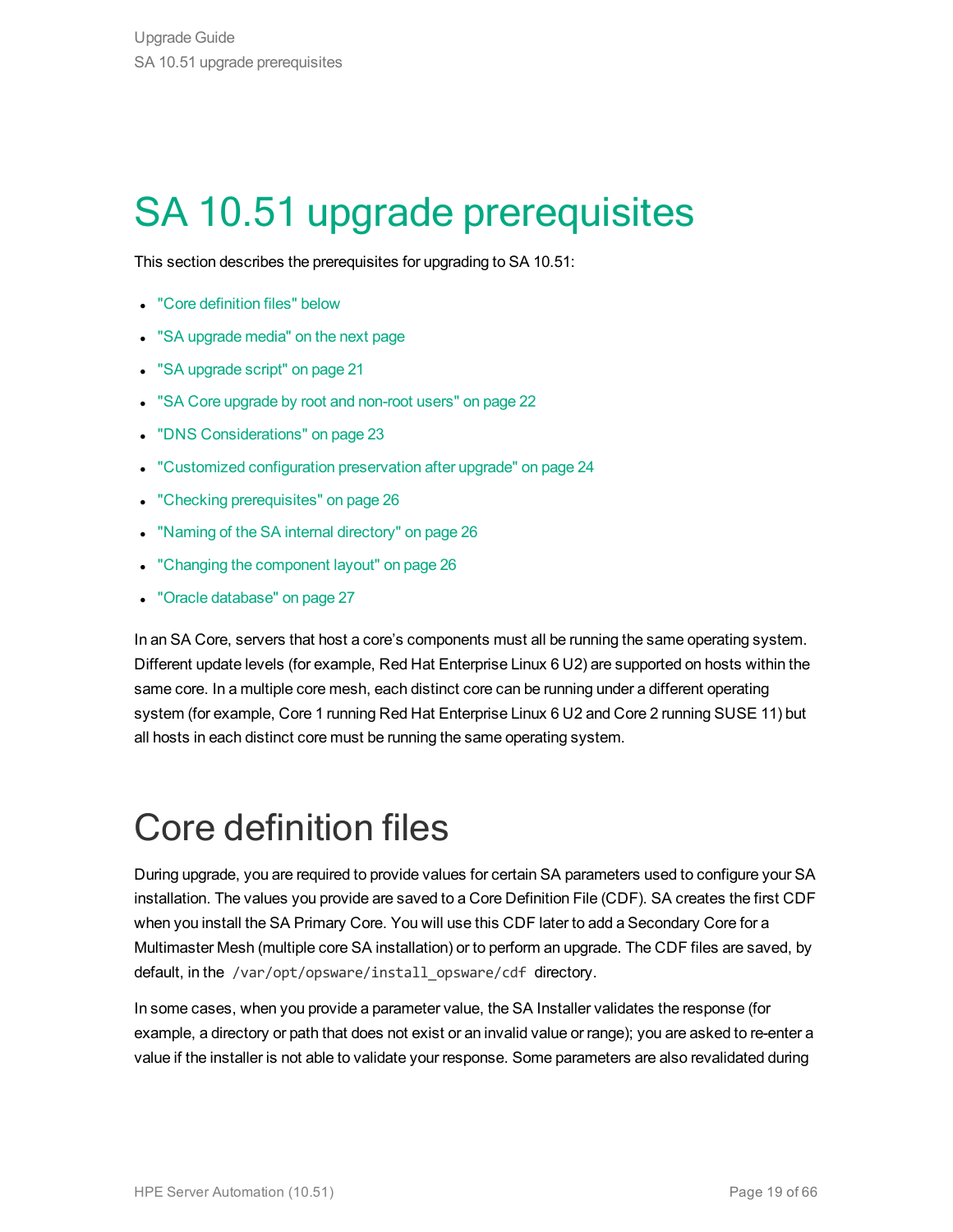the actual installation of the Core Components. If a response to a prompt cannot be validated at the time of installation, the installer runs a mini-interview during which you can provide a valid response.

### Parameter values

If you initiate an upgrade without specifying a response file or CDF, you will be required to provide values for all SA Core Component parameters during the upgrade process. You may also be prompted to supply values for parameters that have been introduced in the release you are upgrading to.

### <span id="page-19-0"></span>Copy files to the core

If, for security reasons, you have stored your response files in a location other than the default location on the host being upgraded, you should copy the files to the Infrastructure host in the /var/opt/opsware/install\_opsware/resp directory for the core to be upgraded.

<span id="page-19-1"></span>In addition, copy your CDF file on the same host in the /var/opt/opsware/install\_opsware/cdf directory.

### SA upgrade media

SA is delivered as electronic files that need to be downloaded locally and reassembled as the first prerequisite step in the installation or upgrade. After reassembly, the SA electronic distribution contains several folders, the names of which end with:

- <sup>l</sup> **oracle\_sas (Server Automation Database)** Media used to install the Oracle database
- <sup>l</sup> **primary (Server Automation Product Software)** Media used to install the SA Core Components
- <sup>l</sup> **upload (Server Automation Agents and Utilities)** Media used to upload and install SA Core content and tools
- **.** sat base (Server Automation Satellite Base) Media used to install the SA Satellite components, it does not include the OS Provisioning components
- <sup>l</sup> **sat\_osprov (Server Automation Satellite Base including OS Provisioning)** Media used to install the SA Satellite and the Satellite's OS Provisioning components

The SA Installer requires that the media directory structure be maintained, for example:

<mountpoint>/<user\_defined\_prefix>-<media\_name>/disk001/opsware\_installer/hpsa\*.sh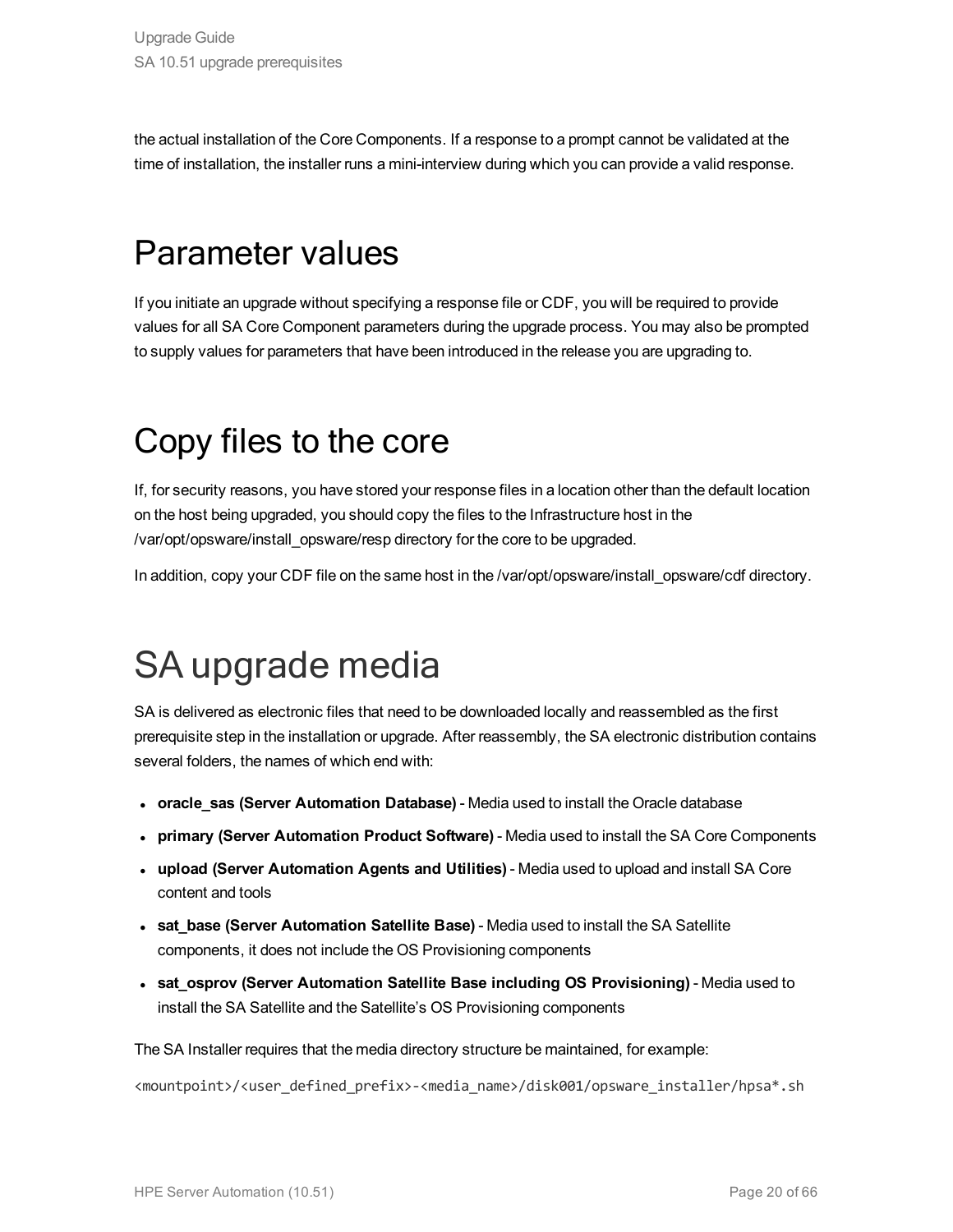where <user\_defined\_prefix>-<media\_name> is, for example, hpsa-primary. (The hyphen before the media name "-" is mandatory).

The installation media can be made available on the host where the installer will be invoked, either by copying it on the local disk, or through a NFS network share. The installer will auto-mount the media on the other core hosts as needed.

### <span id="page-20-0"></span>SA upgrade script

You invoke an upgrade using the SA installer with one of the following scripts from a mounted copy of the upgrade media. For example:

• To upgrade a core, use:

/<mountpoint>/hpsa-primary/disk001/opsware\_installer/hpsa\_upgrade.sh

• To upgrade a satellite without OS provisioning components, use:

/<mountpoint>/hpsa-sat\_base/disk001/opsware\_installer/hpsa\_upgrade\_satellite.sh

• To upgrade a satellite, use:

<span id="page-20-1"></span>/<mountpoint>/hpsa-sat\_osprov/disk001/opsware\_installer/hpsa\_upgrade\_ satellite.sh

### Upgrade script command line syntax

The hpsa\_upgrade.sh and hpsa\_upgrade\_satellite.sh scripts accept the arguments listed below:

**SA Installer Command Line Arguments**

| <b>Argument</b>    | <b>Description</b>                                                                                         |
|--------------------|------------------------------------------------------------------------------------------------------------|
| -h                 | Display the Installer upgrade help for the command line options.                                           |
|                    | To display help during the interview, press ctrl-l.                                                        |
| -c cdf<br>filename | (Optional) Invoke the upgrade using the values in the specified Core Configuration<br>File (CDF).          |
| --verbose          | Run the upgrade installer in verbose mode which causes more information to be<br>displayed on the console. |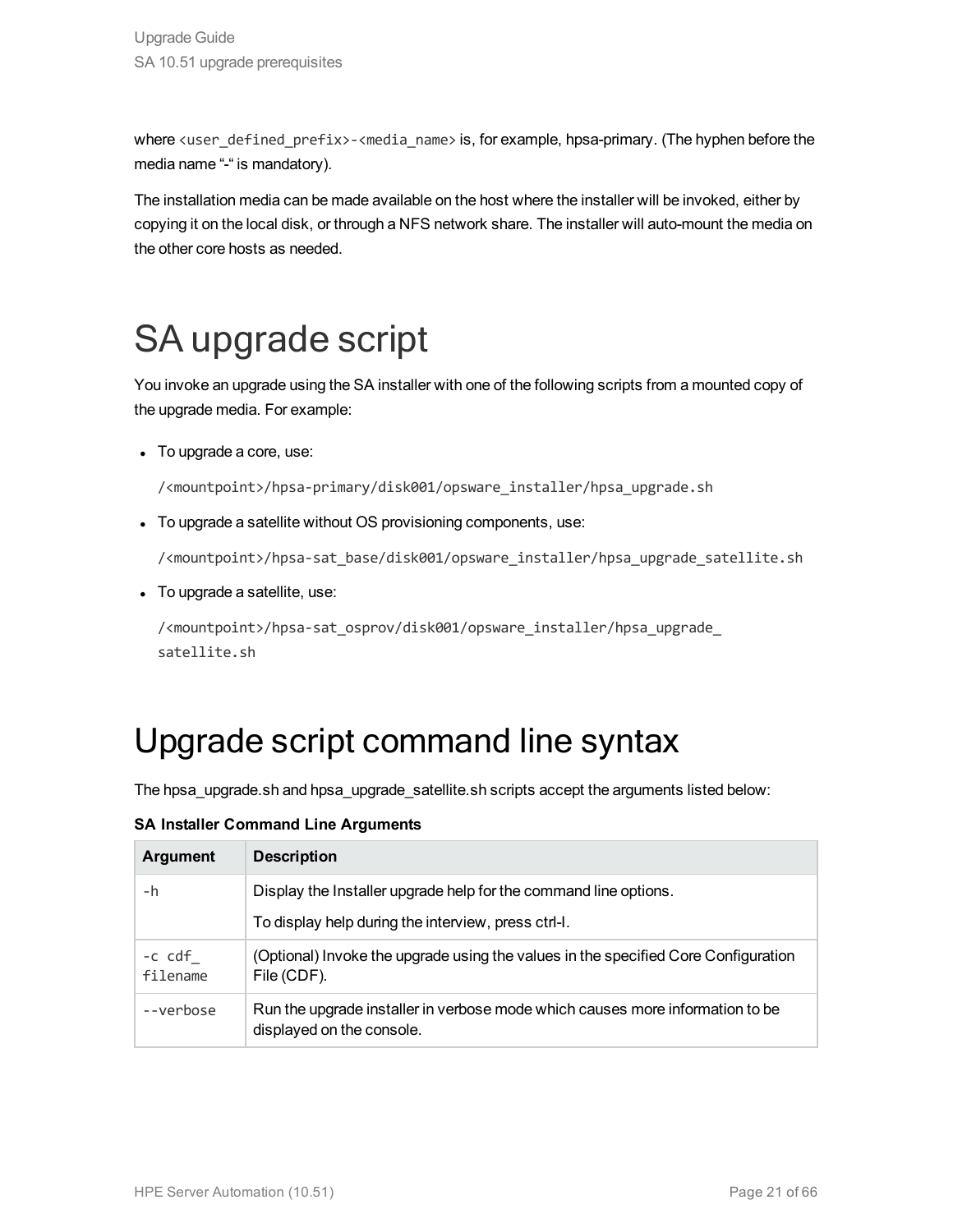### <span id="page-21-0"></span>SA Core upgrade by root and non-root users

<span id="page-21-1"></span>Multiple types of users can perform installations and upgrades on SA Cores. Previously, only root ssh users with root ssh login enabled could perform installations on SA Cores. That is no longer required.

### Types of install users

The following users are supported when using the SA installer to install, or upgrade SA on a local machine:

- root user
- user who has permissions to invoke commands with su
- user who has permissions to invoke commands as root with sudo capabilities

When a core has multiple core servers, the installer will need to run commands on hosts other than the one where the installer runs. Therefore, the upgrade process will require user and password credentials for such hosts. The following users are supported when using the SA installer to upgrade SA on remote machines:

- root user (including root ssh access)
- user with sudo capabilities (including user ssh access)

Password-less sudo is not supported for users with sudo capabilities.

When performing the installation or upgrade of a core as a user other than root, make sure you invoke all the commands using sudo.

<span id="page-21-2"></span>For example: sudo /<media\_path>/opsware\_installer/hpsa\_upgrade.sh

### Settings required for regular users with sudo capabilities

Make the following changes to the /etc/sudoers file on every machine where the user installs SA: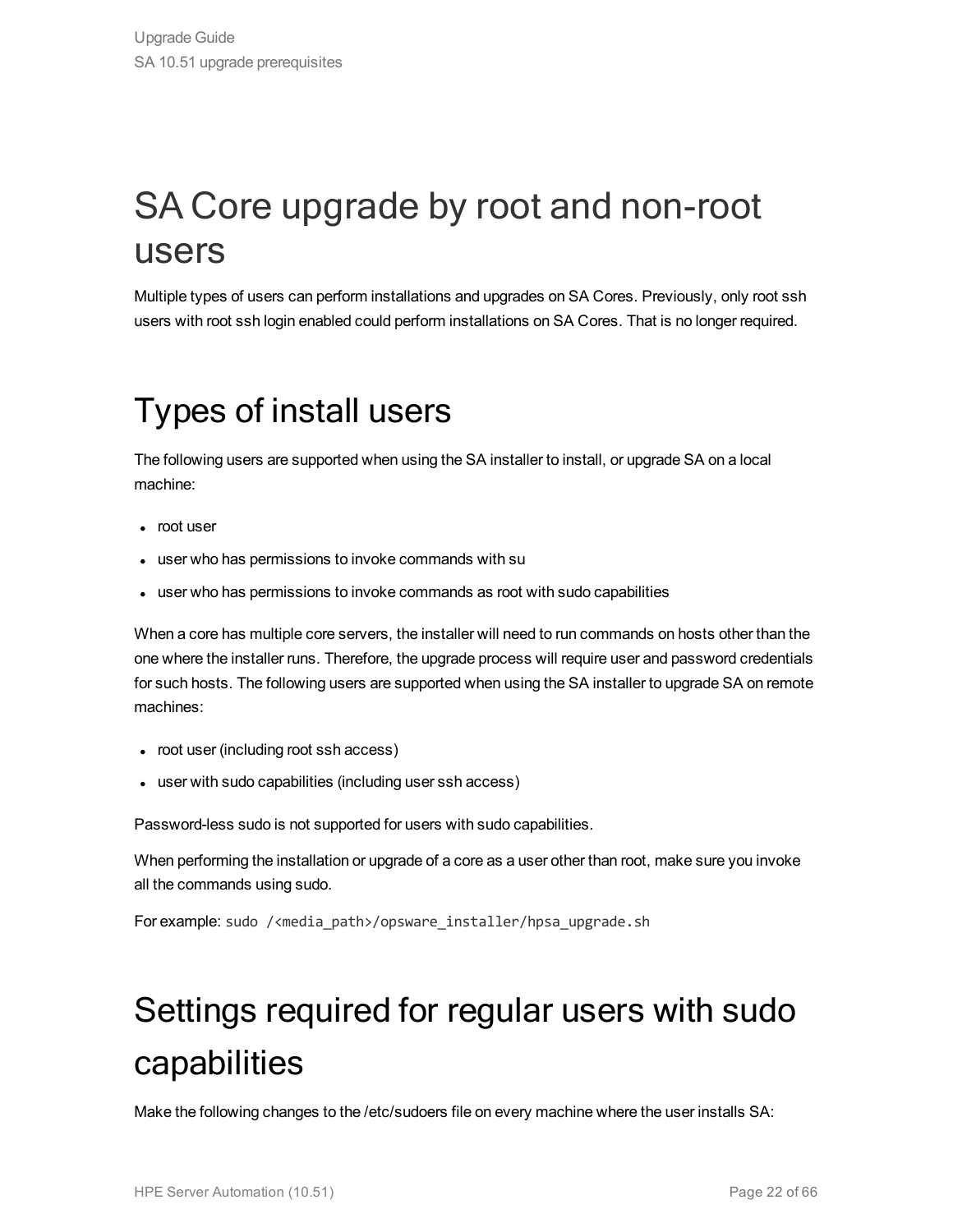Upgrade Guide SA 10.51 upgrade prerequisites

Defaults lecture=never Bob ALL=(ALL) ALL Defaults secure\_path = /sbin:/bin:/usr/sbin:/usr/bin

<span id="page-22-0"></span>**Note:** For remote users, the home directory must exist on the remote host, otherwise the installer will not be able to validate the credentials.

### General settings for user names

This section describes general rules for user names in SA. User names should have the following characteristics:

- Be portable across systems conforming to the POSIX.1-2008 standard for portable OS interfaces. The value is composed of characters from the portable filename character set.
- Not contain a hyphen (-) character as the first character of a portable user name.
- Use the following set of characters if it is a portable filename:

A B C D E F G H I J K L M N O P Q R S T U V W X Y Z a b c d e f g h i j k l m n o p q r s t u v w x y z 0 1 2 3 4 5 6 7 8 9

### <span id="page-22-1"></span>DNS Considerations

During the upgrade, most cname pointers are added to the hosts file automatically on all component hosts. These entries point to the server hosting the Infrastructure Component bundle (which includes the Management Gateway which has static port forwards for these services). During installation. you will be prompted to provide the value for db.host, which is the hostname of the Oracle database server host.

On the Slice Component bundle host, all the required entries are automatically added to the hosts file when the Slice Component bundle is installed.

On Linux hosts, entries are added to the /etc/hosts file.

To use WinPE-based Windows OS Provisioning on an upgraded core, ensure that the authoritative keyword in the /etc/opt/opsware/dhcpd/dhcpd\_custom.conf file on the boot server is uncommented. If you modify the dhcpd\_custom.conf file, you must restart the DHCP server:

/etc/init.d/opsware-sas restart dhcpd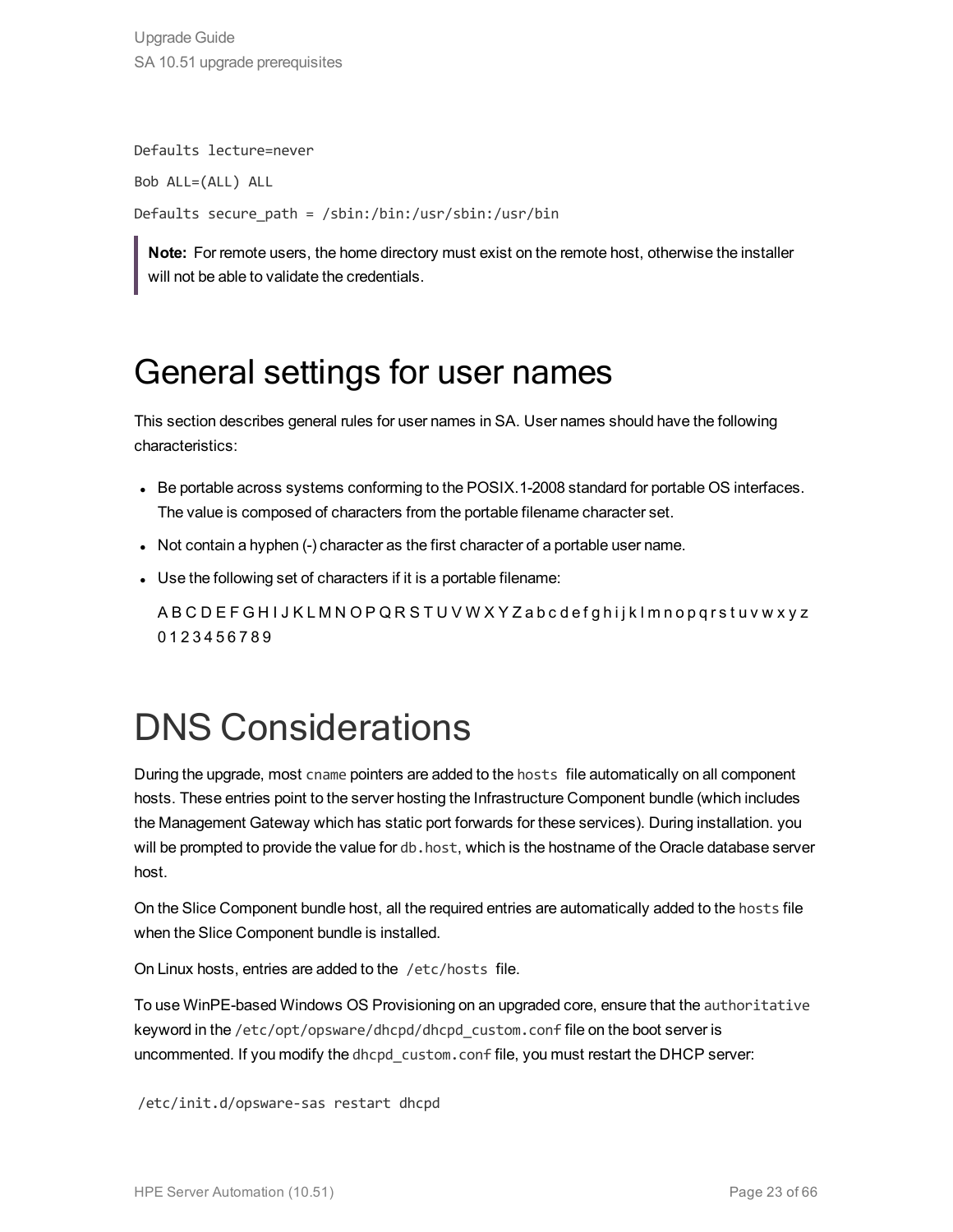### <span id="page-23-0"></span>Customized configuration preservation after upgrade

SA preserves certain changes you make to SA component configuration files during subsequent upgrades.

SA preserves configuration files for the following components:

- Data Access Engine (spin)
- Web Services Data Access Engine (twist)
- Component of the Global File System (spoke)
- Software Repository (word)
- Command Center (occ)
- Deployment Automation (da)
- Component of the Global File System (hub)
- $\bullet$  Command Engine (way)
- Model Repository Multimaster component (vault)
- Gateways (opswgw)

SA Gateway configuration files are customizable. Gateway customizations are made in /etc/opt/opsware/opswgw-<gateway\_name>/opswgw.custom.

During upgrade, the installer may revert the configuration files to the default values. To preserve your customizations, you must save them in the custom configuration files of the components. You can find the list below:

- /etc/opt/opsware/spin/spin custom.args
- /etc/opt/opsware/twist/twist custom.conf
- /etc/opt/opsware/spoke/spoke custom.conf
- /etc/opt/opsware/mm wordbot/mm wordbot custom.args
- /etc/opt/opsware/occ/psrvr\_custom.properties
- /etc/opt/opsware/da/da\_custom.conf
- /etc/opt/opsware/hub/hub custom.conf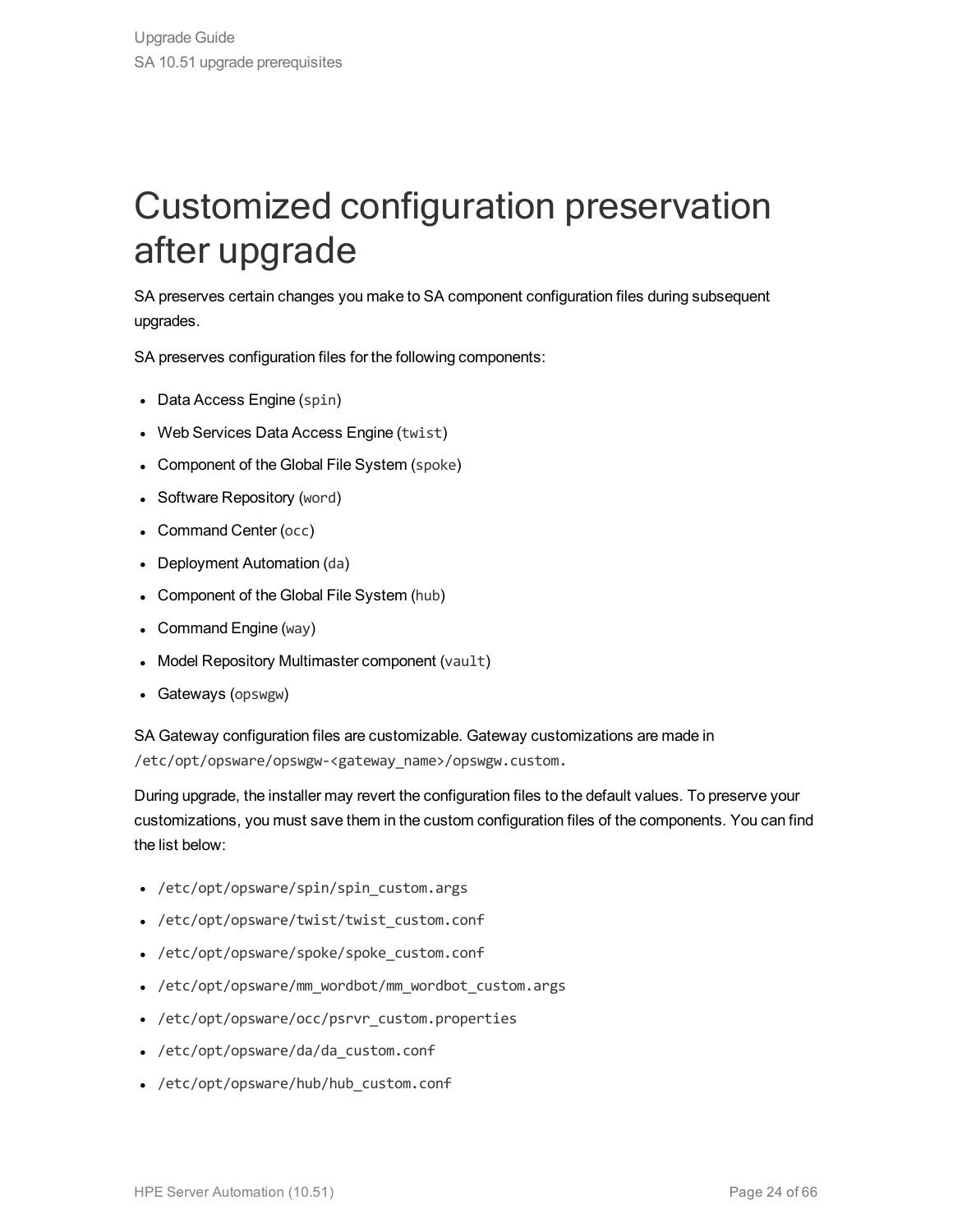- /etc/opt/opsware/waybot/waybot custom.args
- /etc/opt/opsware/vault/vault custom.conf
- /etc/opt/opsware/opswgw-<gateway name>/opswgw.custom

### Configuration files backed up during upgrade

During the upgrade, the installer saves a copy of the previous versions of some configuration files in the following location:

#### /var/opt/opsware/install\_opsware/config\_file\_archive/

If you have made modifications to any of these configuration files, you can use these backup as a reference for modifications you may have made.

#### The files saved are:

- /opt/opsware/oi util/startup/components.config
- /opt/opsware/oi util/startup/opsware start.config
- /etc/opt/opsware/occ/psrvr.properties
- <sup>l</sup> /etc/opt/opsware/dhcpd/dhcpd.conf
- /etc/opt/opsware/spin/spin.args
- /etc/opt/opsware/spin/srvrgrps attr map.conf
- <sup>l</sup> /etc/opt/opsware/twist/twistOverrides.conf is saved as twist.conf
- <sup>l</sup> /etc/opt/opsware/vault/vault.conf
- /opt/opsware/waybot/etc/waybot.args
- /etc/opt/opsware/mm wordbot/mm wordbot.args

The configuration file /etc/opt/opsware/twist/loginModule.conf is not saved during upgrade. If you have modified this file, you must manually recreate any modifications you want carried over to your upgraded core. You can find a backup of the pre-upgrade loginModule.conf file in /var/opt/opsware/install\_opsware/config\_file\_archive/.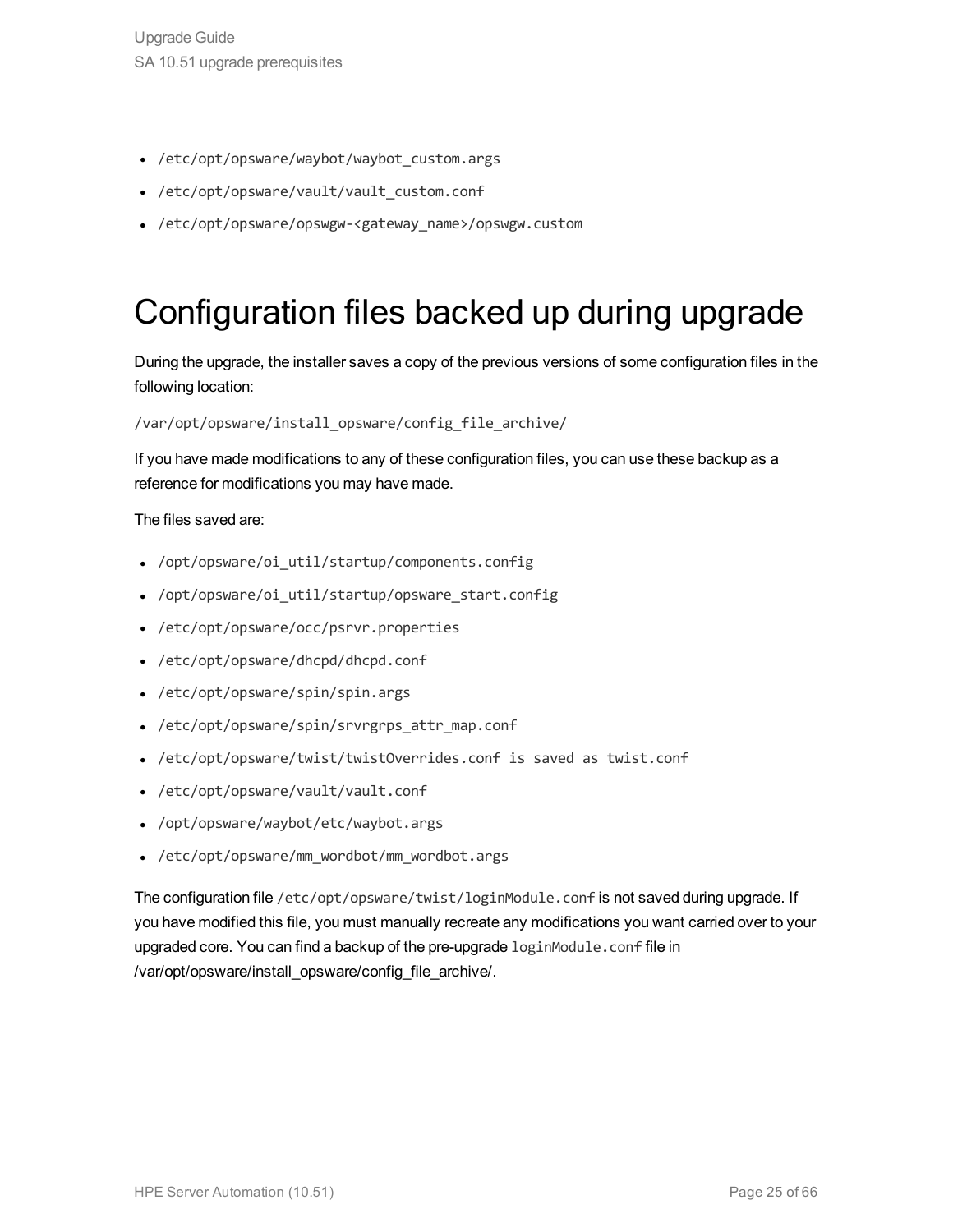### <span id="page-25-0"></span>Checking prerequisites

In SA, prerequisite checking is automated. This check occurs before upgrade begins and verifies that all necessary packages/patches are installed on your system, as well as verifying certain environmental conditions (diskspace, locales, required directories, and so on). Most checks are advisory, not mandatory. If a prerequisite condition is not met by your system, you will see a warning and can either stop the upgrade to mitigate the problem or continue the upgrade.

If a required package is not installed on any machine that will host a SA Core Component, you must install the package before performing the upgrade.

<span id="page-25-1"></span>For more information about required packages, see the SA 10.51 Install Guide.

### Naming of the SA internal directory

During installation, the SA Installer creates a number of default directories or folders with a default naming format. For example:

/var/opt/opsware/word/Package Repository

These directory or folder names are required and must not be changed. If changed, you may have problems when upgrading your SA Core.

### <span id="page-25-2"></span>Changing the component layout

When you upgrade a core SA attempts to identify the component layout of your existing core. If SA cannot determine your core's component layout (typical or custom), you will be prompted to specify the component layout mode used during the core's installation. The layout must be the same as you chose when you installed the core. If you choose the incorrect layout and SA cannot determine the correct layout, the upgrade can result in an inoperable system due to mismatched component layout.

In SA cores with distributed core components, all components must be of the same SA version. Mixed SA version core components are not supported.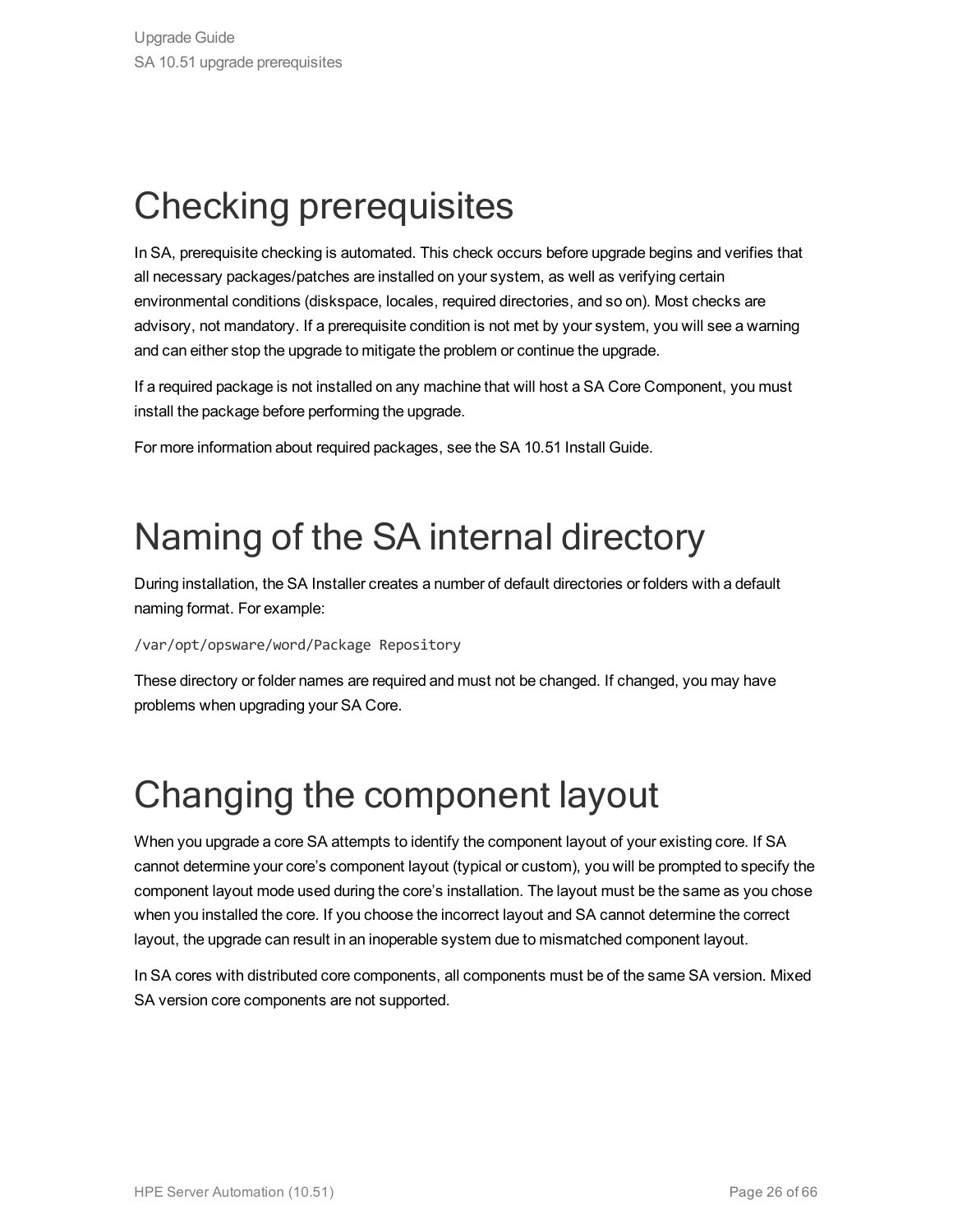### <span id="page-26-0"></span>Oracle database

This section discusses information that is relevant to the Oracle database.

- ["Required](#page-26-1) Oracle versions" below
- "Required packages for [Oracle12c"](#page-26-2) below
- "Preparing the Oracle [environment"](#page-27-0) on the next page
- <span id="page-26-1"></span>• ["Oracle](#page-29-0) RAC" on page 30

### Required Oracle versions

If you have an existing Oracle database that you plan to use with the Model Repository, you must ensure that it is an Oracle version that is supported by SA 10.x as shown in the supported database section of the SA Compatibility Matrix. Also ensure that the Oracle database is configured.

Upgrading SA does not affect your existing Oracle installation. Fresh SA 10.51 installations will install Oracle 12c (12.1.0.2) if you choose to install the SA-supplied Oracle database for the Model Repository.

### <span id="page-26-2"></span>Required packages for Oracle12c

As of SA 10.1, Oracle 12c is shipped as the SA-supplied database. If your SA core is using an Oracle 11g database, you are not required to upgrade it. However, if you decide to upgrade your Oracle database to 12c from 11g, you must ensure that the new required packages are installed before upgrading the database.

The SA Installer Prerequisite Checker validates the database parameters and ensures that they are set according to SA requirements. See the SA 10.51 Installing Guide for a list of these new required packages and instructions on setting up and configuring Oracle 12c.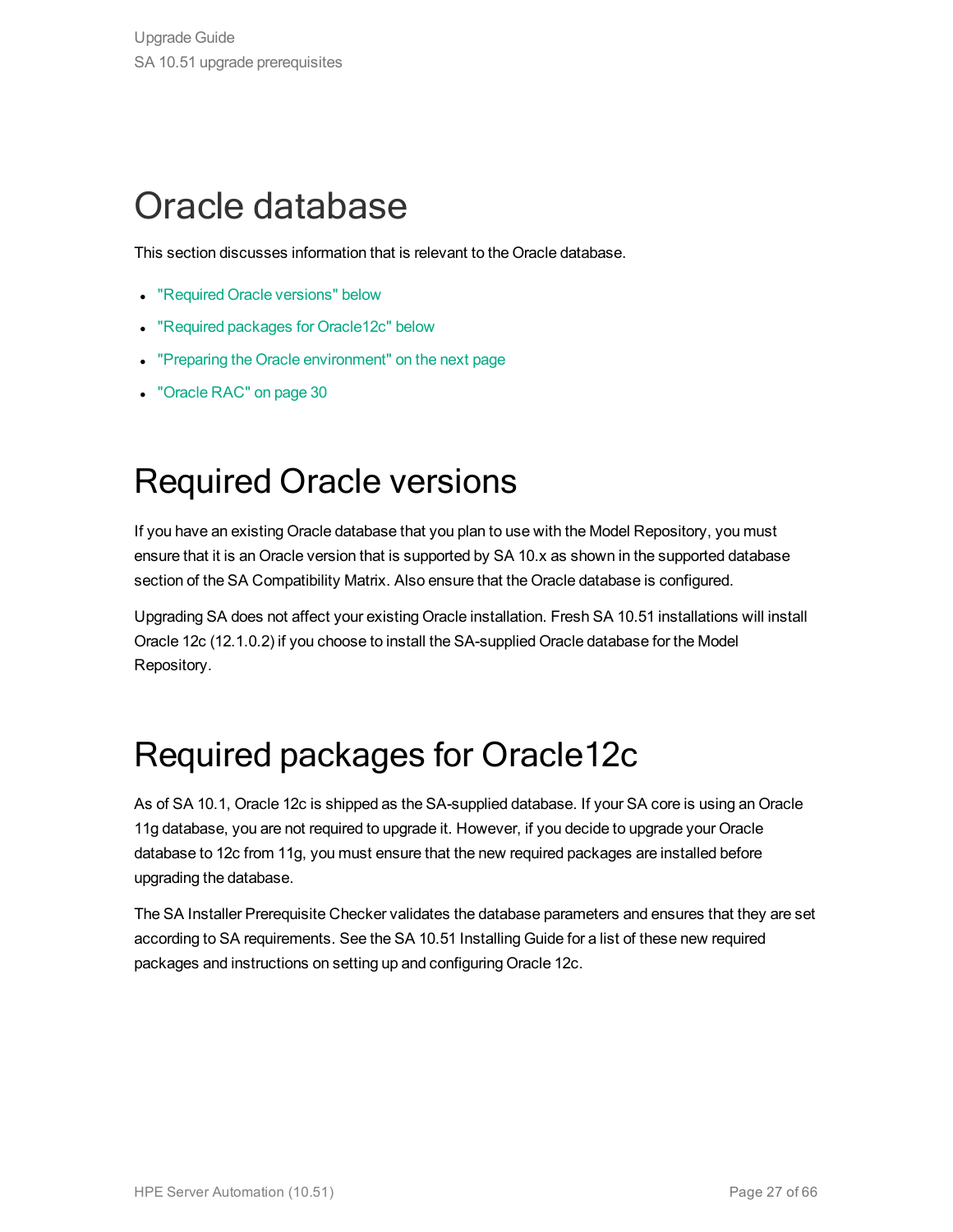### <span id="page-27-0"></span>Preparing the Oracle environment

You must ensure that the Oracle environment has been prepared as described below. If changes are required, you can either make the changes manually or use the SA-provided script described below.

#### **Oracle parameters**

Verify that the following initialization (init.ora) parameters are specified correctly. For parameters not listed, SA assumes that the default Oracle parameters are used:

```
Oracle 11.2.0.x
compatible := required to be >= 11.2.0cursor sharing := required to be = FORCE
db file multiblock read count := suggested to be > = 16db block size := required to be >= 8192deferred segment creation := required to be = FALSE
event := required to be = 12099 trace name context forever, level 1
job queue processes := required to be >= 1000
log buffer := required to be >= 5242880memory target := required to be >= 1879048192 (1.75GB)nls length semantics := required to be = CHAR
nls_sort := required to be = GENERIC_M
open cursors := required to be >= 1500optimizer index cost adj := required to be = 20
optimizer index caching := required to be = 80
optimizer mode := 'required to be = ALL ROWS
processes := required to be >= 1024recyclebin := required to be = OFF
remote login passwordfile := required to be = EXCLUSIVE
session cached cursors := required to be >= 50undo tablespace := should be = UNDO or other UNDO tablespace
undo management := should be = AUTO
complex view merging := required to be = FALSE
```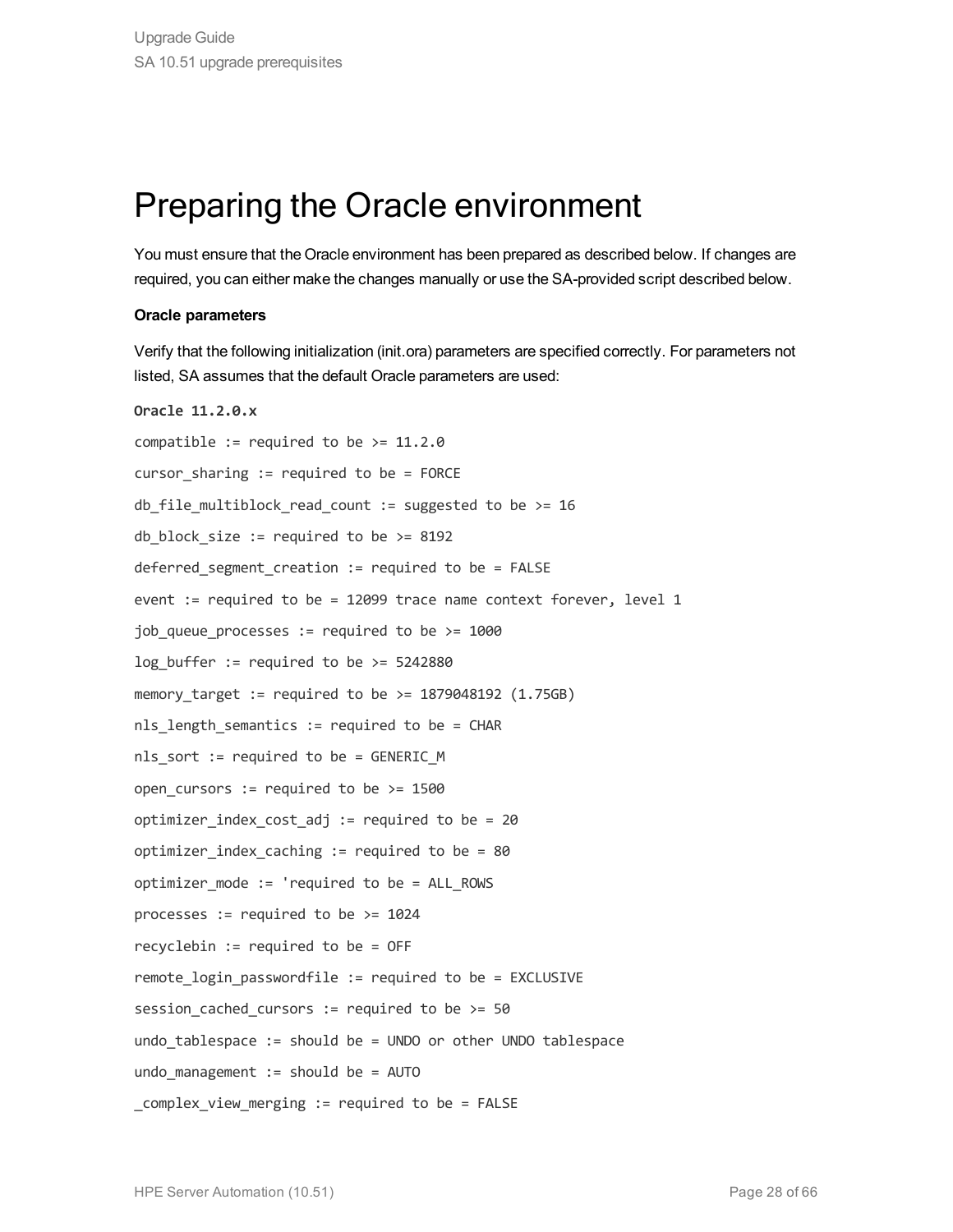**Oracle 12.1.0.x** compatible := required to be  $> = 12.1.0$ cursor sharing  $:=$  required to be = FORCE db block size := required to be  $>= 8192$ db file multiblock read count := suggested to be >= 16 deferred segment creation := required to be = FALSE job queue processes := required to be  $>= 1000$  $max$  string size := required to be = STANDARD memory target := required to be  $>= 2684354560 (2.5GB)$ nls length semantics := required to be = CHAR nls sort := required to be = GENERIC M open cursors  $:=$  required to be  $>= 1500$ optimizer index cost adj := required to be =  $100$ optimizer index caching := required to be = 0 optimizer mode := 'required to be = ALL ROWS processes  $:=$  required to be  $>=$  1024 recyclebin := required to be = OFF remote login passwordfile := required to be = EXCLUSIVE session cached cursors := required to be  $>= 50$ undo tablespace := should be = UNDO or other UNDO tablespace

The parameters \_complex\_view\_merging and event are no longer required for Oracle 12c.

#### **open\_cursors value**

The Oracle initialization parameter open\_cursors must be set to 1000 or more for Oracle 11g. If you have an Oracle 12c database, the value must be 1500 or more.

#### **New permissions required for database user opsware\_admin**

As of SA 10.0, the Oracle Export/Import utility is replaced by Oracle's Data Pump Export (expdp) and Import (impdp) utility. To accommodate the new utility, additional permissions are required for the database user opsware admin. Therefore, prior to upgrading to SA 10.51, your DBA must grant the following permissions to the user opsware admin.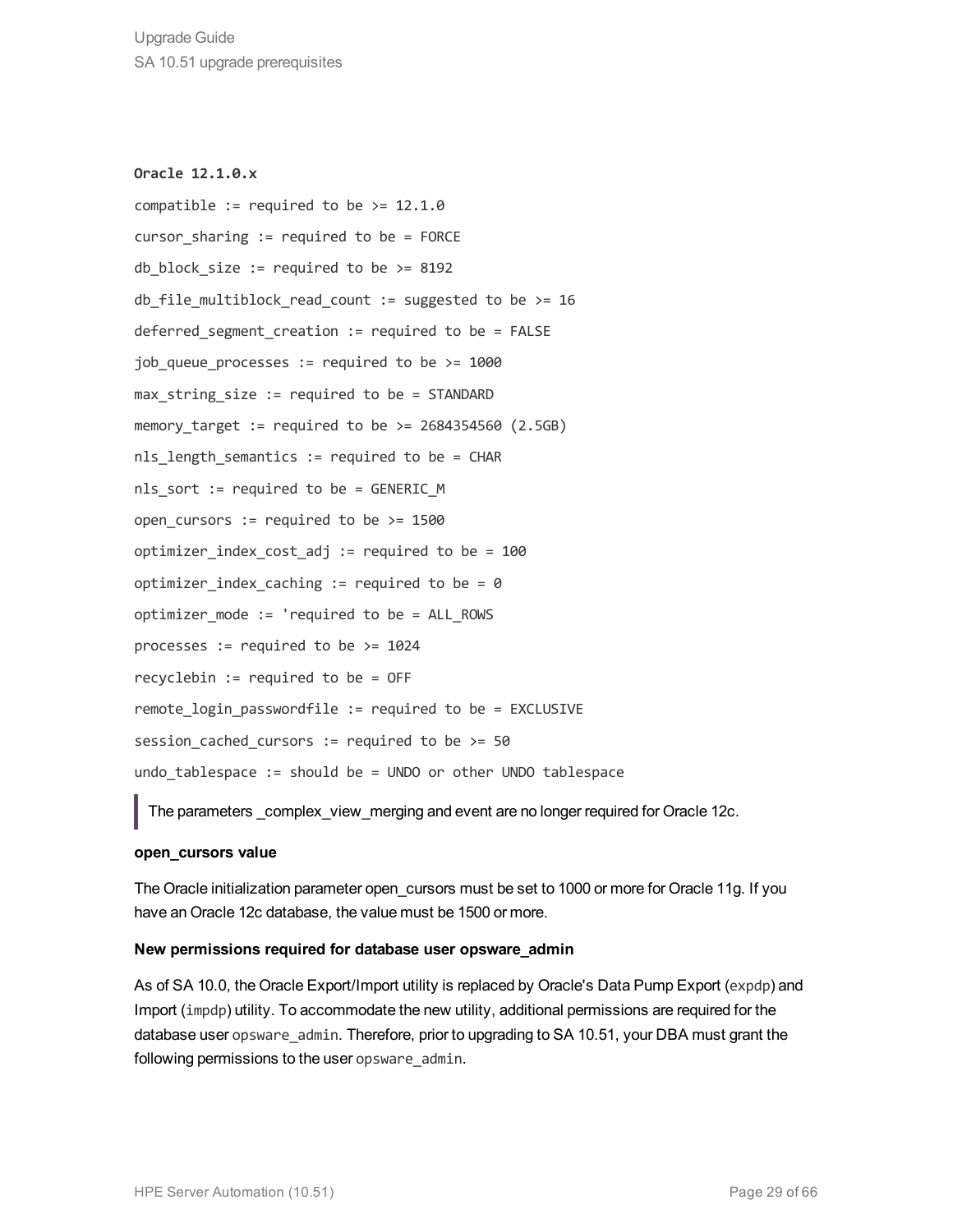- grant create any directory to opsware admin;
- grant drop any directory to opsware admin;

#### **Script to fix Oracle parameters**

If the parameters are not correct, you must run the change init ora.sh shell script on the Model Repository (truth)/Oracle database server before you upgrade the Model Repository. The shell script can be found in the following directory:

/<distro>/opsware\_installer/tools

where <distro> is the full path to the distribution media. For example:

/<mountpoint>/hpsa-primary/disk001

You must run the script as a user with root privileges on the Oracle database.

Script usage:

- # cd /<distro>/opsware\_installer/tools
- <span id="page-29-0"></span># ./change init ora.sh <oracle home> <oracle sid>

### Oracle RAC

In an Oracle RAC environment, only one of the RAC nodes is used during the installation/upgrade process. The SA Installer connects to only one Oracle instance to modify the Model Repository. During normal SA operations, all the RAC nodes are used.

To accommodate the remote Model Repository install/upgrade process in Oracle RACed environment, the following two tnsnames.ora files are required on the SA server. By default, SA expects the tnsnames.ora file to be located in /var/opt/oracle

• tnsnames.ora-install upgrade

This copy of tnsnames.ora is used during SA installation/upgrade. The file can be renamed.

During the upgrade process, you can use soft links to point tnsnames.ora to tnsnames.ora-install upgrade. During install-upgrade the installer connects to the database through only one RACed node.

The tnsnames.ora links can be changed as follows: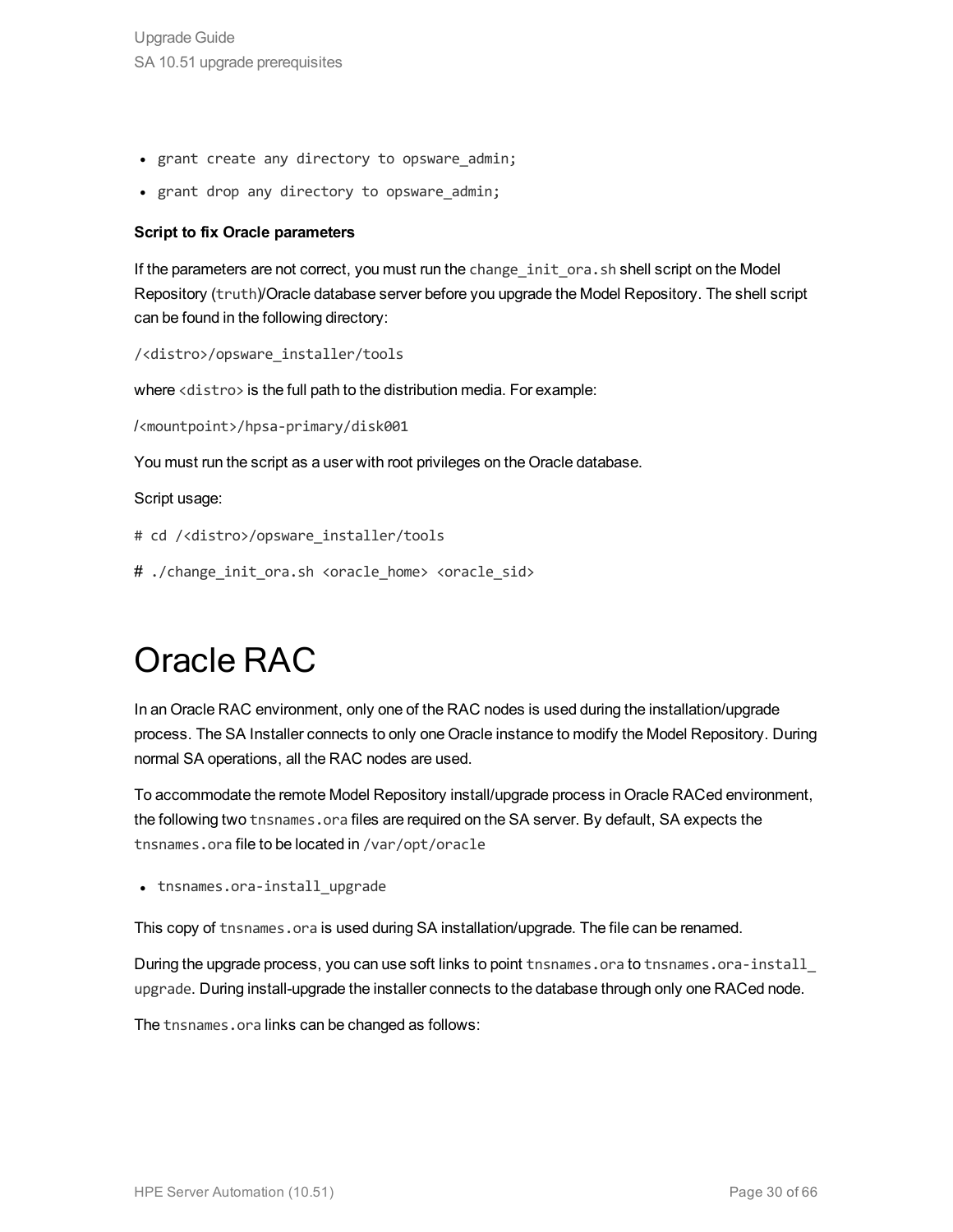- 1. Make sure that none of the clients are connected to the Oracle RACed database.
- 2. Use soft links to point tnsnames.ora to tnsnames.ora-install upgrade.

For example: \$1n -s tnsnames.ora-install upgrade tnsnames.ora

tnsnames.ora-operational

This copy of tnsnames.ora is used during normal SA operation. This file can be renamed.

After the SA upgrade is completed, change the soft link and point tnsnames.ora to tnsnames.oraoperational. During normal SA operation, the installer connects to the database through all the active RACed nodes.

The tnsnames.ora links can be changed as follows:

- 1. Make sure that none of the clients are connected to the Oracle RACed database.
- 2. Use soft links to point tnsnames.ora to tnsnames.ora-operational.

For example: \$ln –s tnsnames.ora-operational tnsnames.ora

For more information, see the Oracle RAC support section.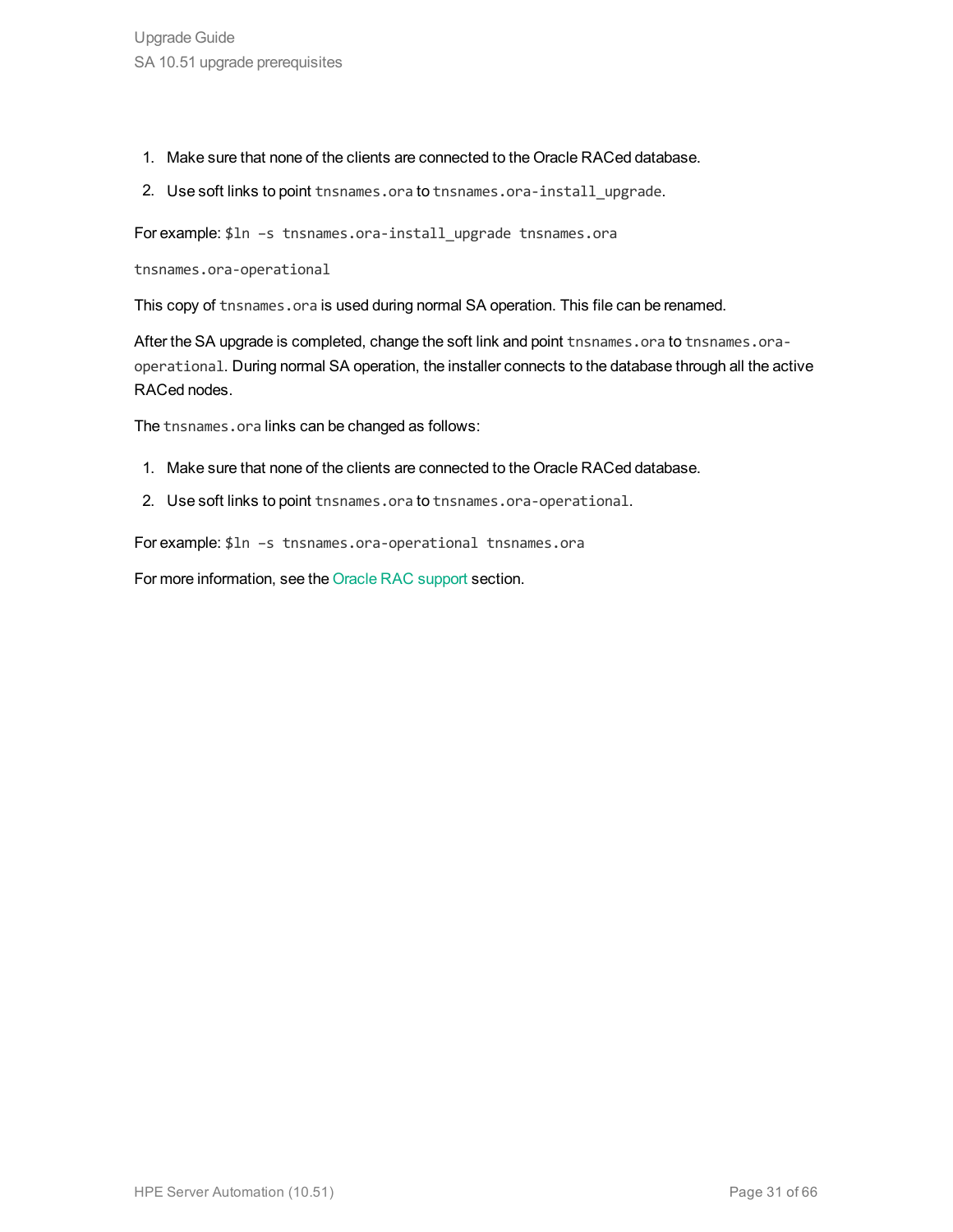## <span id="page-31-0"></span>SA 10.51 upgrade

This section describes the procedures for upgrading a Single Core (including distributed core component cores), Multimaster Mesh First and Secondary Cores, and Satellites to SA 10.51 from SA 10.1x or 10.2x (includes patch releases and the minor releases).

- The Oracle database is not upgraded during an SA Core upgrade.
- After the standard SA Core upgrade is initiated, there is no procedure available to roll back to the previous version. For complex SA installations (multiple SA Cores, distributed core components, etc.), HPE strongly recommends that you contact HPE Professional Services (PSO) for assistance and consider a PSO-supported rolling upgrade procedure which does provide some rollback capabilities.
- During SA upgrade, the APX HTTP server is updated with the one provided by SA and any customizations made to the APX HTTP server will be lost. If you want to use a different version of APX HTTP, refer "Rebuilding the Apache HTTP server and PHP" in the Develop section.

### <span id="page-31-1"></span>Supported upgrade paths

You can upgrade to SA 10.5x from the following releases:

- $\cdot$  SA 10.1x
- $\bullet$  SA 10.2X

CORD patches are rolled back to nearest major release either automatically during the upgrade or manually, if necessary.

### <span id="page-31-2"></span>TLS hardening during upgrade

The upgrade process allows you to select the minimal version of the TLS protocol that will be used by the core components: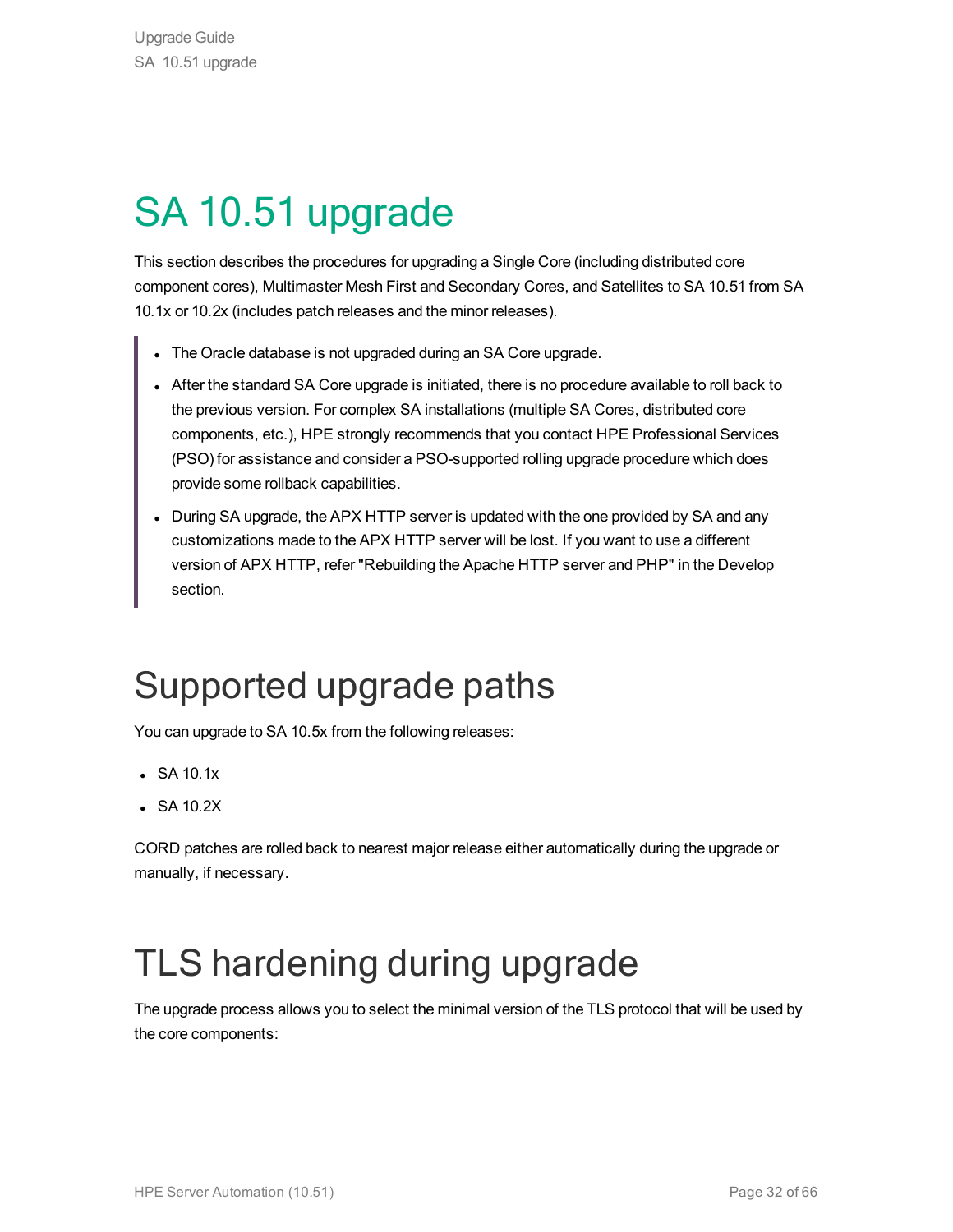- TLSv1 (compatible with previous versions default)
- $\cdot$  TLSv1.1
- $\cdot$  TLSv1.2

**Important:** In a multimaster mesh, you must set all your cores and satellites to the same TLS level.

In case you choose to use the default option, you can harden your cores at a later time. For more information on how to do this, see the SA 10.51 Administration Guide.

When upgrading a mesh that contains unhardened satellites, choosing to harden the cores during upgrade results in loss of some functionality on the satellites, until the satellites are also upgraded. Therefore in such a case, it is recommended to either:

- Upgrade the satellites immediately after the cores are upgraded
- Choose the default TLS level for the upgrade and harden once all the cores and satellites are upgraded to the new version

### <span id="page-32-0"></span>Before the upgrade

Review and perform the tasks in this section before beginning the upgrade.

<span id="page-32-1"></span>**Important:** Read the TLS hardening during upgrade section in "SA 10.51 [upgrade](#page-31-0) " on the [previous](#page-31-0) page before you start the upgrade.

### Uninstalling All CORD patches

Before performing the upgrade, CORD patches (for example, 10.21 patch) must be uninstalled from all servers being upgraded.

For a Single Core host (no distributed core components), the SA Installer can automatically remove any CORD patches you have installed. However for a core with distributed components or a Multimaster Mesh with CORD patches installed, you must manually uninstall the patch from all core servers.

In a Multimaster Mesh, the patch must be uninstalled from all cores, before starting the upgrade. Rollback the patch on the secondary cores first, then the primary core, to make sure that the primary core is at a higher version than the secondary cores.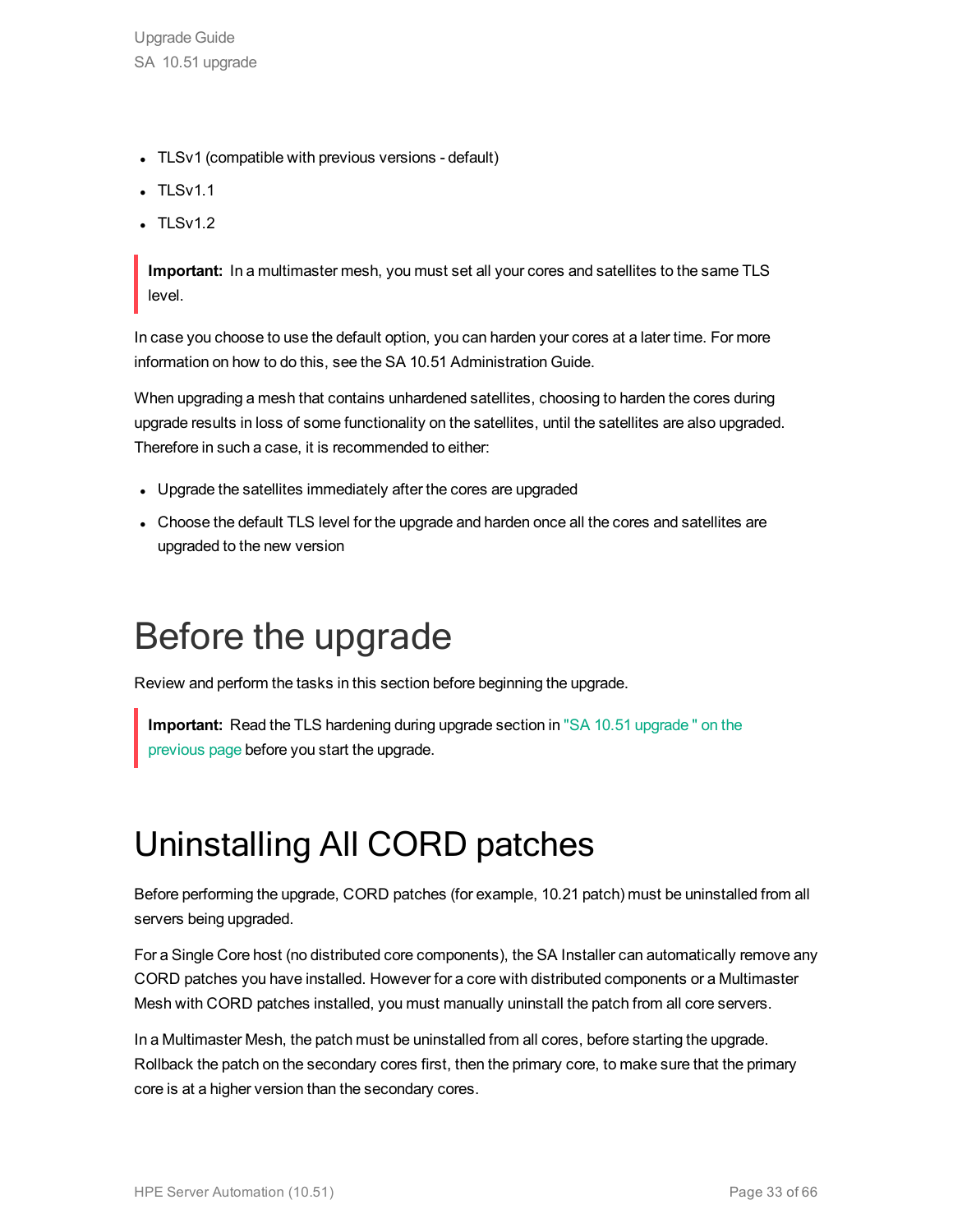**Note:** Satellites can be upgraded at a later time, after the cores have been already upgraded to the new version. If the cores were TLS hardened, you must use the upgrade media to rollback the patch on the satellites. After the rollback, the services are not restarted automatically and should not be started manually either (because connections to the cores are not possible due to TLS restrictions). At this point, you may start the upgrade on the satellite.

### Checking whether CORD patches are applied

You can check whether patches are applied on your core servers using the following methods:

- On any core server, by checking the install. inv file
- On cores with distributed components, by running a Health Check Monitor test

#### **Method 1: Check the install.inv file**

On each core server, run the following command:

grep -A 2 opsware patch /var/opt/opsware/install opsware/inv/install.inv

If the command gives no output, then there are no CORD patches installed on the server.

For example, on a Single Host core that has a patch installed, the output would look similar to the one below:

%opsware\_patch build\_id: opsware\_60.0.70014.0 state: complete -- %opsware\_patch\_sql build\_id: opsware\_60.0.70014.0 state: complete

#### **Method 2: Run a Health Check Monitor test**

For cores with distributed components, you can run the SA Core Health Check Monitor (HCM) to verify that there are no CORD patched applied. To verify that all systems have had the patch removed, run the following command:

# /opt/opsware/oi\_util/bin/run\_all\_probes.sh

#### **Usage**: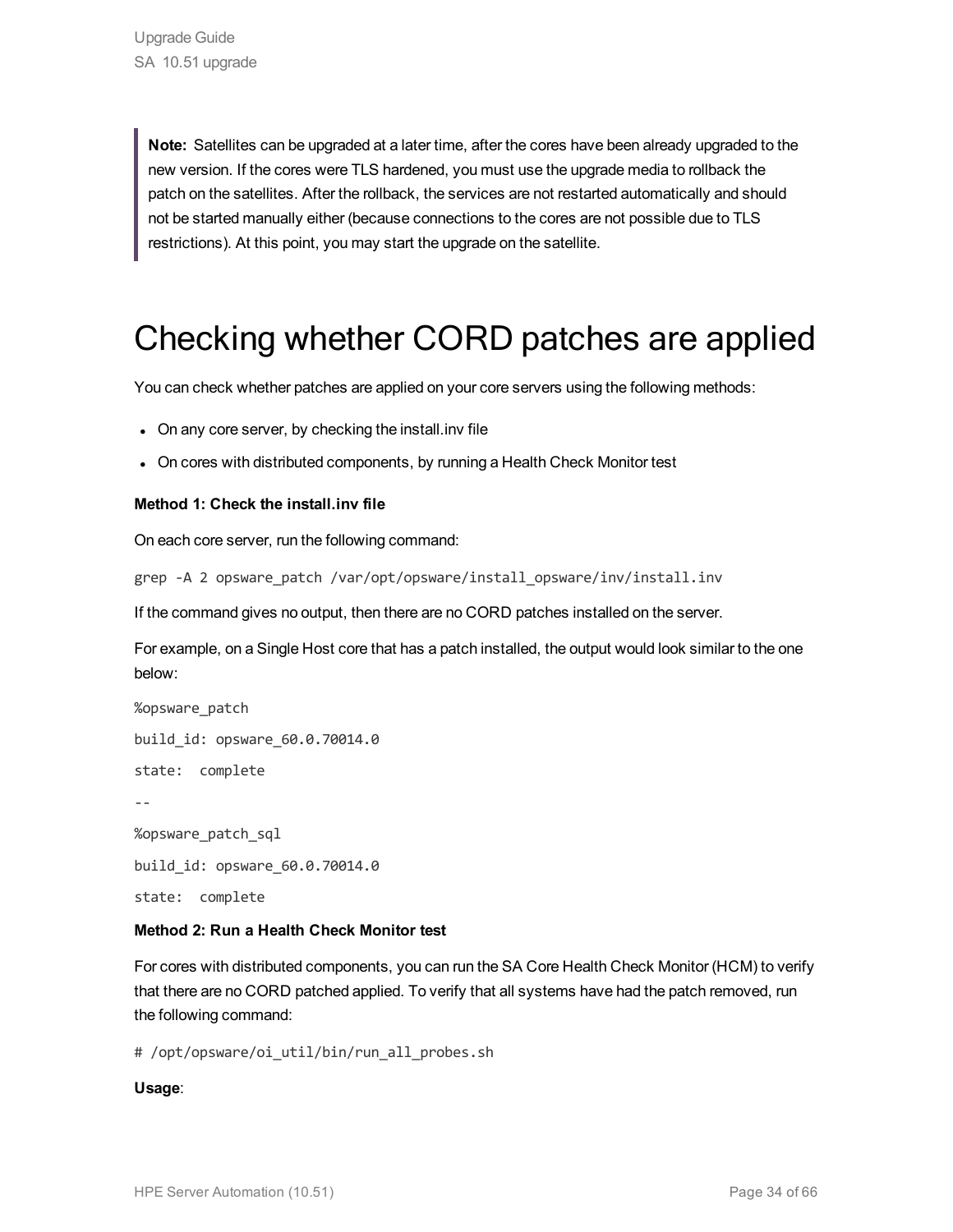# /opt/opsware/oi util/bin/run all probes.sh run check opsware version hosts=" [<user\*>@]<system>[:<password>] [[<user@>]<system>[:<password>]]..." [keyfile=<keyfiletype>:<keyfile>[:<passphrase>]]

Where:

#### **Health Check Monitor Arguments**

| <b>Argument</b>             | <b>Description</b>                                                                                                                                                        |
|-----------------------------|---------------------------------------------------------------------------------------------------------------------------------------------------------------------------|
| <system></system>           | Name/IP of a reachable SA Core server.                                                                                                                                    |
| $\langle$ user $*\rangle$   | Optional user to access the remote system. The user needs to have sudo<br>permission. Default is "root".<br>Note: This option is available only since 10.22.              |
| <password></password>       | Optional password on the specified <system>.</system>                                                                                                                     |
| <keyfiletype></keyfiletype> | SSH keyfile type (rsa_key_file or dsa_key_file).                                                                                                                          |
| <keyfile></keyfile>         | Full path to the SSH keyfile. Specifies the file containing the current server's SSH<br>private key. Passwordless login with keyfile is supported only for the root user. |
| <passphrase></passphrase>   | Optional pass-phrase for <keyfile>.</keyfile>                                                                                                                             |

You must specify all servers hosting core components in the current core (hosts="<system> [:<password>]). There are a number ways to specify login credentials for those hosts. For example, if you were using passwords, the full command would be like this:

# /opt/opsware/oi util/bin/run all probes.sh \

run check opsware version hosts="192.168.172.5:s3cr3t \ 192.168.172.6:pAssw0rd"

The hostnames and passwords, of course, should be replaced with your actual values.

Correct output looks similar to this:

Verify base version consistent on all systems: SUCCESS

Verifying patch versions...

\*\*\* 192.168.172.5: NO PATCHES INSTALLED

\*\*\* 192.168.172.6: NO PATCHES INSTALLED

Verify consistent patch versions: SUCCESS

If the script is successful and it shows that no patches are installed as above, you can proceed with the upgrade.

If the script succeeds but there are patches installed, the output will look similar to this:

Verify base version consistent on all systems: SUCCESS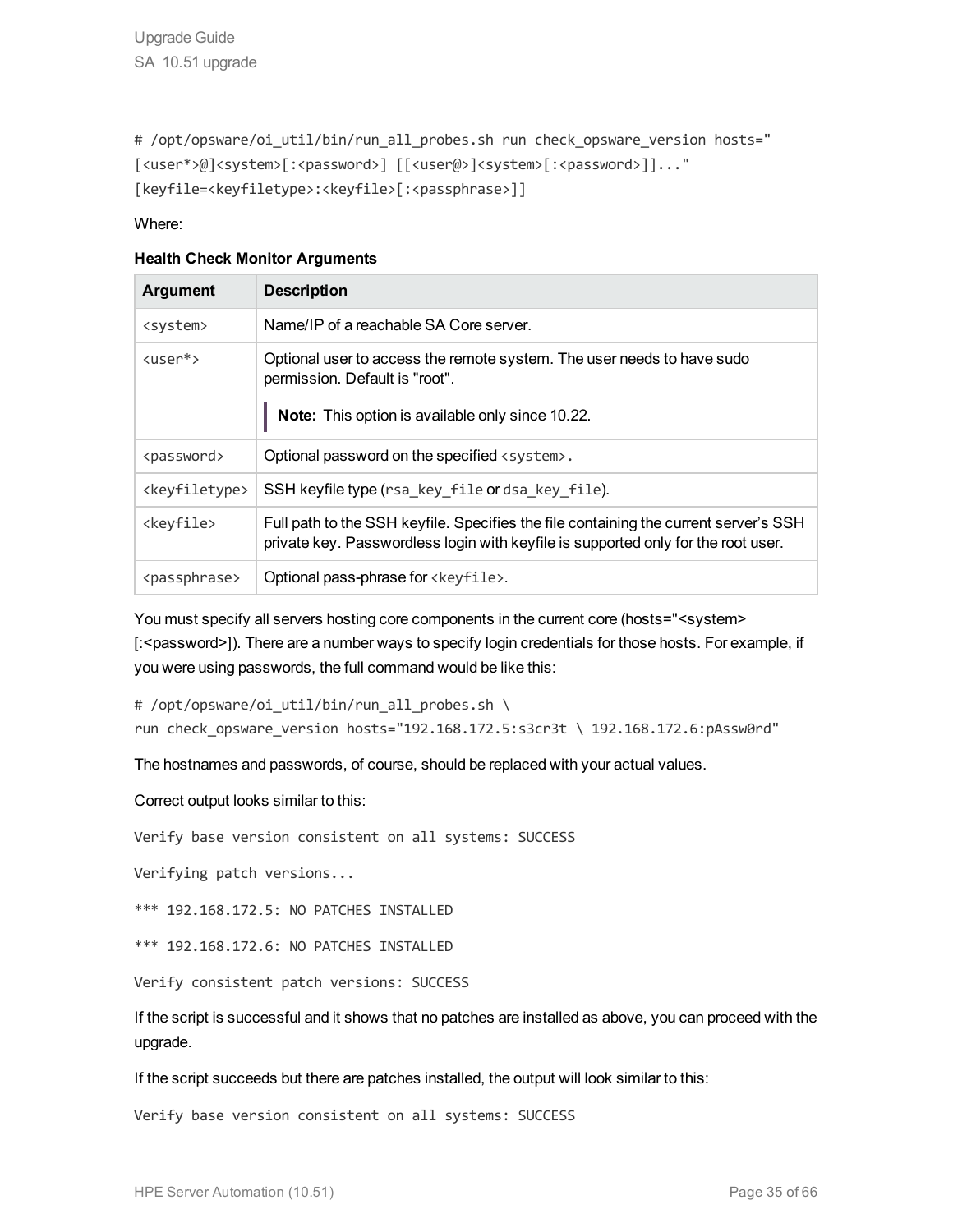Upgrade Guide SA 10.51 upgrade

Verifying patch versions...

```
*** 192.168.172.5: opsware_60.0.70014.0
```
\*\*\* 192.168.172.6: opsware\_60.0.70014.0

Verify consistent patch versions: SUCCESS

In this case, **do not** proceed with the upgrade without first uninstalling the patches.

<span id="page-35-0"></span>For more detailed information about the The SA Core Health Check Monitor (HCM), see the SA 10.51 Administration Guide.

### Removing CORD patches

If there are patches installed on your core(s), you can follow the procedure below to rollback the patches.

If you attempt to upgrade a server that has a CORD patch still installed, the software will abort with the following message:

ATTENTION: This system contains a version of Opsware that has been patched upgrading or uninstalling Opsware is not permitted until this patch has been removed. Please use the following program to remove this patch from \*all\* core systems before attempting the upgrade:

<distribution>/opsware\_installer/uninstall\_patch.sh

Failure to remove the patch from all systems before beginning the upgrade may cause severe damage to the core.

Exiting Opsware Installer.

#### **Removing CORD patches from a standalone or single-host core**

The SA Installer will automatically roll back any applied CORD patches when invoked on a standalone or single-host core. No manual intervention is required.

#### **Removing CORD patches from first and secondary cores in a multimaster mesh**

CORD patches must be uninstalled on one core at a time. If the core has distributed components, you can simultaneously uninstall the CORD patches from all machines in that core that host core components.

Satellite CORD patches, however, cannot be uninstalled in at the same time as the uninstallation of core server CORD patches.

**Important:** The patches must be removed in the following order: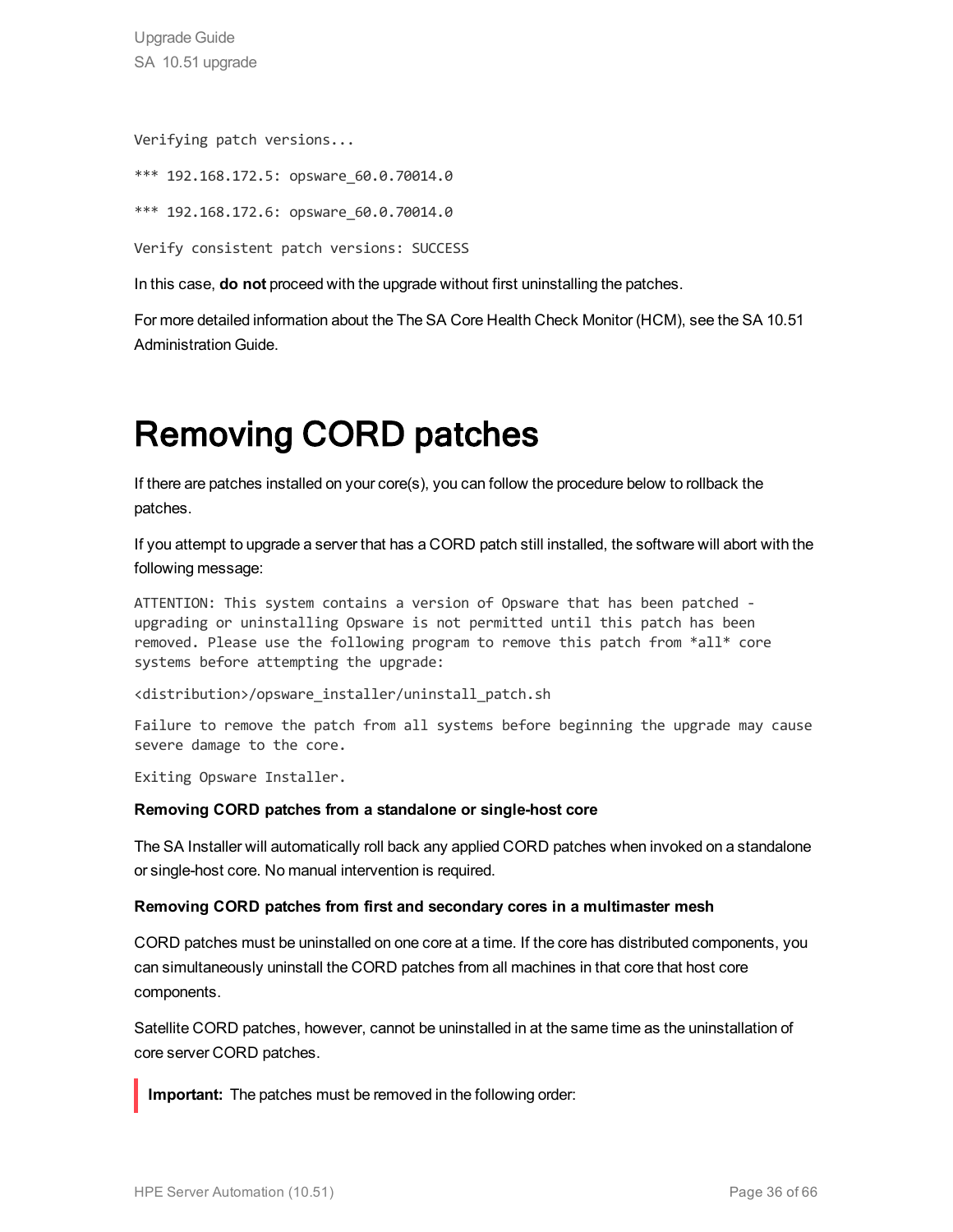- 1. Remove any applied CORD patches from the Secondary Core(s) (one core at a time)
- 2. Remove any applied CORD patches from the First (Primary) Core

The CORD patch may be removed by using the CORD patch media or the SA 10.51 media.

• Removing patches using the patch installation media

If the CORD installation media is available, it is recommended to rollback the patch using it. For more details, see the Release Notes for the installed patch version.

• Removing patches using the SA 10.51 installation media – uninstall\_patch.sh

The following procedure must be applied on **each of the core servers**, starting with the secondary cores and after the rollback completes successfully, continuing with the primary core.

On a core:

- a. On each server hosting SA components:
	- $\bullet$  From the SA 10.51 media, run the uninstall patch script:

<distro>/opsware\_installer/uninstall\_patch.sh –-force\_run

where <distro> is the full path to the distribution media. For example:

/<mountpoint>/hpsa-primary/disk001

If this is a patched system, the following will be displayed:

You are about to remove an Opsware patch. All core services must be running to successfully perform this operation.

Continue (Y/N)?

Press **Y** to begin the patch uninstall. The script will display progress of the uninstallation and a success message upon completion. If the CORD patch uninstall is not successful, contact your HPE Support Representative.

All core services on the target machine must be running to remove a patch otherwise the patch uninstall process will fail.

b. After the uninstall\_patch script has completed successfully, on the Model Repository node run the following:

<distro>/opsware\_installer/uninstall\_patch\_db.sh –r /var/opt/opsware/install\_ opsware/resp/resp.<Timestamp> -–force\_run

where <distro> is the full path to the distribution media. For example:

/<mountpoint>/hpsa-primary/disk001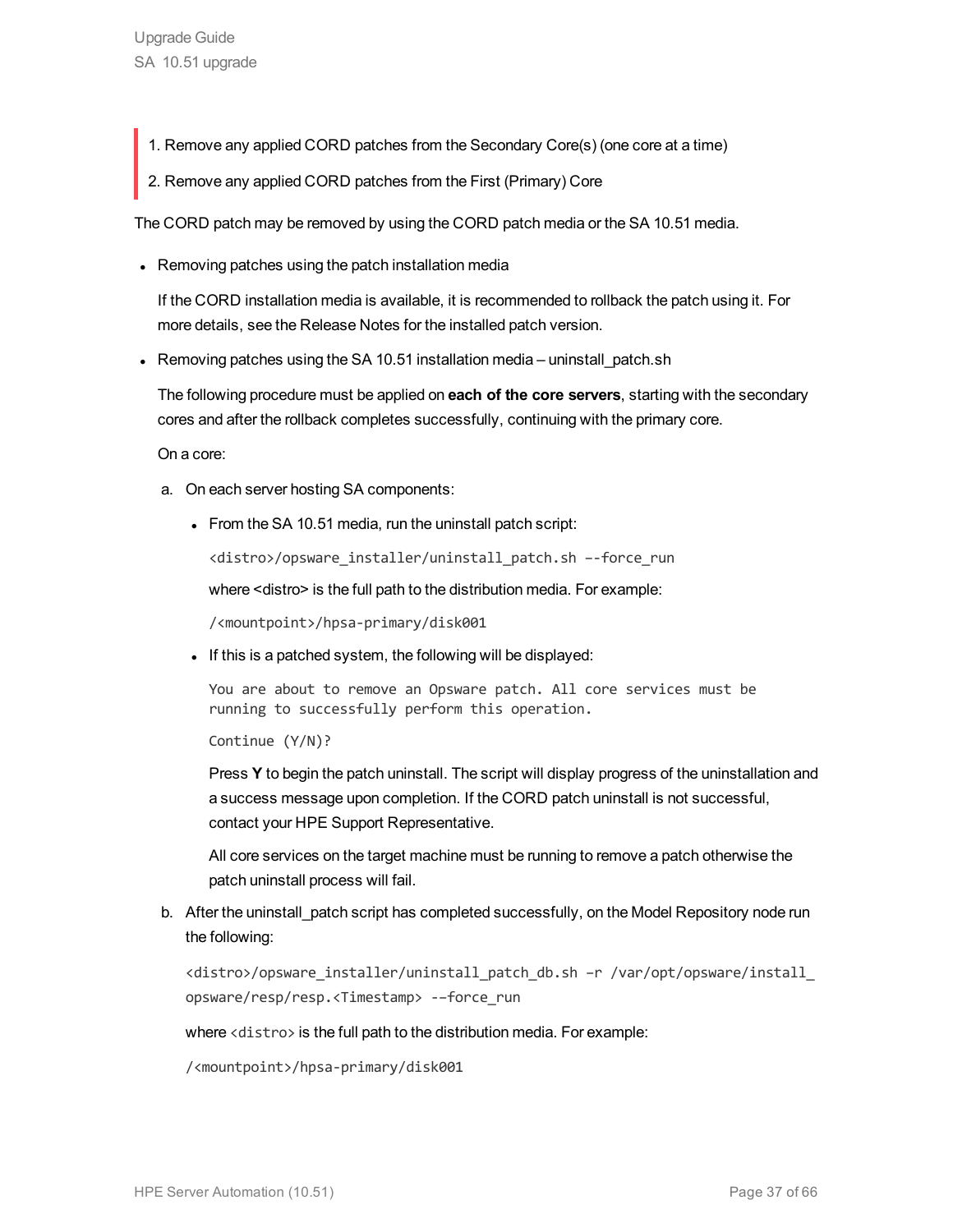The response file specified with the  $-r$  option is created on each core server at install time.

**Note:** If the core has a remote database, no commands need to be run on them.

• Removing patches using the SA 10.51 installation media – the Management Console

To rollback patches on a core you can also use the Management Console tool. You need to invoke it **once for each core**, starting with the secondary cores and, after the process completes successfully, on the primary core. The tool will rollback both the component patch (opsware\_patch) and the database patch (opsware\_patch\_db).

To run this tool, you will need the CDF file of the core. See the "Core Definitions Files" section in the SA 10.51 Install Guide for details.

From the installation media, invoke the following command:

<distro>/opsware\_installer/hpsa\_mgmt\_console.sh -c <path\_to\_CDF\_file>

where <distro> is the full path to the distribution media. For example:

/<mountpoint>/hpsa-primary/disk001

Select the **Remove patch** option in the utility menu and follow the instructions.

For more details, see the "SA Management Console" section in the SA 10.51 Install Guide.

#### **Removing CORD patches from a satellite**

**Note:** To prevent failures during the component startup (due to incompatible communication protocols between satellites and cores), after the rollback, the services are not restarted automatically and should not be started manually. The upgrade can be started while the components are stopped.

The following procedure must be applied on **each of the satellite servers**, which are running SA components.

• From the SA 10.51 media, run the uninstall patch script:

<distro>/opsware\_installer/uninstall\_patch.sh –-force\_run

where <distro> is the full path to the distribution media. For example:

/<mountpoint>/hpsa-sat\_base/disk001 (if the OS Provisioning components are not installed)

/<mountpoint>/hpsa-sat\_osprov/disk001

If this is a patched system, the following will be displayed: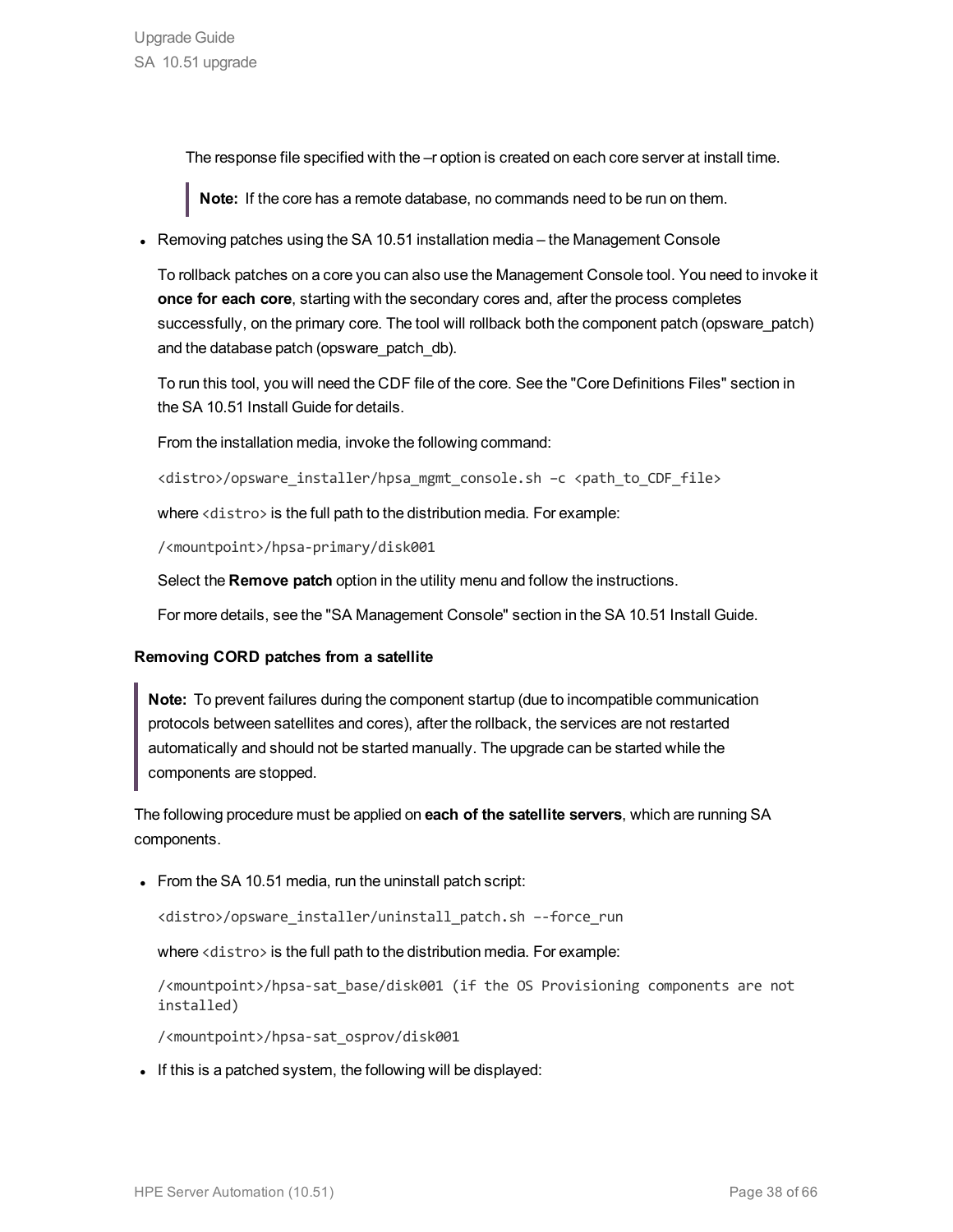You are about to remove an Opsware patch. All core services must be running to successfully perform this operation.

```
Continue (Y/N)?
```
Press **Y** to begin the patch uninstall. The script will display progress of the uninstallation and a success message upon completion. If the CORD patch uninstall is not successful, contact your HPE Support Representative.

### <span id="page-38-0"></span>Upgrading a single-host Core

If you are upgrading a Multimaster Mesh, use the instructions shown in "Upgrading a [multimaster](#page-47-0) [mesh"](#page-47-0) on page 48.

Ensure that all CORD patches have been uninstalled, see ["Uninstalling](#page-32-1) All CORD patches" on page [33.](#page-32-1)

To exemplify the steps listed below, a core with the following layout is used:

| <b>Server</b> | <b>Core Components installed</b>                                                                                                           |
|---------------|--------------------------------------------------------------------------------------------------------------------------------------------|
| 192.168.100.1 | • SA-installed Oracle database and Model Repository<br>• Core Infrastructure Components<br>$\bullet$ Slice<br>• OS Provisioning Components |

1. On the core host, invoke the SA upgrade script as a user with root privileges:

/<distro>/opsware\_installer/hpsa\_upgrade.sh –c <CDF\_full\_path>

where <distro> is the full path to the distribution media. For example:

/<mountpoint>/hpsa-primary/disk001

If for security reasons, you have stored your response files in a location other than the default location on the host being upgraded, you can copy the files to the /var/opt/opsware/install\_ opsware/resp directory on the core to be upgraded. You must also provide the CDF file with the – c option (by default, it is saved in the /var/opt/opsware/install\_opsware/cdf\_directory).

2. The SA upgrade script determines the component layout of your core and the Specify Hosts to Upgrade screen displays. It will look similar to the following:

Specify Hosts to Upgrade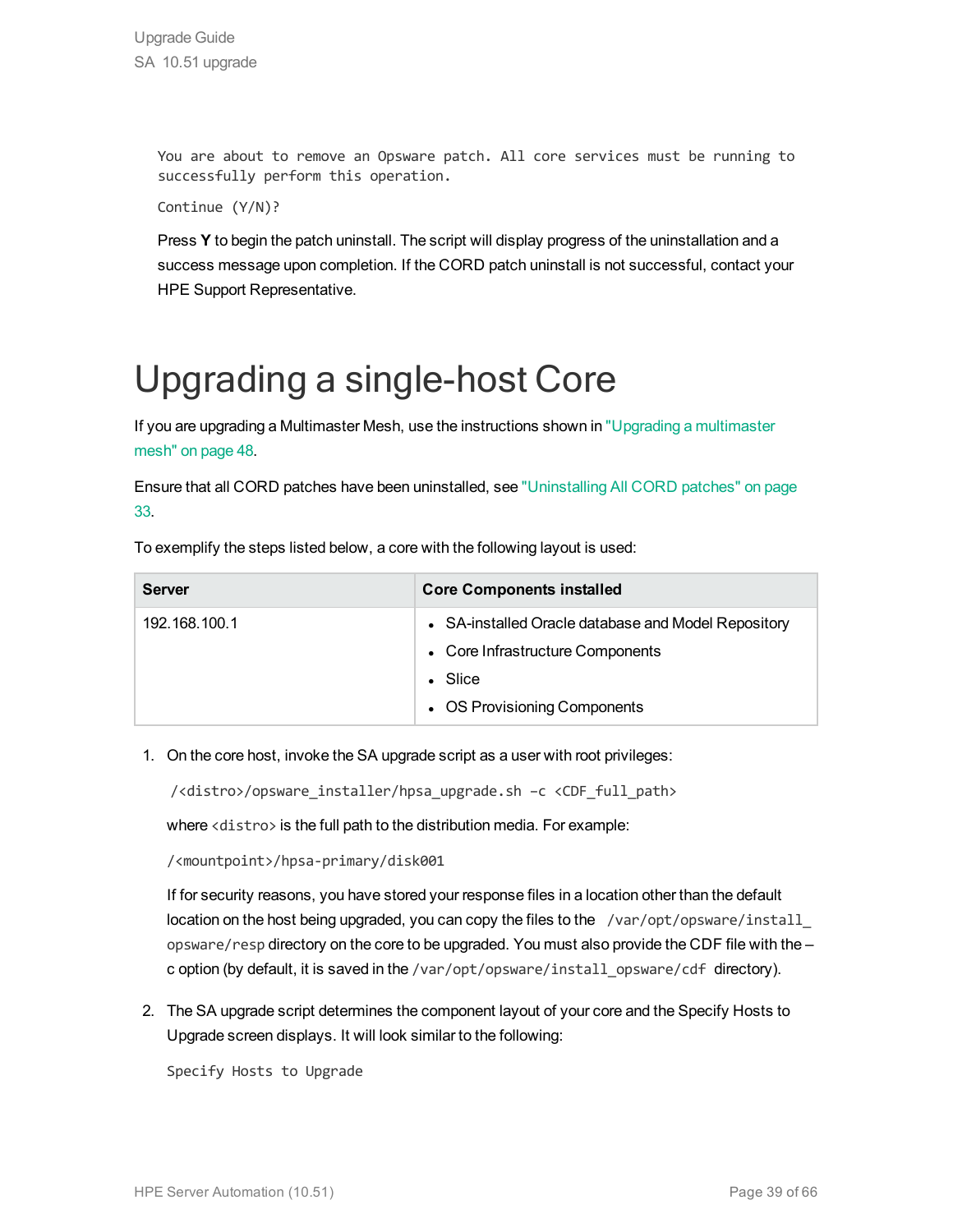```
========================
```
Currently specified hosts:

192.168.100.1

Please select one of the following options:

1. Add/edit host(s)

2. Delete host(s)

Enter the option number or one of the following directives

(<c>ontinue, <p>revious, <h>elp, <q>uit):

Since this is a single core upgrade (all components to be upgraded are installed on the same host, enter c and Enter to continue.

3. The prompt to select the cryptographic protocol is displayed.

Cryptographic Protocol Selection for the Server Automation Components

[WARNING] Please make sure that all the cores and satellites from the mesh are at the same TLS level.

========================================================================

- 1. TLSv1
- 2. TLSv1.1
- 3. TLSv1.2

Enter the option number or one of the following directives

(<p>revious, <h>elp, <q>uit)[1]:

See the "SA 10.51 [upgrade](#page-31-0) " on page 32section for details.

#### 4. A parameter confirmation interview is displayed:

Interview Parameters ==================== Navigation keys: Use <ctrl>p to go to the previous parameter. Use <ctrl>n to go the next parameter. Use <tab> to view help on the current parameter. Use <ctrl>c to abort the interview.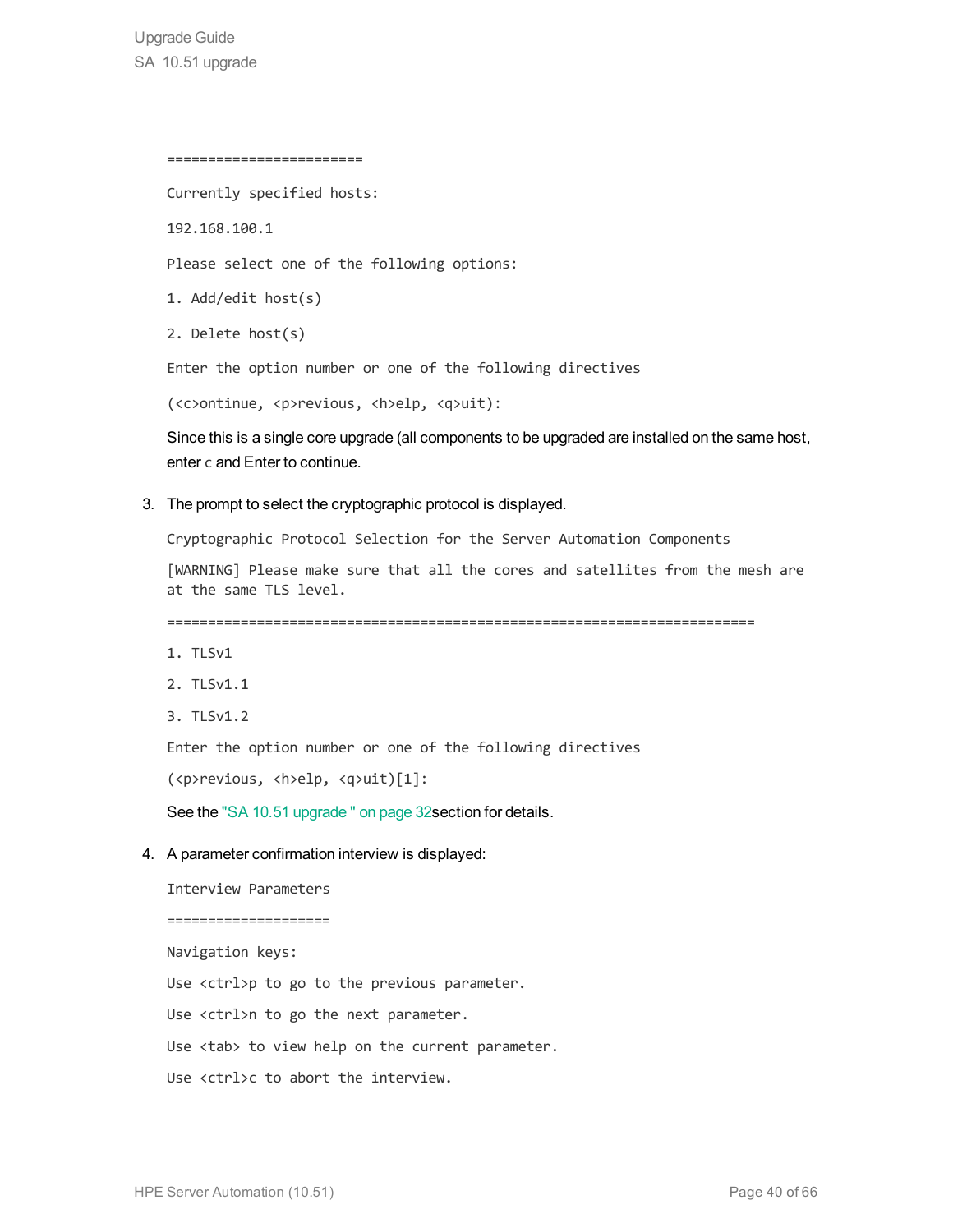```
Parameter 1 of 5 (windows util loc)
```
Please enter the directory path containing the Microsoft patching utilities. Press Control-I for a list of required files or enter "none" if you do not wish to upload the utilities at this time [none]:

Parameter 2 of 5 (truth.servicename)

Please enter the service name of the Model Repository instance in the facility where Opsware Installer is being run [truth.Core1]:

Parameter 3 of 5 (db.sid)

Please enter the SID of the Oracle instance containing the Model Repository [truth]:

Parameter 4 of 5 (db.port)

Please enter the port on which the database is listening. [1521]:

Parameter 5 of 5 (db.orahome)

Please enter the path of the ORACLE HOME directory of your Model Repository (truth) server. [/u01/app/oracle/product/12.1.0.2/db\_2]:

All values are entered. Do you wish to continue? (Y/N) [Y]:

#### 5. The Host Component Layout screen displays again.

Upgrade components

==================

Components to be Upgraded

-------------------------

Model Repository, First Core

Core Infrastructure Components

Slice

OS Provisioning Components

Software Repository - Content (install once per mesh)

```
Up-to-date Components (will not upgrade)
```
----------------------------------------

Oracle RDBMS for SAS

Press c to continue.

6. At this point, a prerequisite check is performed to ensure the host meets certain basic SA requirements. You may see a display similar to the following: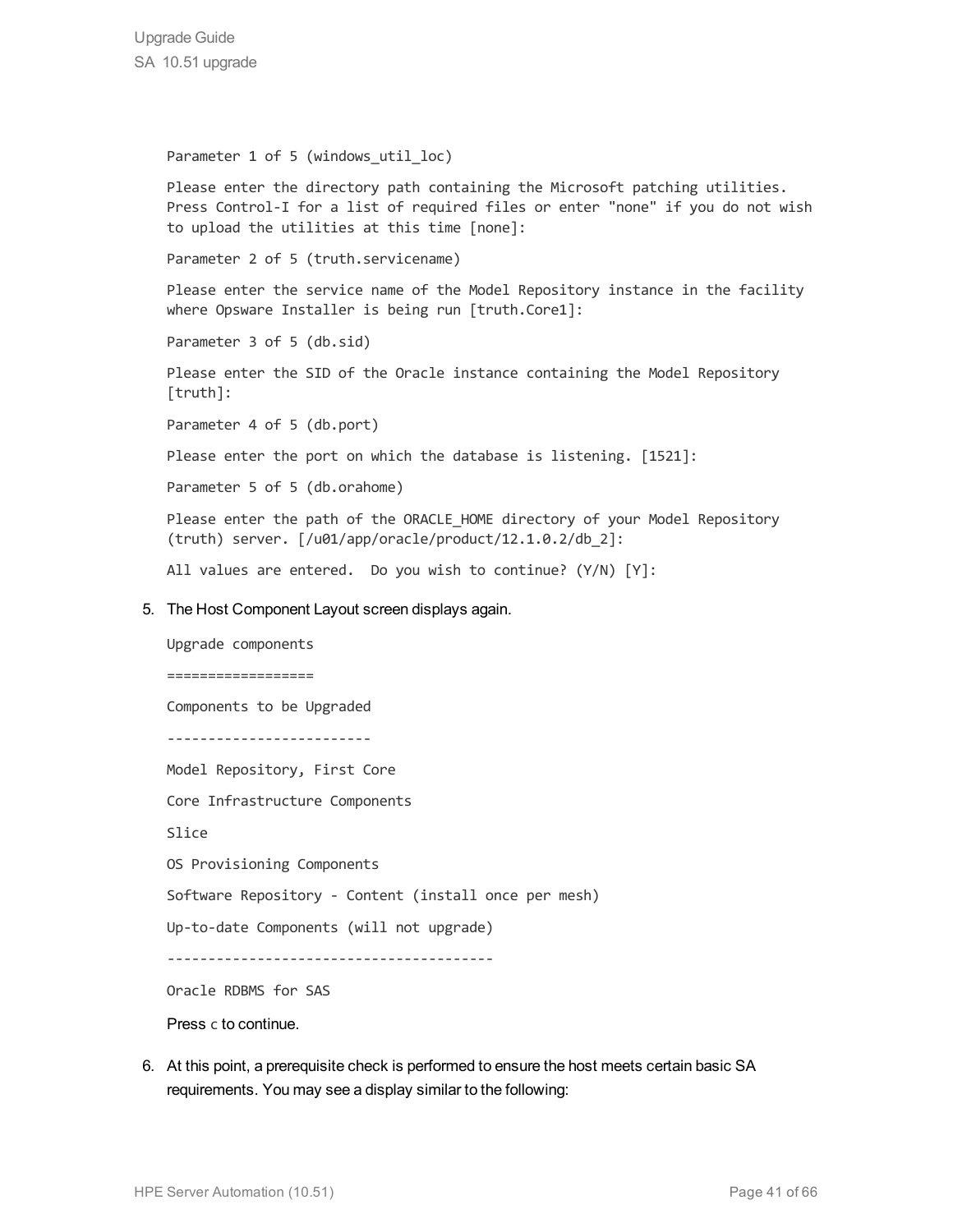Upgrade Guide SA 10.51 upgrade

> Prerequisite Checks =================== Results for <IP\_address> WARNING Insufficient swap space (2 GBytes). 4 GBytes is the recommended for core inst. File system '/' has XXXXX Mbytes available and XXXXXX is recommended. Enter one of the following directives (<c>continue, <p>revious, <h>elp, <q>uit):

> You should attempt to meet the requirements specified in these warnings, however, you may be able to continue the upgrade if you are unable to meet the recommended settings. Press c to continue.

**Note:** For a Core upgrade with underlying database as Oracle 11g, if the upgrade fails after performing the Model Repository upgrade, the pre-check will prompt the following errors when you restart the upgrade process:

```
FAILURE Oracle optimizer index caching = 0 ; required to be = 80
```

```
FAILURE Oracle optimizer index cost adj = 100 ; required to be = 20
```
These errors are the result of changes that were performed when you upgrade the Model Repository successfully. You can ignore this error and continue the upgrade process.

- 7. At this point the upgrade begins and you will see a series of informational messages displayed on the screen as the upgrade progresses. On completion of the upgrade, a success message displays.
- 8. You should now upgrade the SA Agents installed on managed servers. See ["Post-upgrade](#page-63-0) tasks" on [page](#page-63-0) 64 for details.

### Upgrading a single Core with distributed components

If you are upgrading a Multimaster Mesh, use the instructions shown in "Upgrading a [multimaster](#page-47-0) [mesh"](#page-47-0) on page 48.

<span id="page-41-0"></span>.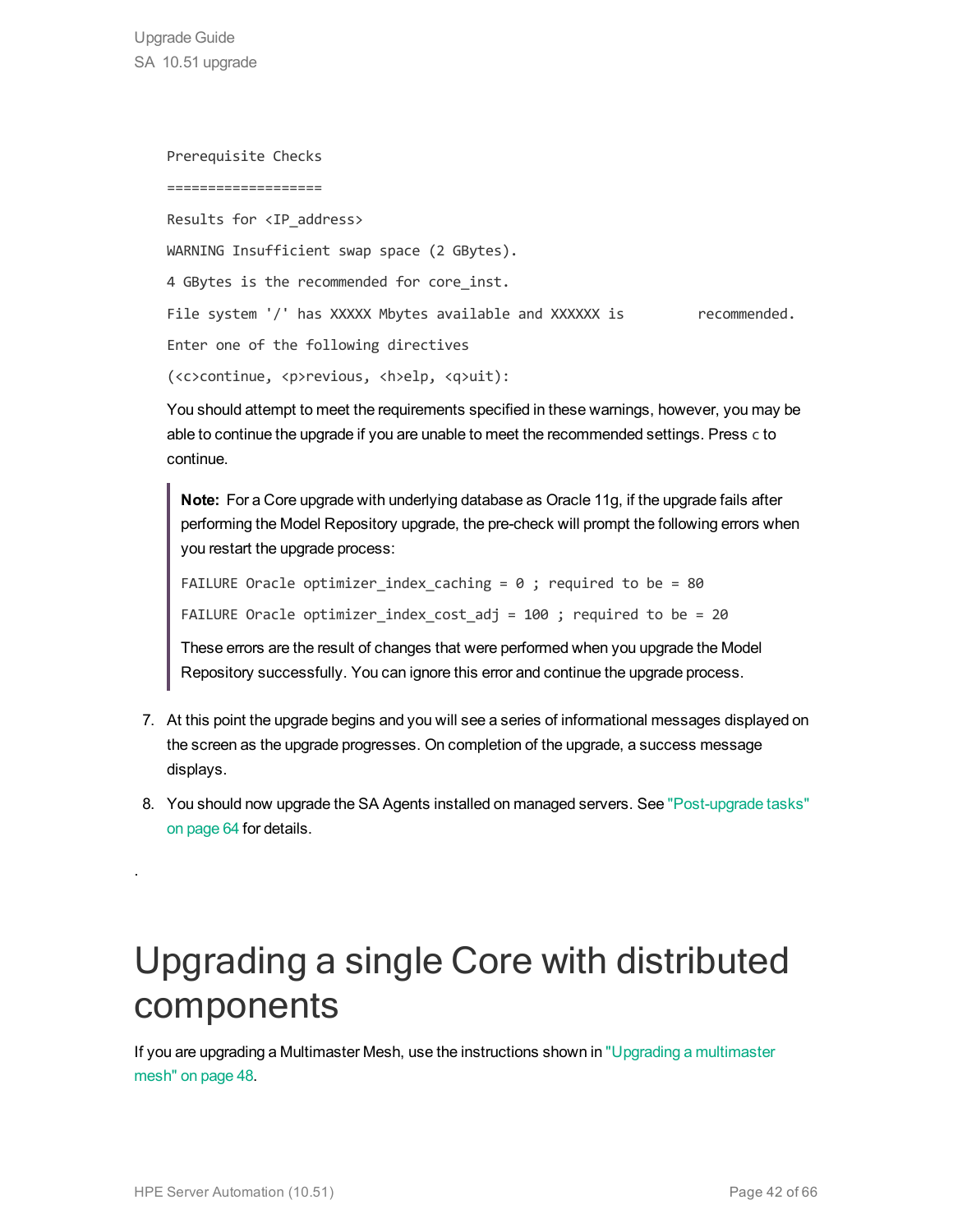Ensure that all CORD patches have been uninstalled, see ["Uninstalling](#page-32-1) All CORD patches" on page [33.](#page-32-1)

To exemplify the steps listed below, a core with the following custom layout is used:

| <b>Server</b>   | <b>Core Components installed</b>                                                            |
|-----------------|---------------------------------------------------------------------------------------------|
| 192.168.100.111 | • Oracle database (provided by SA) and Model Repository<br>• Core Infrastructure Components |
| 192.168.100.112 | Software Repository Storage                                                                 |
| 192.168.100.113 | Slice                                                                                       |
| 192.168.100.114 | OS Provisioning Media Server                                                                |
| 192.168.100.115 | OS Provisioning Boot Server                                                                 |

1. On the core's Infrastructure Component bundle host, invoke the SA upgrade script as a user with root privileges.

/<distro>/opsware\_installer/hpsa\_upgrade.sh –c <full\_path\_to\_CDF>

where <distro> is the full path to the distribution media. For example:

/<mountpoint>/hpsa-primary/disk001

- 2. If, for security reasons, you have stored your response files in a location other than the default location on the host being upgraded, copy the files to the Infrastructure host in the /var/opt/opsware/install\_opsware/resp directory for the core to be upgraded. In addition, copy your CDF file on the same host in the /var/opt/opsware/install\_opsware/cdf directory.
- 3. The Specify Hosts to Upgrade screen displays. It will look similar to the following:

Specify Hosts to Upgrade

======================== Currently specified hosts:

192.168.100.111 (oracle\_sas, gateway\_master, truth\_mm\_overlay)

192.168.100.112 (word\_store, word\_uploads)

192.168.100.113 (slice)

192.168.100.114 (osprov\_media)

192.168.100.115 (osprov\_boot\_slice)

Please select one of the following options: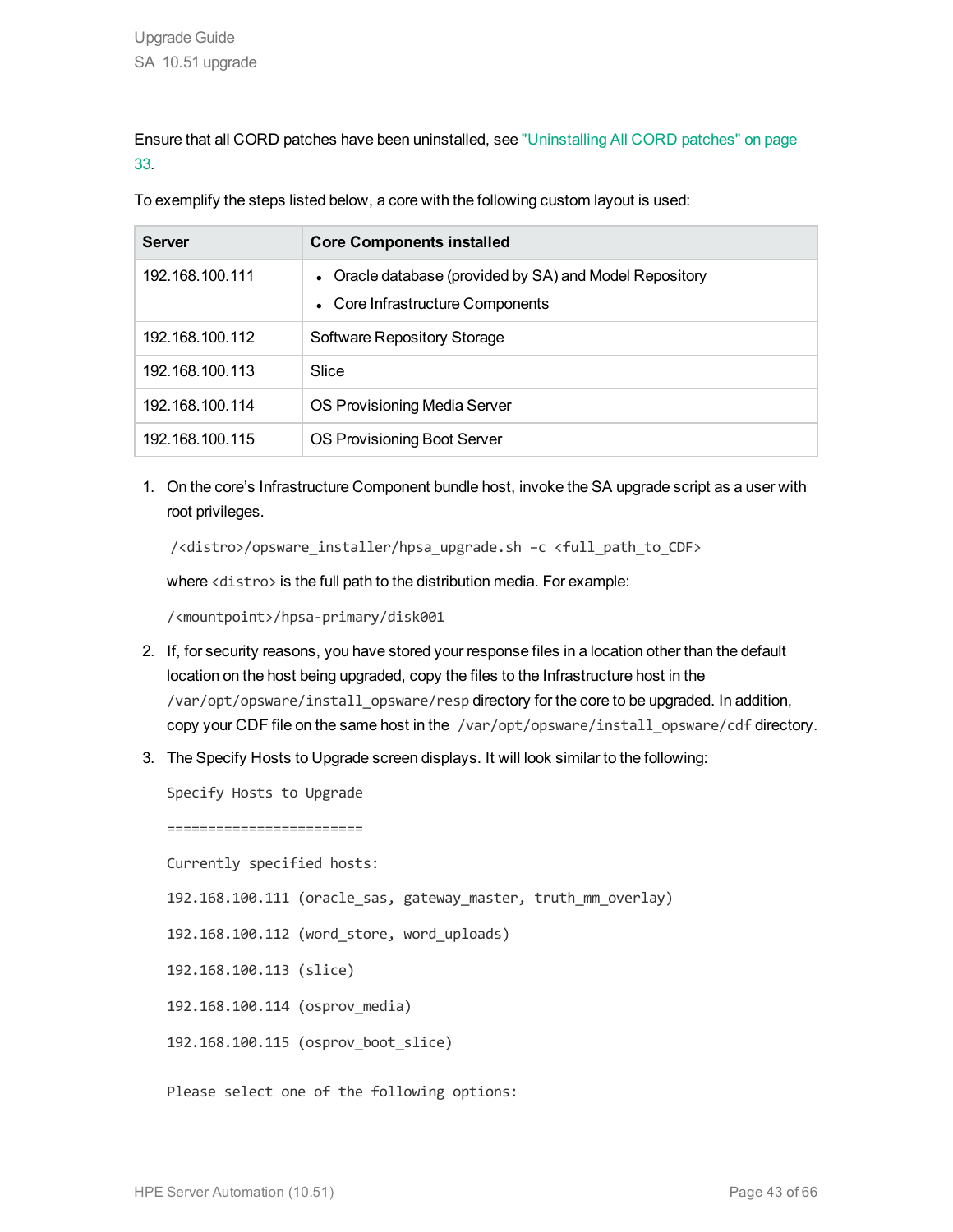- 1. Add/edit host(s)
- 2. Delete host(s)

Enter the option number or one of the following directives

```
(<c>ontinue, <p>revious, <h>elp, <q>uit):
```
In case you have a remote database, the database host is NOT explicitly listed in this step, but only those servers that have SA components installed.

**Note:** If you do not provide the CDF, all core servers that are part of the core being upgraded, must be added in this step as shown below.

Enter **1**, to Add/Edit hosts in the Currently Specified Hosts list.

You are prompted to specify the number of server addresses you want to add. Enter the number and press **Enter**.

You see a screen similar to the following:

Adding Hosts

============

Parameter 2 of 3

FQDN Hostname / IP []:

Enter the hostname or IP address of the first host to add and press enter. Repeat for all the hosts you are adding.

When you have added the specified number of hosts, you see this message:

All values are entered. Do you wish to continue (Y/N) [Y]:

Press **Enter** to accept the default (Y) or N to re-enter values.

4. When you are prompted to enter the credentials for each specified host, enter the username and password credentials and press Enter. You are asked to re-enter the password for confirmation. For each host, the interview will look like:

Host Passwords ============== Parameter 1 of 2 192.168.100.112 user [user1]: Validating user ....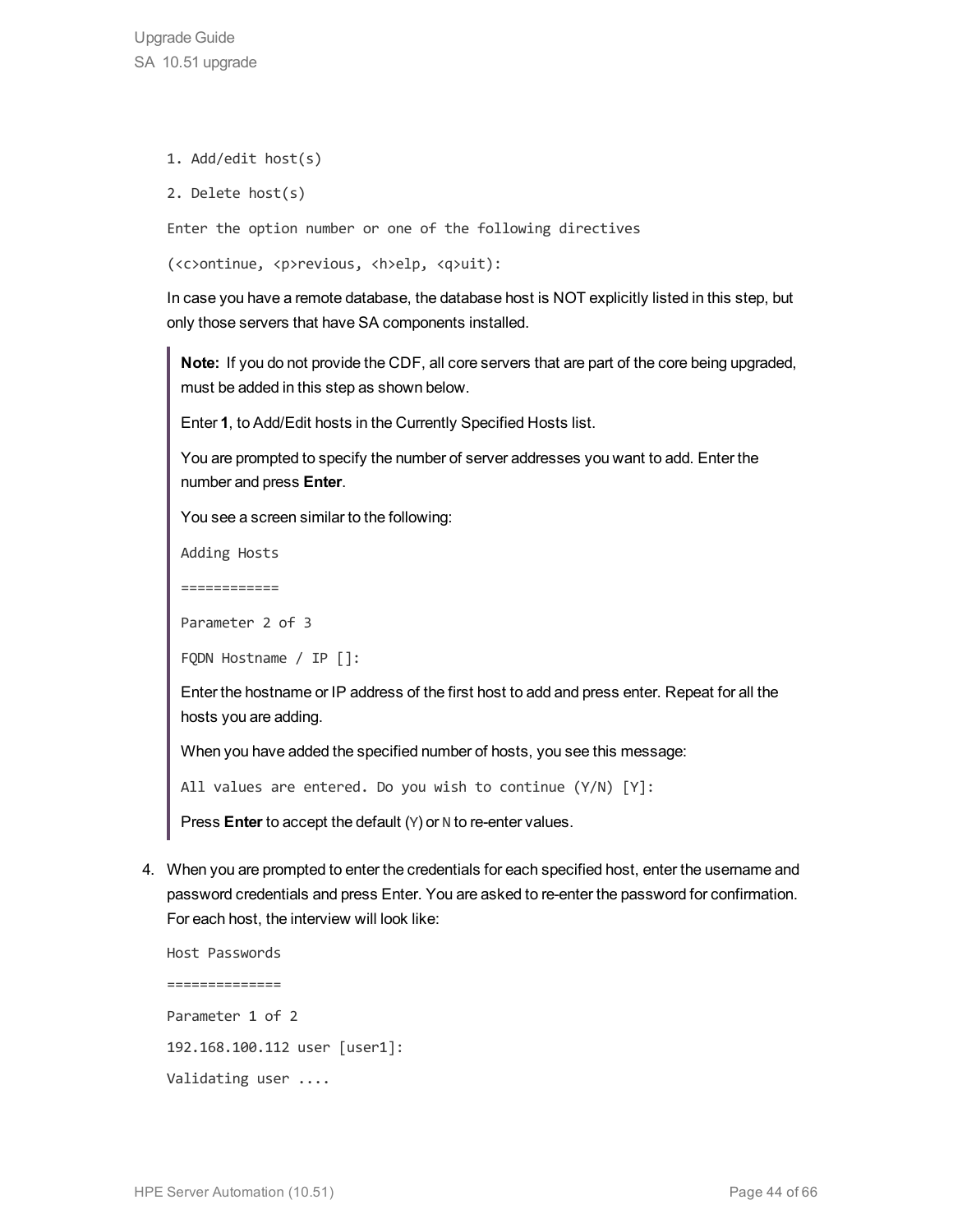Upgrade Guide SA 10.51 upgrade

> Parameter 2 of 2 192.168.100.112 password []: \*\*\*\*\*\*\*\*\*\* Validating password ....

When all passwords have been entered and verified, you see the message:

All values are entered. Do you wish to continue (Y/N) [Y]:

Press **Enter** to accept the default (Y) or N to re-enter values.

5. The SA Upgrade script determines the component layout of your core. A screen similar to the following is displayed:

Host/Component Layout

=====================

Installed Components

Oracle RDBMS for SA : 192.168.100.111

Model Repository, First Core : 192.168.100.111

Multimaster Infrastructure Component : 192.168.100.111

Software Repository Storage : 192.168.100.112

Slice : 192.168.100.113

OS Provisioning Media Server : 192.168.100.114

OS Provisioning Boot Server, Slice version : 192.168.100.115

Software Repository - Content (install once per mesh) : 192.168.100.112

Enter one of the following directives

(<c>continue, <p>revious, <h>elp, <q>uit):

**Note:** In case you have a remote database, the database host is NOT explicitly listed in this step (that is, the Oracle RDBMS for SAS component), but only those servers that have SA components installed.

**Note:** If you are upgrading a secondary core, the Model Repository component will appear as: "Model Repository, Additional Core" in this screen.

6. The prompt to select the cryptographic protocol is displayed.

Cryptographic Protocol Selection for the Server Automation Components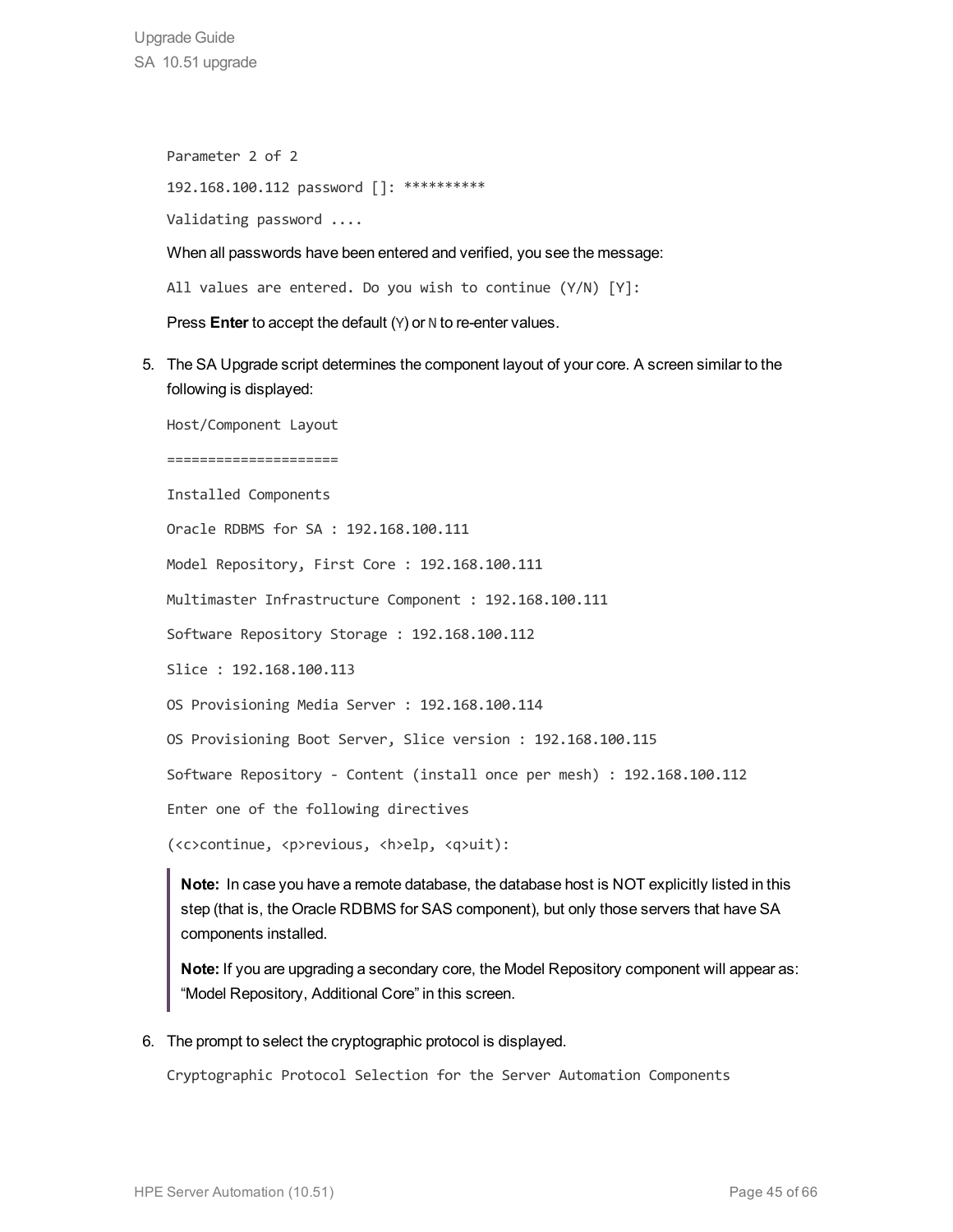[WARNING] Please make sure that all the cores and satellites from the mesh are at the same TLS level.

========================================================================

- 1. TLSv1
- 2. TLSv1.1
- 3. TLSv1.2

Enter the option number or one of the following directives

(<p>revious, <h>elp, <q>uit)[1]:

See the SA 10.51 Administration Guide for details.

7. The parameter confirmation interview is displayed:

Interview Parameters

====================

Navigation keys:

Use <ctrl>p to go to the previous parameter.

Use <ctrl>n to go the next parameter.

Use <tab> to view help on the current parameter.

Use <ctrl>c to abort the interview.

Parameter 1 of 5 (windows\_util\_loc)

Please enter the directory path containing the Microsoft patching utilities. Press Control-I for a list of required files or enter "none" if you do not wish to upload the utilities at this time [none]:

Parameter 2 of 5 (truth.servicename)

Please enter the service name of the Model Repository instance in the facility where Opsware Installer is being run [truth.Core1]:

Parameter 3 of 5 (db.sid)

Please enter the SID of the Oracle instance containing the Model Repository [truth]:

Parameter 4 of 5 (db.port)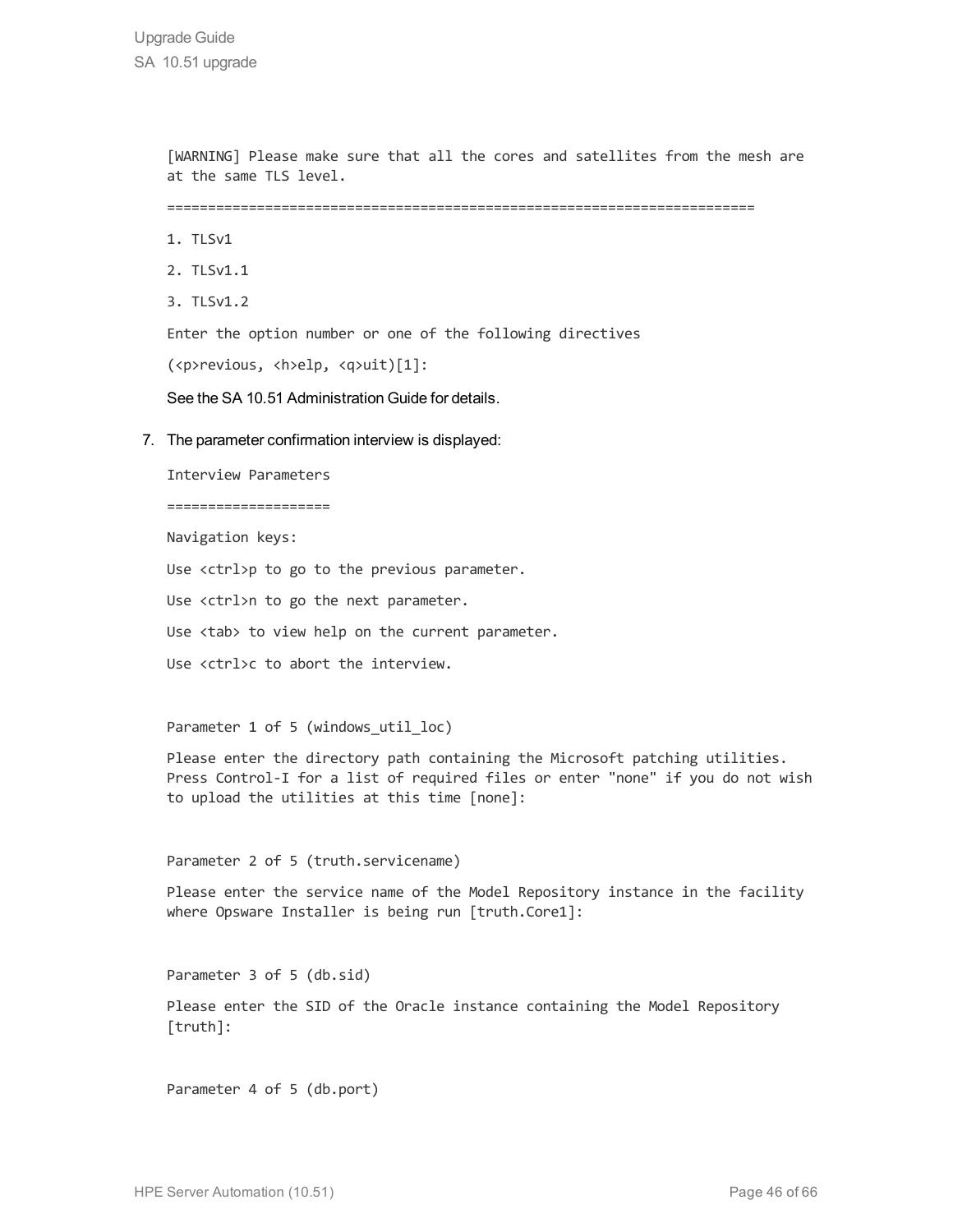Please enter the port on which the database is listening. [1521]: Parameter 5 of 5 (db.orahome) Please enter the path of the ORACLE HOME directory of your Model Repository (truth) server. [/u01/app/oracle/product/12.1.0/db\_1]: All values are entered. Do you wish to continue? (Y/N) [Y]: End of interview. The Host Component Layout screen displays again. Upgrade components ================== Components to be Upgraded ------------------------- Model Repository, First Core : 192.168.100.111 Multimaster Infrastructure Components : 192.168.100.111 Software Repository Storage : 192.168.100.112 Slice : 192.168.100.113 OS Provisioning Media Server : 192.168.100.114 OS Provisioning Boot Server, Slice version : 192.168.100.115 Software Repository - Content (install once per mesh): 192.168.100.112 Up-to-date Components (will not upgrade) ---------------------------------------- Oracle RDBMS for SAS: 192.168.100.111 Enter one of the following directives (<c>ontinue, <p>revious, <h>elp, <q>uit):

Press c to continue.

**Note:** In case you have a remote database, the database host is NOT explicitly listed in this step (that is, the Oracle RDBMS for SAS component.

**Note:** If you are upgrading a secondary core, the Model Repository component will appear as "Model Repository, Additional Core" in this screen.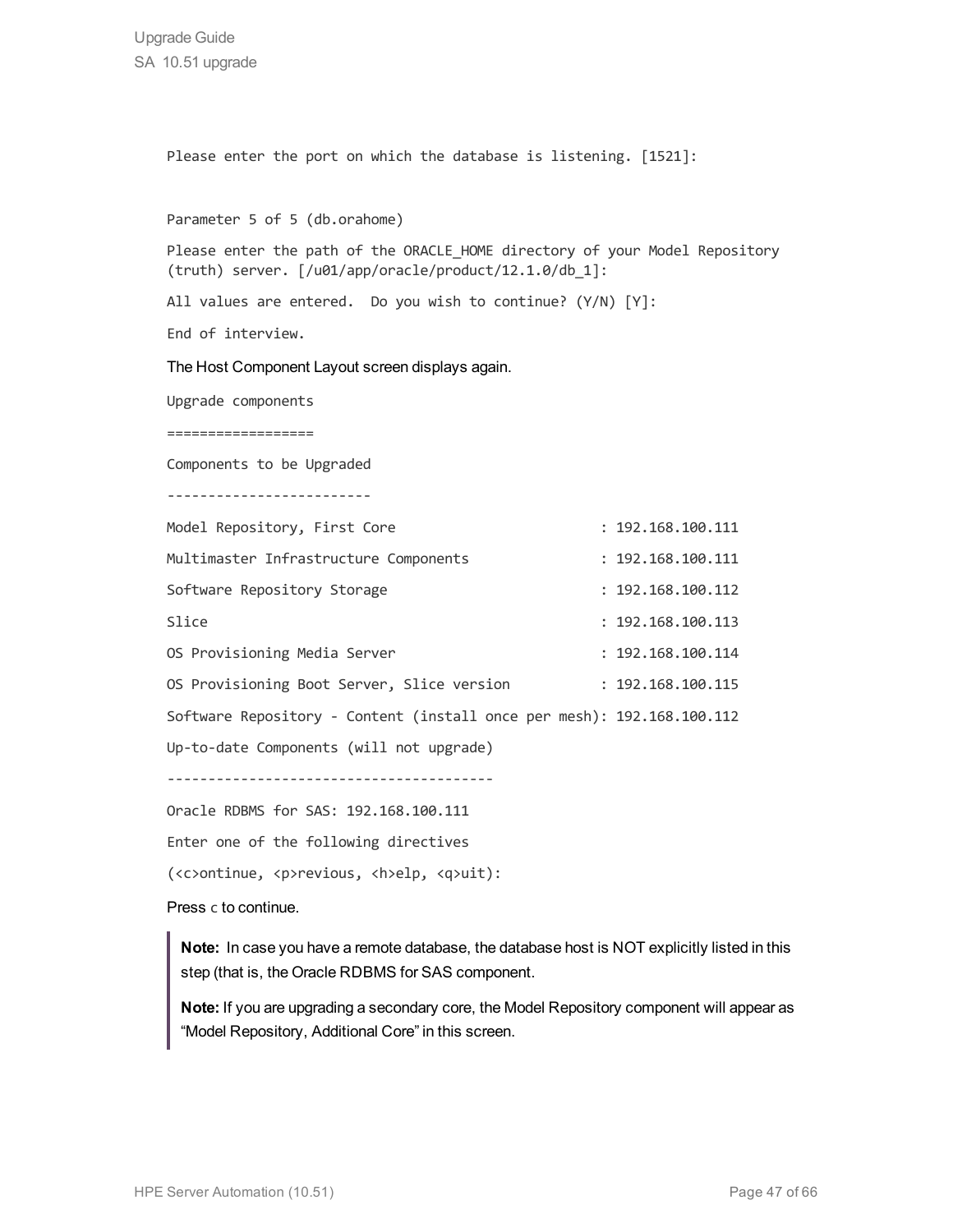8. At this point, a prerequisite check is performed on each specified host to ensure the hosts meet certain basic SA requirements. You may see notifications similar to the following for each host:

Prerequisite Checks

===================

Results for <IP\_address>

WARNING Insufficient swap space (2 GBytes).

4 GBytes is the recommended for core inst.

File system '/' has XXXXX Mbytes available and XXXXXX is recommended.

Enter one of the following directives

(<c>continue, <p>revious, <h>elp, <q>uit):

You should attempt to meet the requirements specified in these warnings, however, you may be able to continue the upgrade if you are unable to meet the recommended settings. Press c to continue.

At this point the upgrade begins and you will see a series of informational messages displayed on the screen as the upgrade progresses. On completion of the upgrade, a success message is displayed.

**Note:** For a Core upgrade with underlying database as Oracle 11g, if the upgrade fails after performing the Model Repository upgrade, the pre-check will prompt the following errors when you restart the upgrade process:

```
FAILURE Oracle optimizer index caching = 0 ; required to be = 80
```
FAILURE Oracle optimizer index cost adj = 100 ; required to be = 20

These errors are the result of changes that were performed when you upgrade the Model Repository successfully. You can ignore this error and continue the upgrade process.

9. You should now upgrade the SA Agents installed on managed servers. See ["Post-upgrade](#page-63-0) tasks" on [page](#page-63-0) 64 for details.

### <span id="page-47-0"></span>Upgrading a multimaster mesh

When upgrading a multimaster mesh, the following steps must be performed: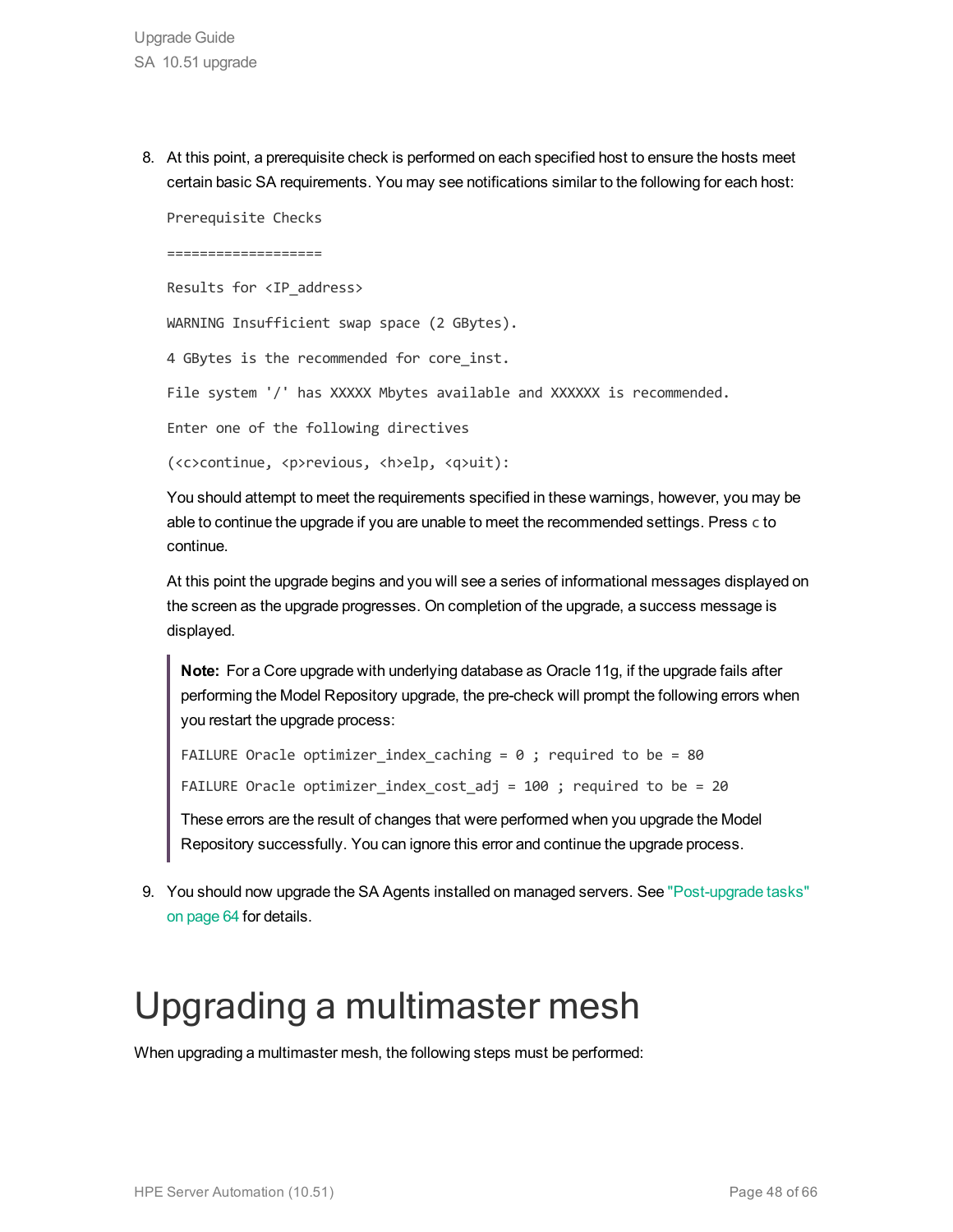- 1. Make sure that all CORD patches are uninstalled
- 2. Check the transaction status
- 3. Shutdown services on the Secondary cores
- 4. Upgrade the Primary Core
- <span id="page-48-0"></span>5. Upgrade the Secondary Cores

### Checking transaction status

Before starting to upgrade a multimaster mesh, make sure that there are no transactions that are not sent or received and that there are no conflicts. See the Viewing the State of the Multimaster Mesh - SA Client section in the SA 10.51 Administration Guide.

<span id="page-48-1"></span>If conflicts exist, these must be resolved before starting the upgrade. See the Resolving Mesh Conflicts - SA Client section in the SA 10.51 Administration Guide for more details.

## Shutting down the services on the secondary cores

Before starting the upgrade procedure of your cores, you must stop the services on all the secondary cores in the mesh, so as to avoid new running jobs to create conflicts.

#### **Method 1: Shut down using the opsware-sas service**

Run the following commands for each secondary core that is part of the mesh:

1. Shut down all Secondary Core services by issuing the following command as a user with root privileges on each Secondary Core host:

/etc/init.d/opsware-sas stop

2. Start the Management and Core Gateways on the Secondary Core host by issuing the following command:

/etc/init.d/opsware-sas start opswgw-mgw opswgw-cgws

#### **Method 2: Shut down using the Management Console**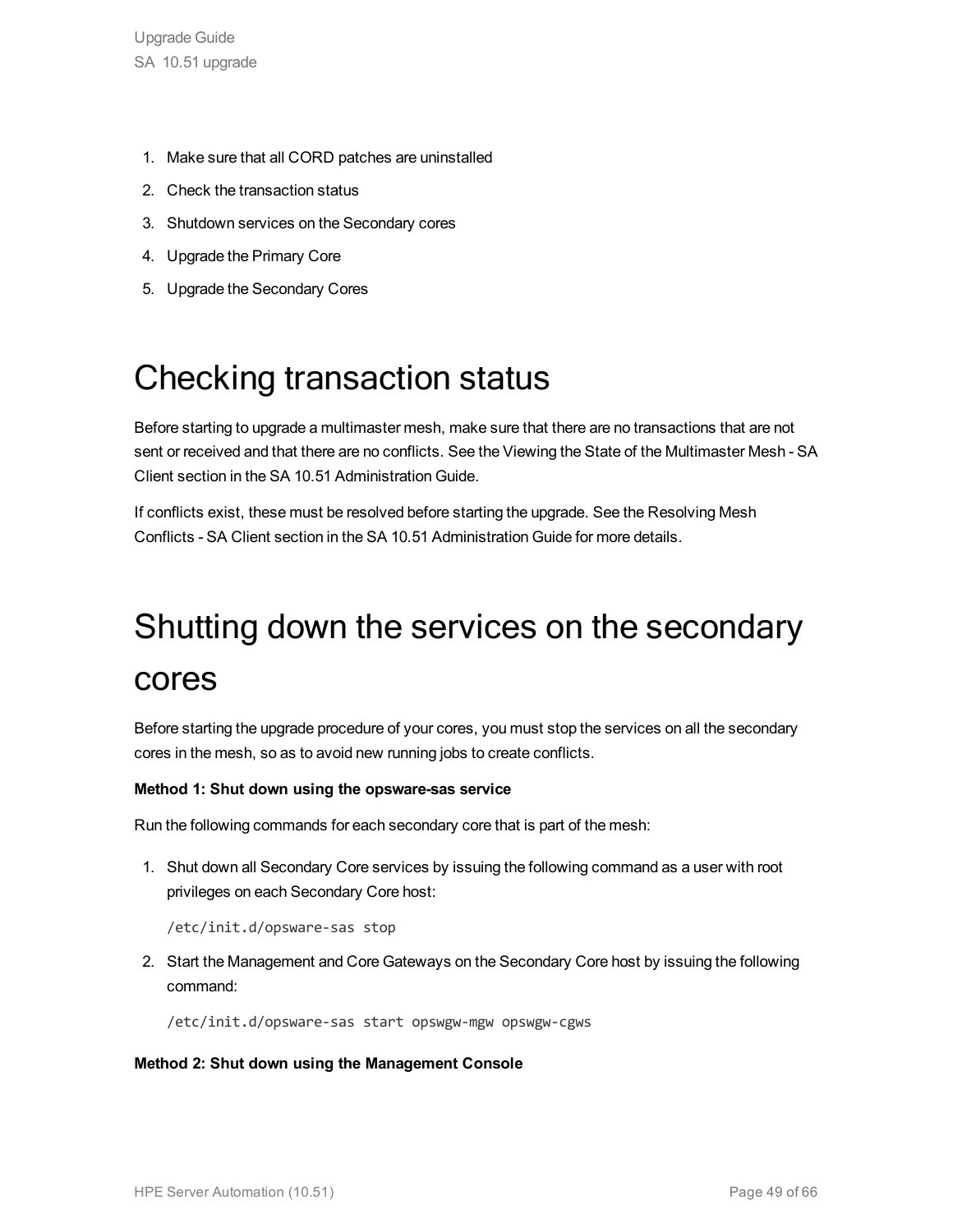You can also use the Management Console to stop the services. You need to invoke the following command once on each of the Secondary cores that is part of the mesh. On the Infrastructure host of each core, invoke the Management Console using the installation media:

<distro>/opsware\_installer/hpsa\_mgmt\_console.sh –c <path\_to\_CDF\_file>

where <distro> is the full path to the distribution media. For example:

/<mountpoint>/hpsa-primary/disk001

Select the **Shutdown service** option in the utility menu and follow the instructions.

<span id="page-49-0"></span>For more details, see the SA Management console section in the SA 10.51 Install Guide.

### Upgrading the Primary Core of a multimaster mesh

Once the steps described above have been performed, you may start to upgrade the Primary Core of the mesh.

The services must be running on the Primary core, but must be stopped on the Secondary cores, as described in the previous step.

The upgrade process is the same as listed in ["Upgrading](#page-38-0) a single-host Core" on page 39 or ["Upgrading](#page-41-0) a single Core with distributed [components"](#page-41-0) on page 42 sections described above, depending on the core layout. Refer to the corresponding section for the complete procedure.

### <span id="page-49-1"></span>Upgrading the Secondary Core of a multimaster mesh

**Important:** Start the upgrade process on the secondary cores only after the Primary core upgrade is successfully complete.

You can upgrade the Secondary Cores in a mesh one at a time or upgrade multiple Secondary Cores concurrently. After each Secondary Core has been upgraded, its services will be restarted and can remain running while you upgrade the other Secondary Cores.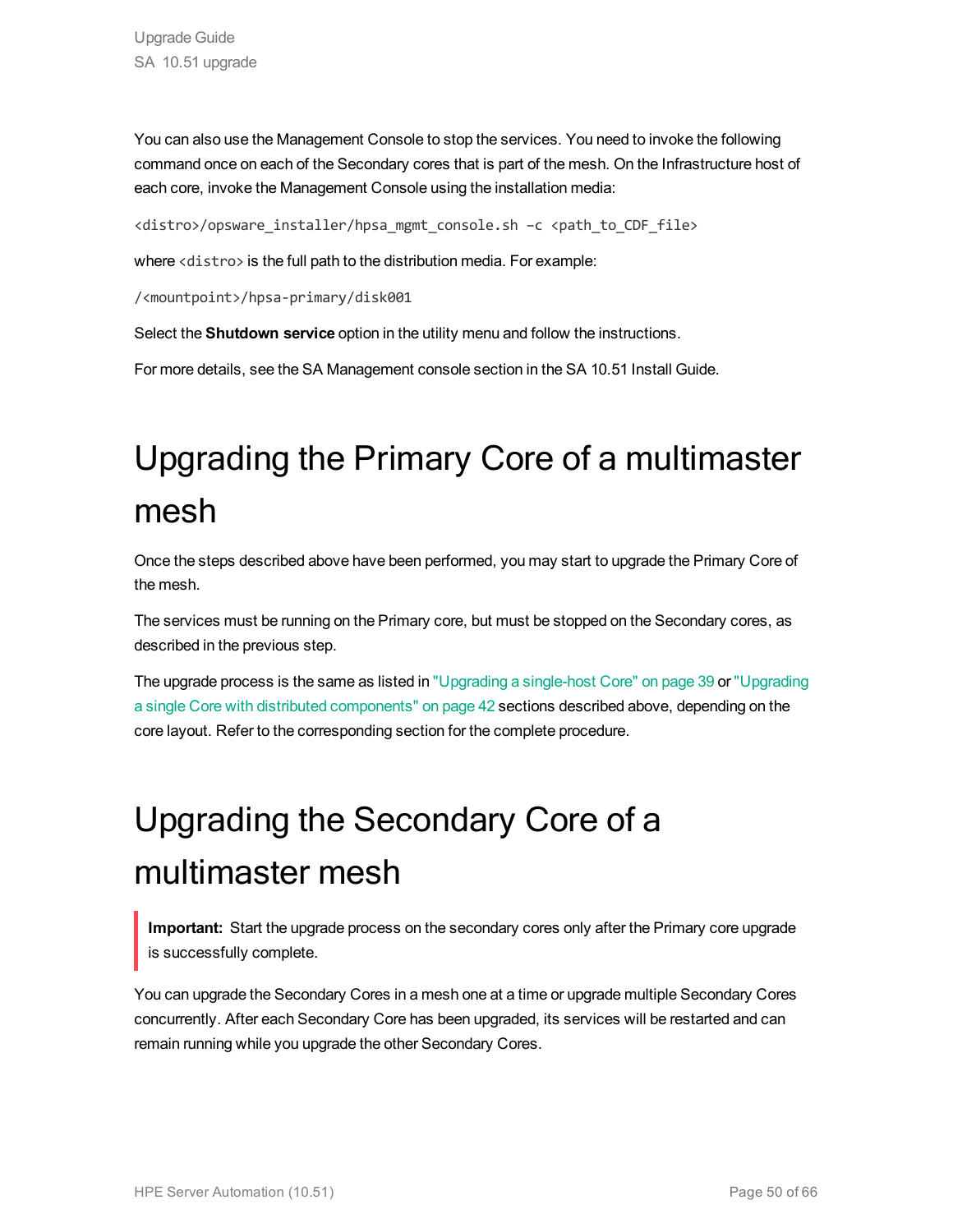The upgrade process is the same as listed in ["Upgrading](#page-38-0) a single-host Core" on page 39 or ["Upgrading](#page-41-0) a single Core with distributed [components"](#page-41-0) on page 42 sections described above, depending on the core layout. Refer to the corresponding section for the complete procedure.

### <span id="page-50-0"></span>Satellite upgrade procedures

Satelites can be upgraded at a later time, after the core upgrades are complete.

**Important:** See the TLS hardening during upgrade section in the SA 10.51 Upgrade Guid[e"SA](#page-31-0) 10.51 [upgrade](#page-31-0) " on page 32before starting the upgrade procedure.

The following sections cover:

- **.** "Single-host Satellite upgrade (OS [Provisioning](#page-50-1) not installed)" below
- <span id="page-50-1"></span>• "Single-host Satellite with OS Provisioning [components"](#page-54-0) on page 55
- <sup>l</sup> "Satellite with OS Provisioning [Components](#page-57-0) on a separate host upgrade" on page 58

## Single-host Satellite upgrade (OS Provisioning not installed)

This procedure upgrades a Satellite installed with all Satellite components on the same host, OS Provisioning components are not installed.

#### **Phase 1: Invoking the SA Upgrade Script and Specify Satellite Hosts**

- 1. If you have installed any patches to the Satellite you are upgrading, you must remove them before starting the upgrade. See ["Uninstalling](#page-32-1) All CORD patches" on page 33.
- 2. Invoke the SA Installer upgrade script by entering the following command. You must have the path to the CDF file used to install the Satellite.

/<distro>/opsware\_installer/hpsa\_upgrade\_satellite.sh -c <full\_path\_CDF\_file>

where <distro> is the full path to the distribution media. For example:

/<mountpoint>/hpsa-sat\_base/disk001

If for security reasons, you have stored your response files in a location other than the default location on the host being upgraded, you can copy the files to the /var/opt/opsware/install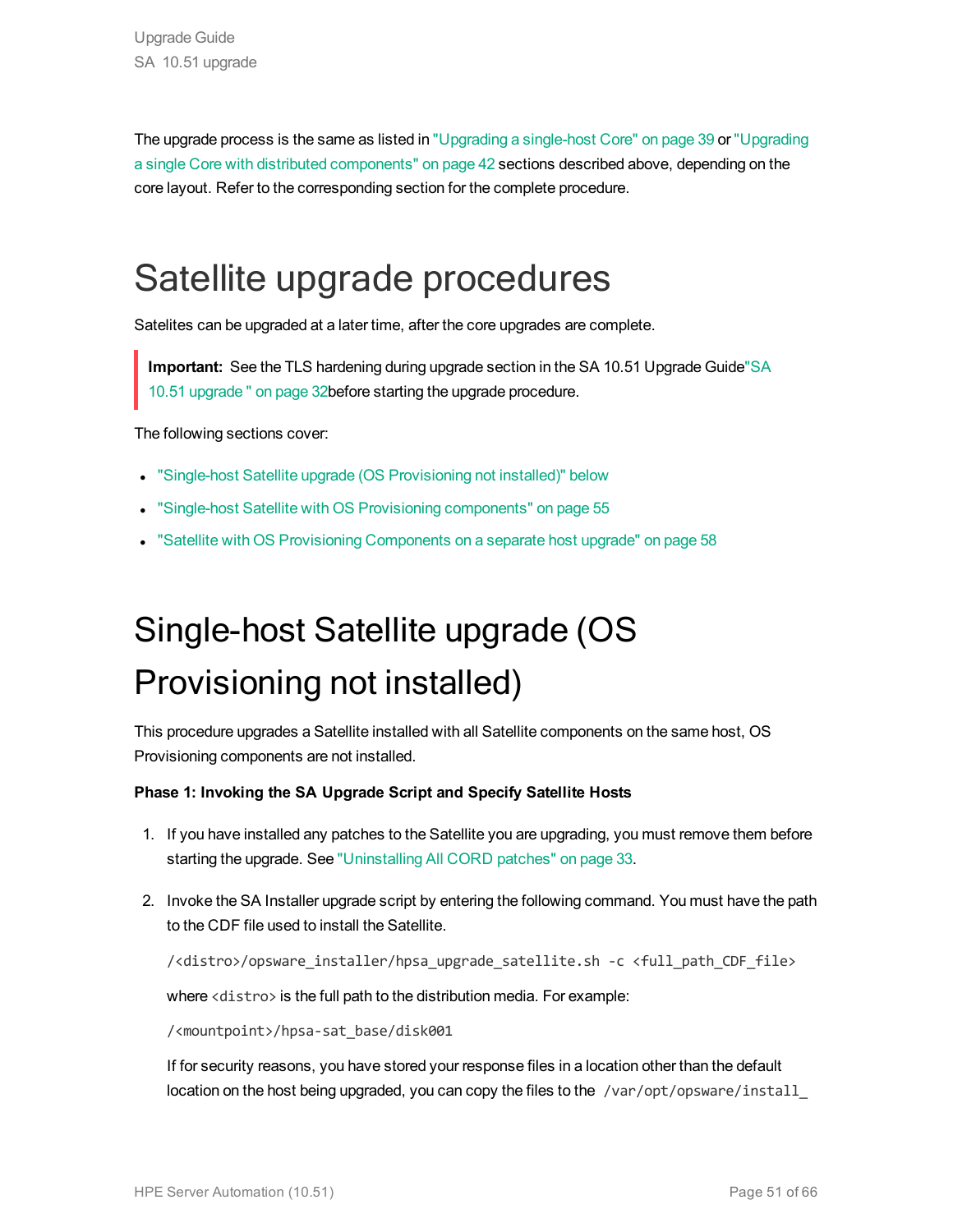opsware/resp directory on the core to be upgraded. You should also provide the CDF file with the –c option (by default, it is saved the /var/opt/opsware/install\_opsware/cdf directory.

3. The following menu displays:

```
Specify Host(s) for Satellite Upgrade
```

```
=====================================
```
Currently specified hosts:

<IP\_address> (wordcache)

Please select one of the following options:

1. Add/edit host(s)

```
2. Delete host(s)
```
Enter the option number or one of the following directives

(<c>ontinue, <h>elp, <q>uit): c

The upgrade script displays messages as it prepares the Satellite host for upgrade.

#### **Phase 2: Supplying satellite parameter values**

4. The prompt to select the cryptographic protocol is displayed.

Cryptographic Protocol Selection for the Server Automation Components

[WARNING] Please make sure that all the cores and satellites from the mesh are at the same TLS level.

========================================================================

- 1. TLSv1
- 2. TLSv1.1
- 3. TLSv1.2

Enter the option number or one of the following directives

```
(<p>revious, <h>elp, <q>uit)[1]:
```
For details, see the TLS hardening during upgrade section in the SA 10.51 Upgrade Guid[e"SA](#page-31-0) 10.51 [upgrade](#page-31-0) " on page 32

5. The following menu displays:

```
Host /Component Layout
```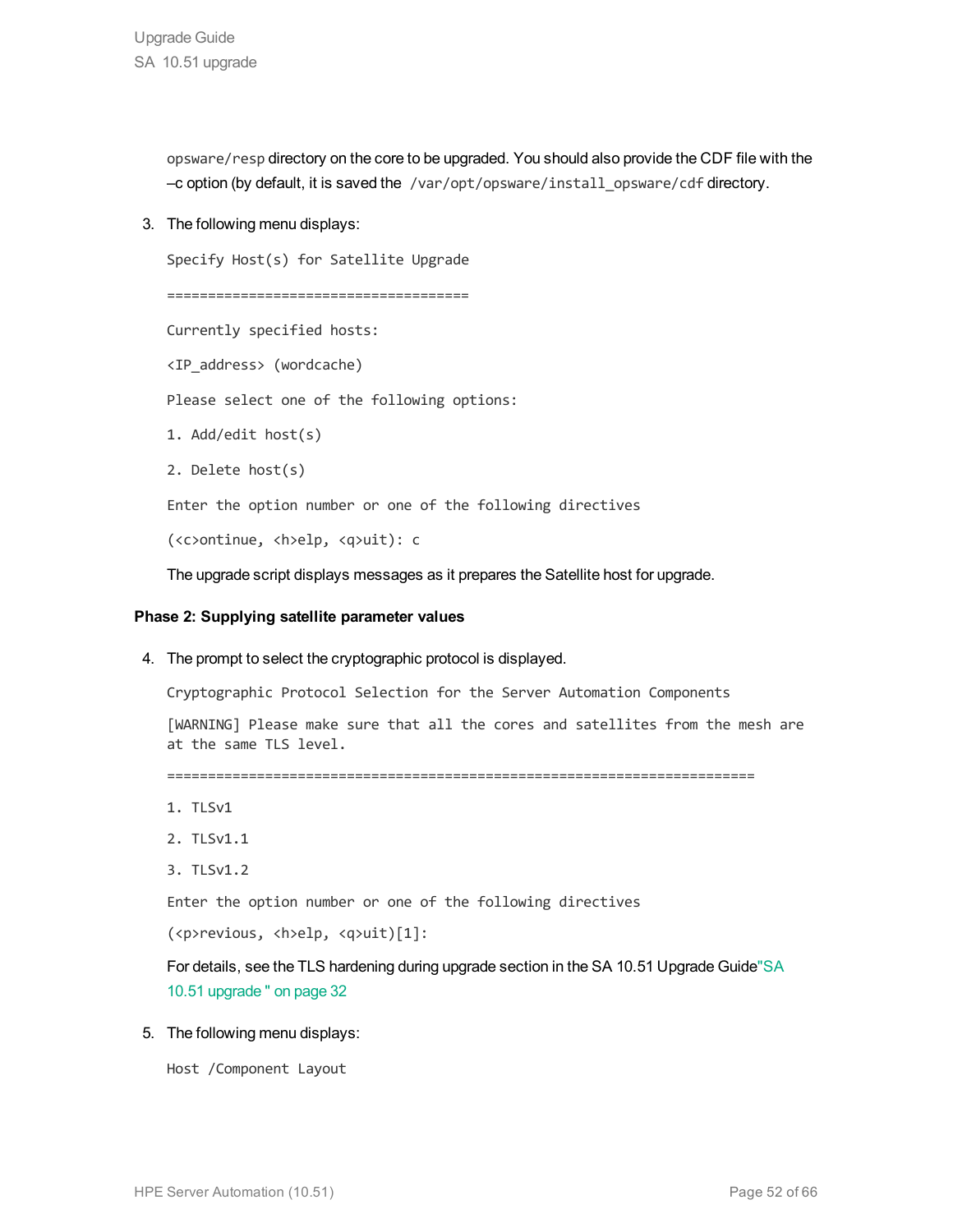=====================

Installed Components

Satellite

Enter one of the following directives

(<c>ontinue, <p>revious, <h>elp, <q>uit): c

Since only the Satellite components are installed, Satellite is the only component listed.

Type c and press **Enter** to continue.

6. The following menu displays:

Interview Parameters

====================

Navigation keys:

Use <ctrl>p to go to the previous parameter.

Use <ctrl>n to go the next parameter.

Use <tab> to view help on the current parameter.

Use <ctrl>c to abort the interview.

All prompts have values. What would you like to do:

- 1. Re-enter values
- 2. Continue

Enter the option number or one of the following directives

(<c>ontinue, <h>elp, <q>uit):

The SA upgrade script takes the default values for the Satellite parameters from the response file or CDF you specified. Be very careful changing these values but if you have a valid reason to do so, (for example, they were changed after install, but not updated in the files), select 1. Each parameter and its assigned value is displayed and you can change the value if necessary.

Type c and press **Enter** to continue.

#### **Phase 3: Upgrading the satellite**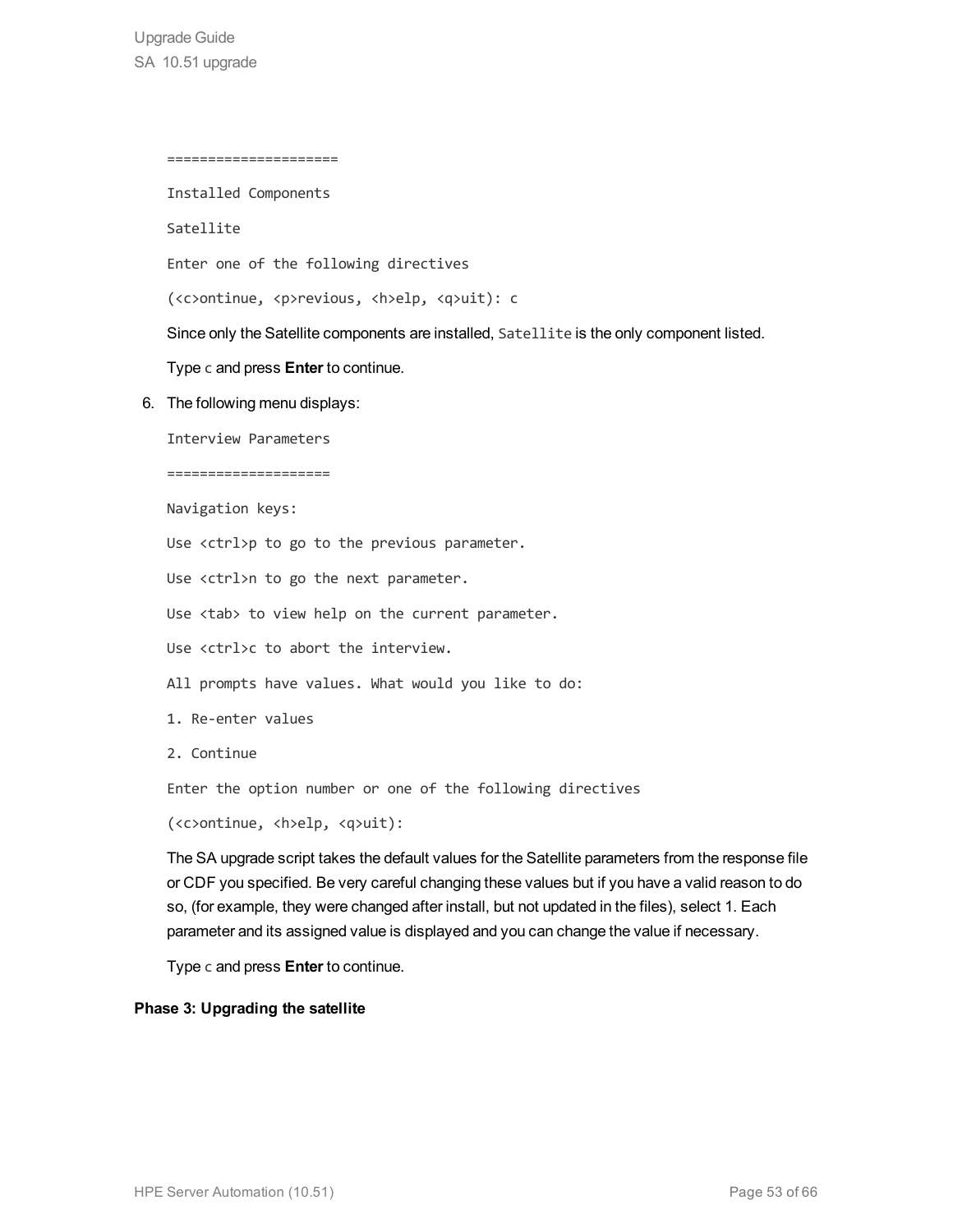1. At this point, the Prerequisite Check begins.

Before SA begins the upgrade, it performs a prerequisite check that validates that the host on which you are upgrading the Satellite meets the minimum requirements. The check ensures that required packages are installed, required environment variables are set, sufficient disk space is available, and so on. If your host fails the prerequisite check, the upgrade can fail or core performance may be negatively affected. If your host fails the prerequisite check or displays warnings, correct the problem(s) or contact HPE Support.

The prerequisite check may display messages similar to the following:

Prerequisite Checks

==============

Results for <IP\_address>:

WARNING Insufficient swap space (18 GBytes). 24 Gbytes is the recommended for Oracle. WARNING File system '/' has 29447 MBytes available and 154050 is recommended.

Enter the option number or one of the following directives: (<c>ontinue, <p>revious, <h>elp, <q>uit)

The Prerequisite check identifies WARNINGs and/or FAILUREs. FAILUREs can cause a failed or incomplete upgrade and must be resolved before continuing. WARNINGs allow you to continue the upgrade, however, Satellite performance may be negatively affected if you continue without resolving them.

If your server passes the prerequisite check, enter c and press **Enter** to begin the Satellite upgrade.

- 2. You see many messages displayed as the upgrade progresses. Unless the upgrade fails, these messages are purely informational. When the upgrade completes, the Core Description File (CDF) is automatically saved.
- 3. You must now upgrade your SA Agents installed on managed servers. See ["Post-upgrade](#page-63-0) tasks" on [page](#page-63-0) 64 for details.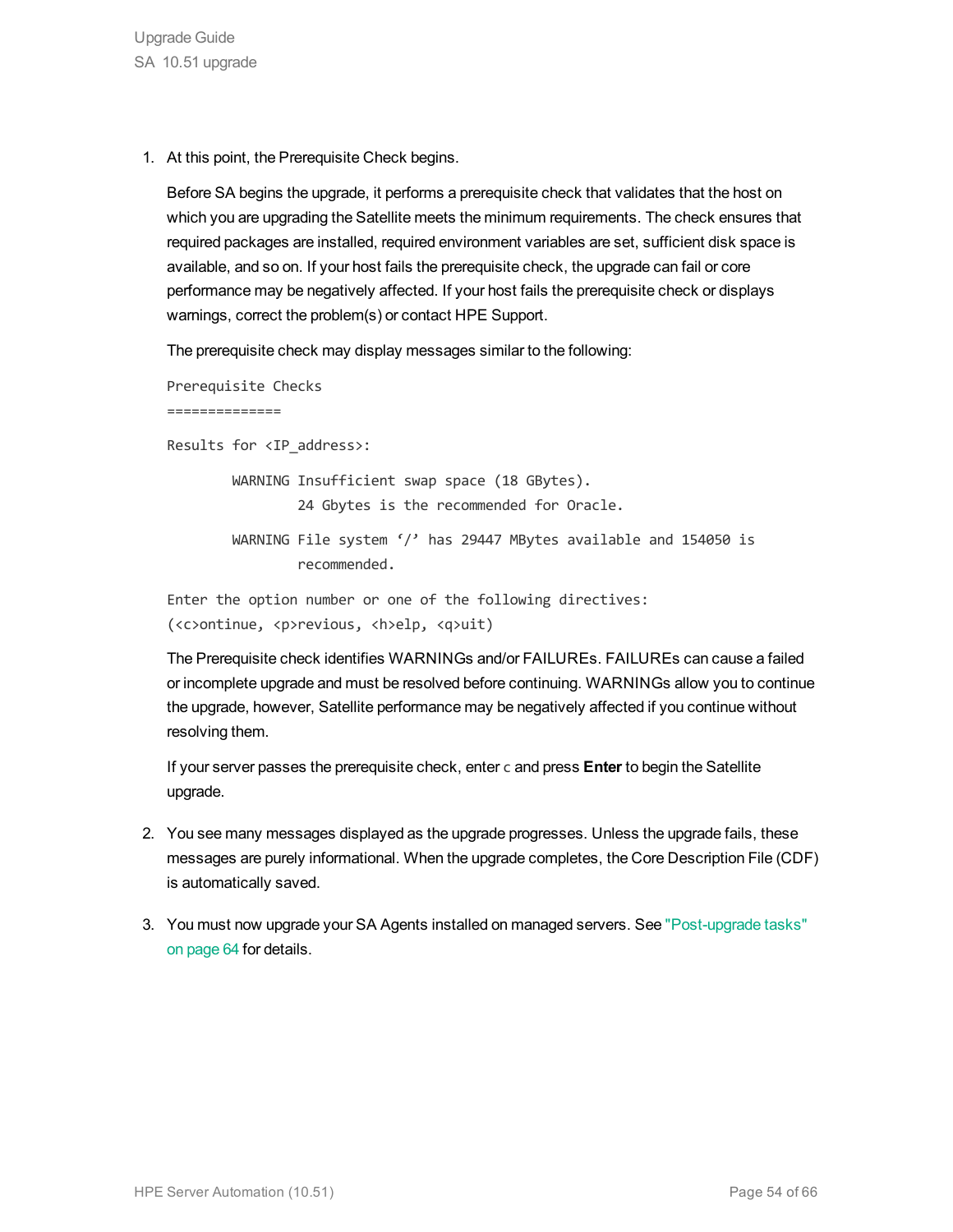## <span id="page-54-0"></span>Single-host Satellite with OS Provisioning components

This procedure upgrades a Satellite installed with all Satellite and OS Provisioning components on the same host.

#### **Phase 1: Invoking the SA upgrade script and specify satellite host**

1. Invoke the SA Installer upgrade script by entering the following command. You must have the path to the CDF file used to install the Satellite.

/<distro>/opsware\_installer/hpsa\_upgrade\_satellite.sh -c <full\_path\_CDF\_file>

where <distro> is the full path to the distribution media. For example:

/<mountpoint>/hpsa-sat\_osprov/disk001

If for security reasons, you have stored your response files in a location other than the default location on the host being upgraded, you can copy the files to the /var/opt/opsware/install opsware/resp directory on the core to be upgraded. You should also provide the CDF file with the –c option (by default, it is saved the /var/opt/opsware/install\_opsware/cdf directory.

2. The following menu displays:

```
Specify Host(s) for Satellite Upgrade
```
=====================================

Currently specified hosts:

<IP\_address> (wordcache, osprov\_media\_sat, osprov\_boot\_sat)

Please select one of the following options:

```
1. Add/edit host(s)
```

```
2. Delete host(s)
```
Enter the option number or one of the following directives

(<c>ontinue, <h>elp, <q>uit): c

The upgrade script displays messages as it prepares the Satellite host for upgrade.

#### **Phase 2: Supplying satellite parameter values**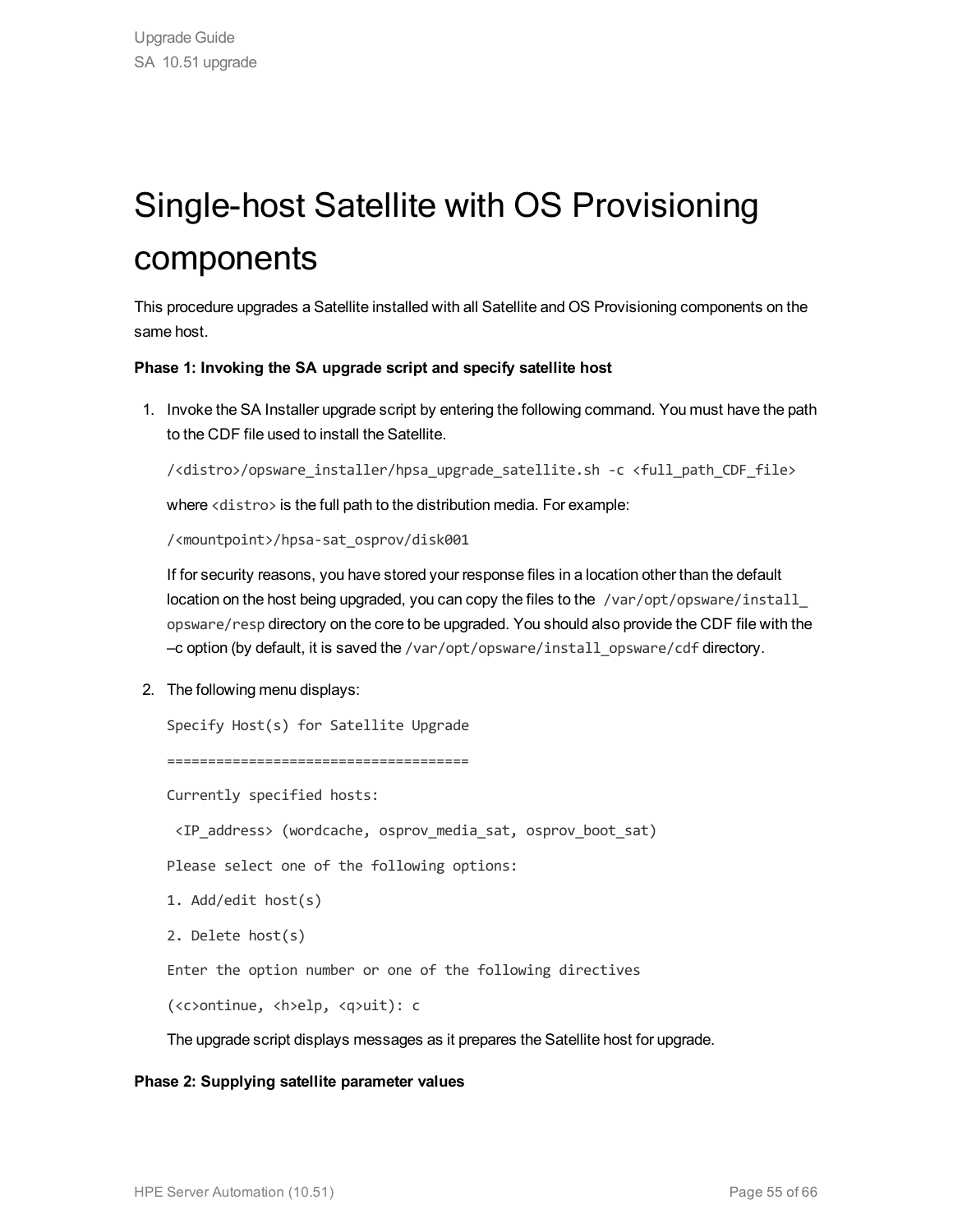Upgrade Guide SA 10.51 upgrade

3. The prompt to select the cryptographic protocol is displayed.

Cryptographic Protocol Selection for the Server Automation Components

[WARNING] Please make sure that all the cores and satellites from the mesh are at the same TLS level.

========================================================================

- 1. TLSv1
- 2. TLSv1.1
- 3. TLSv1.2

Enter the option number or one of the following directives

(<p>revious, <h>elp, <q>uit)[1]:

For details, see the TLS hardening during upgrade section in the SA 10.51 Upgrade Guid[e"SA](#page-31-0) 10.51 [upgrade](#page-31-0) " on page 32

4. The following menu displays:

Host/Component Layout

=====================

Installed Components

Satellite

OS Provisioning Boot Server

OS Provisioning Media Server

Enter one of the following directives

(<c>ontinue, <p>revious, <h>elp, <q>uit): c

#### Type c and press **Enter** to continue.

5. The following menu displays:

Interview Parameters

====================

Navigation keys:

Use <ctrl>p to go to the previous parameter.

Use <ctrl>n to go the next parameter.

Use <tab> to view help on the current parameter.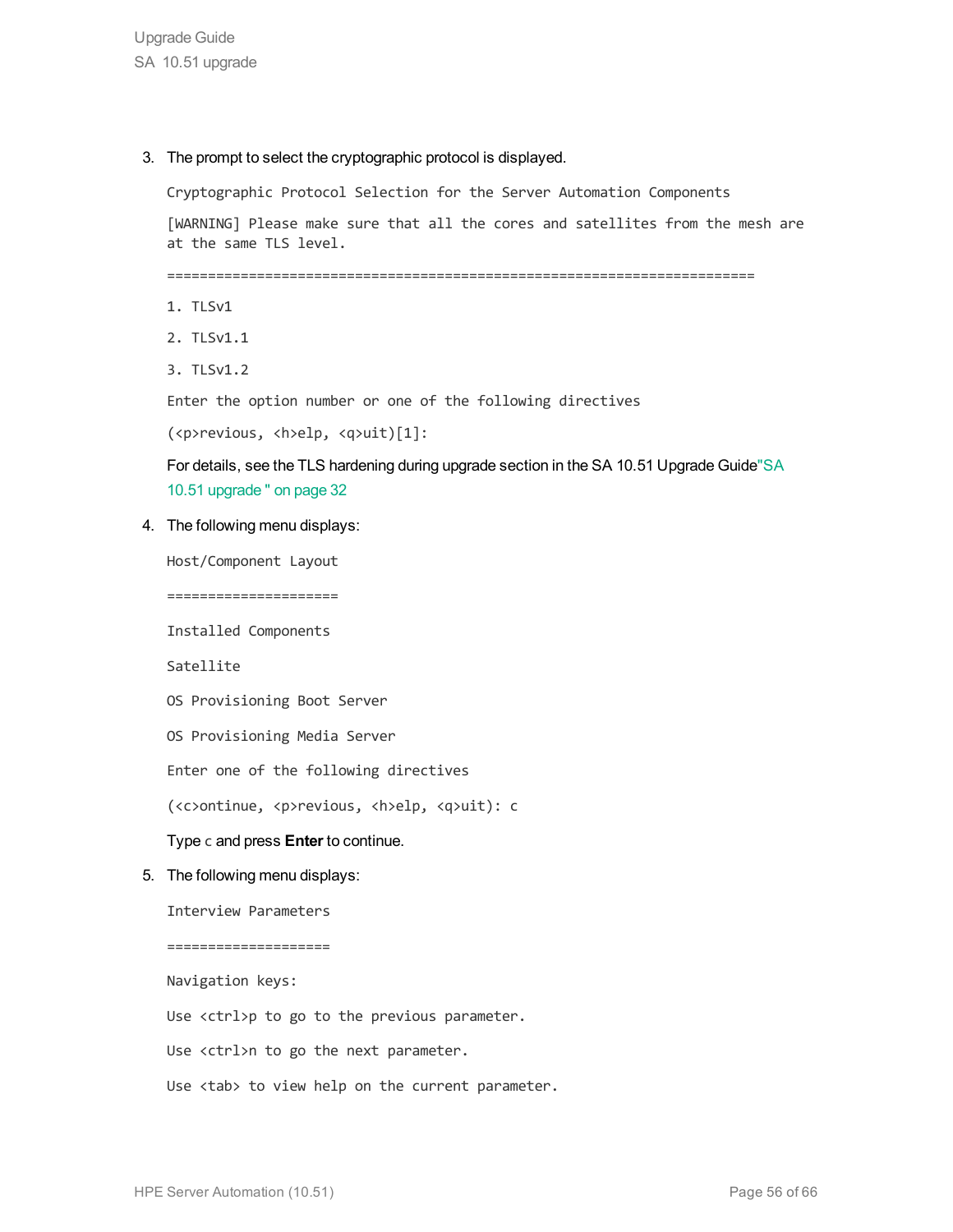Use <ctrl>c to abort the interview. All prompts have values. What would you like to do: 1. Re-enter values 2. Continue Enter the option number or one of the following directives (<c>ontinue, <h>elp, <q>uit):

The SA upgrade script takes the default values for the Satellite parameters from the response file or CDF you specified. Be very careful changing these values but if you have a valid reason to do so (for example, they were changed after install, but not updated in the files), select 1. Each parameter and its assigned value is displayed and you can change the value if necessary.

Type c and press **Enter** to continue.

#### **Phase 3: Upgrading the satellite**

6. At this point, the Prerequisite Check begins.

Before SA begins the upgrade, it performs a prerequisite check that validates that the host on which you are upgrading the Satellite meets the minimum requirements. The check ensures that required packages are installed, required environment variables are set, sufficient disk space is available, and so on. If your host fails the prerequisite check, the upgrade can fail or core performance may be negatively affected. If your host fails the prerequisite check or displays warnings, correct the problem(s) or contact HPE Support.

The prerequisite check may display messages similar to the following:

```
Prerequisite Checks
==============
Results for <IP_address>:
         WARNING Insufficient swap space (18 GBytes).
                                  24 Gbytes is the recommended for Oracle.
                 WARNING File system '/' has 29447 MBytes available and 154050 is
                                  recommended.
Enter the option number or one of the following directives:
```
(<c>ontinue, <p>revious, <h>elp, <q>uit)

The Prerequisite check identifies WARNINGs and/or FAILUREs. FAILUREs can cause a failed or incomplete upgrade and must be resolved before continuing. WARNINGs allow you to continue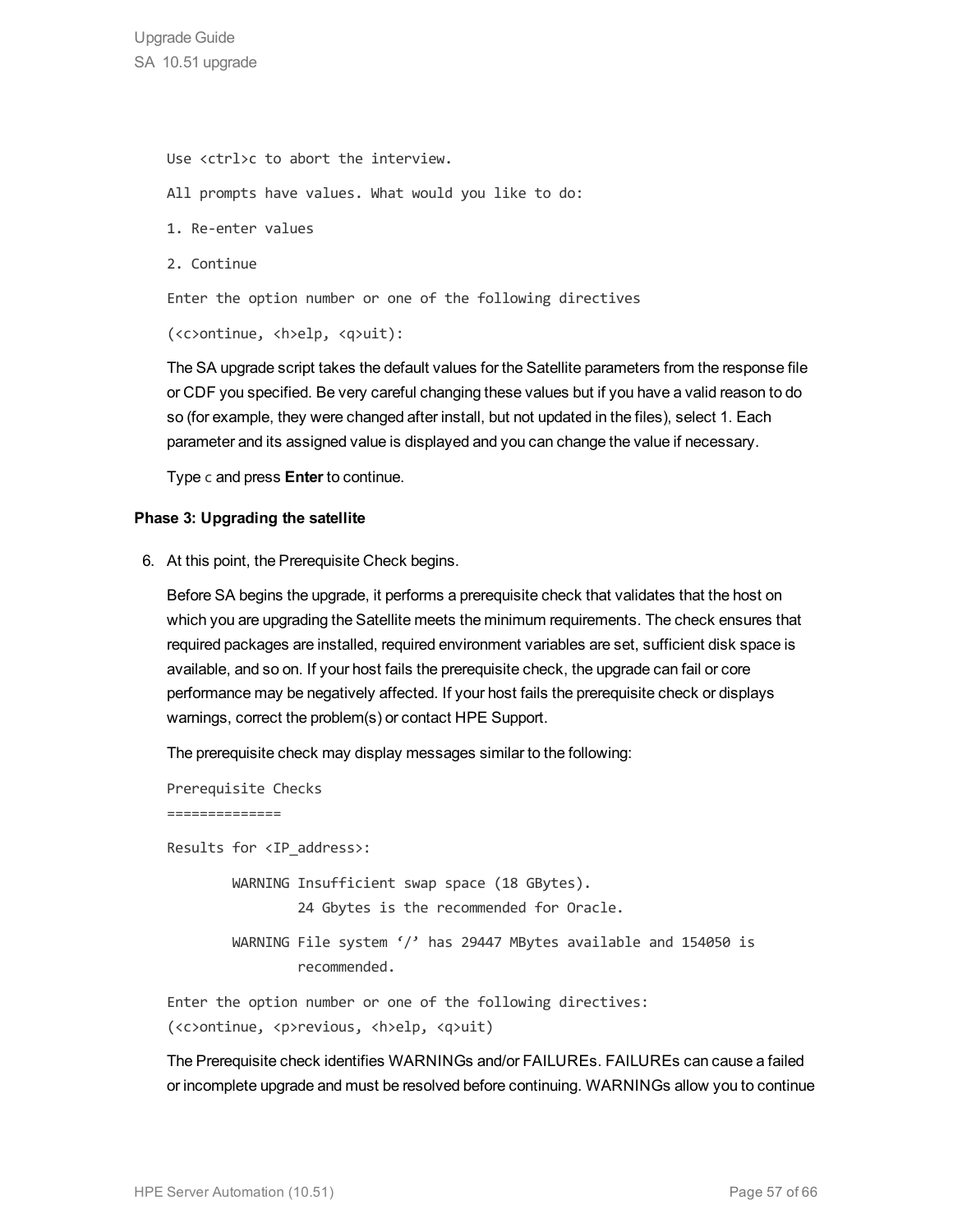the upgrade, however, Satellite performance may be negatively affected if you continue without resolving them.

If your server passes the prerequisite check, enter c and press Enter to begin the Satellite upgrade.

- 7. You see many messages displayed as the upgrade progresses. Unless the upgrade fails, these messages are purely informational. When the upgrade completes, the Core Description File (CDF) is automatically saved.
- <span id="page-57-0"></span>8. You should now upgrade your SA Agents installed on managed servers. See ["Post-upgrade](#page-63-0) tasks" on [page](#page-63-0) 64 for details.

## Satellite with OS Provisioning Components on a separate host upgrade

This procedure upgrades a Satellite installed with the Satellite components on one host and the OS Provisioning components on another host.

#### **Phase 1: Invoking the SA Upgrade Script and Specify Satellite Hosts**

1. Invoke the SA Installer upgrade script by entering the following command. You must have the path to the CDF file used to install the Satellite.

/<distro>/opsware\_installer/hpsa\_upgrade\_satellite.sh -c <full\_path\_CDF\_file>

where <distro> is the full path to the distribution media. For example:

/<mountpoint>/hpsa-sat\_osprov/disk001

If for security reasons, you have stored your response files in a location other than the default location on the host being upgraded, you can copy the files to the /var/opt/opsware/install opsware/resp directory on the core to be upgraded. You will should also provide the CDF file with the -c option (by default, it is saved to the /var/opt/opsware/install\_opsware/cdf directory).

2. The following menu displays:

Specify Host(s) for Satellite Upgrade

=====================================

Currently specified hosts: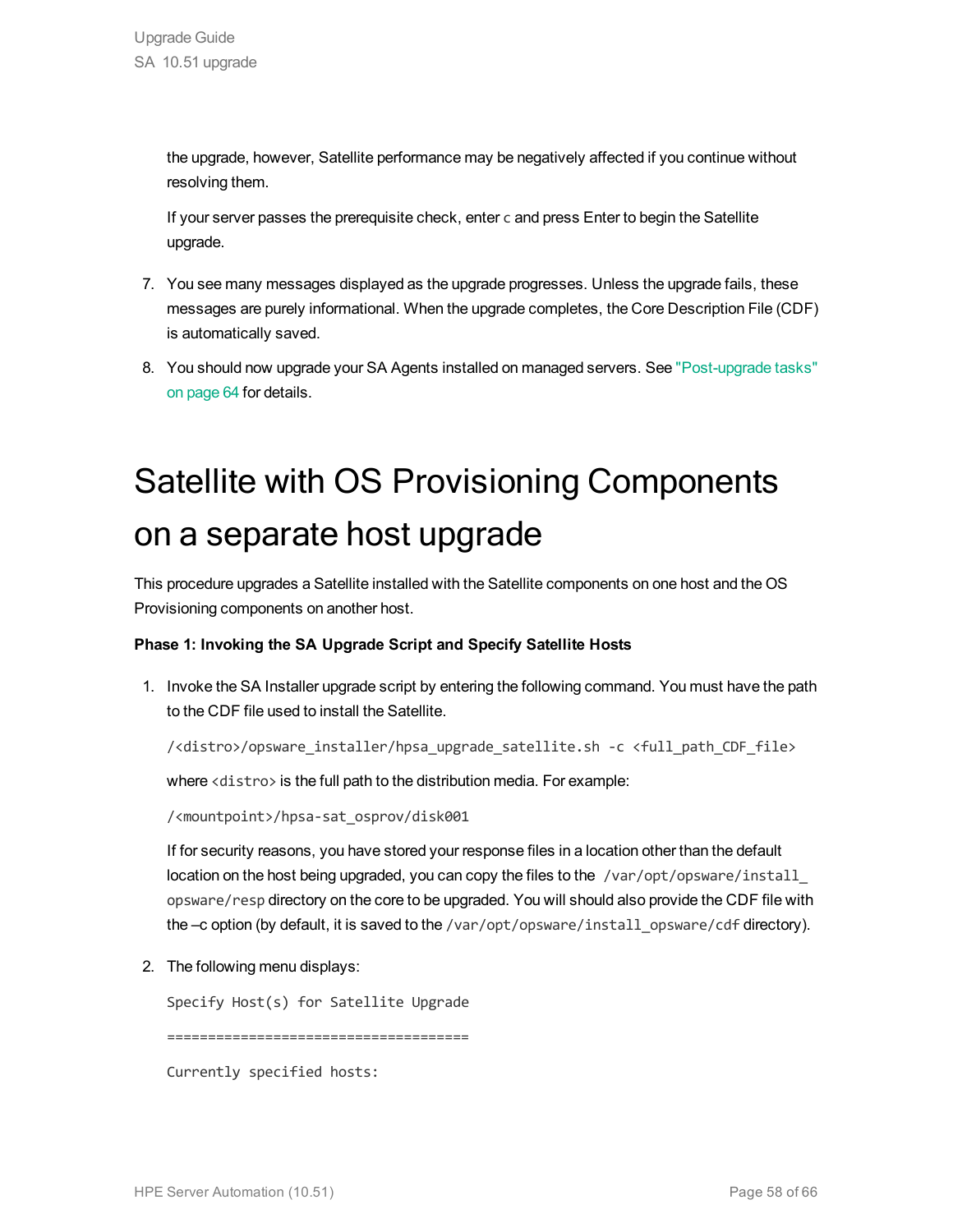Upgrade Guide SA 10.51 upgrade

```
<IP_address> (localhost)
```
Please select one of the following options:

```
1. Add/edit host(s)
```
2. Delete host(s)

Enter the option number or one of the following directives

```
(<c>ontinue, <h>elp, <q>uit): c
```
**Note:** If you do not provide a CDF, you will need to manually add the satellite servers. Since the OS Provisioning components are installed on a separate server from the Satellite components, you must specify the IP address for all the servers that hosts the satellite components.

a. Press 1 to add the host IP address.

The following prompt displays:

Enter number of hosts to add:

Enter the appropriate number. For this example, we use two hosts:

Enter number of hosts to add: 2

For this example, we add the hosts:

192.168.136.36

192.168.136.39

b. The following screen displays:

Adding Hosts

============

Parameter 1 of 2

Hostname/IP []:

Enter the hostname or IP address of the first server that will host an SA Core Component (s) and press Enter.

Do the same for the second host. You see this message:

All values are entered. Do you wish to continue? (Y/N) [Y]:

Enter Y to continue.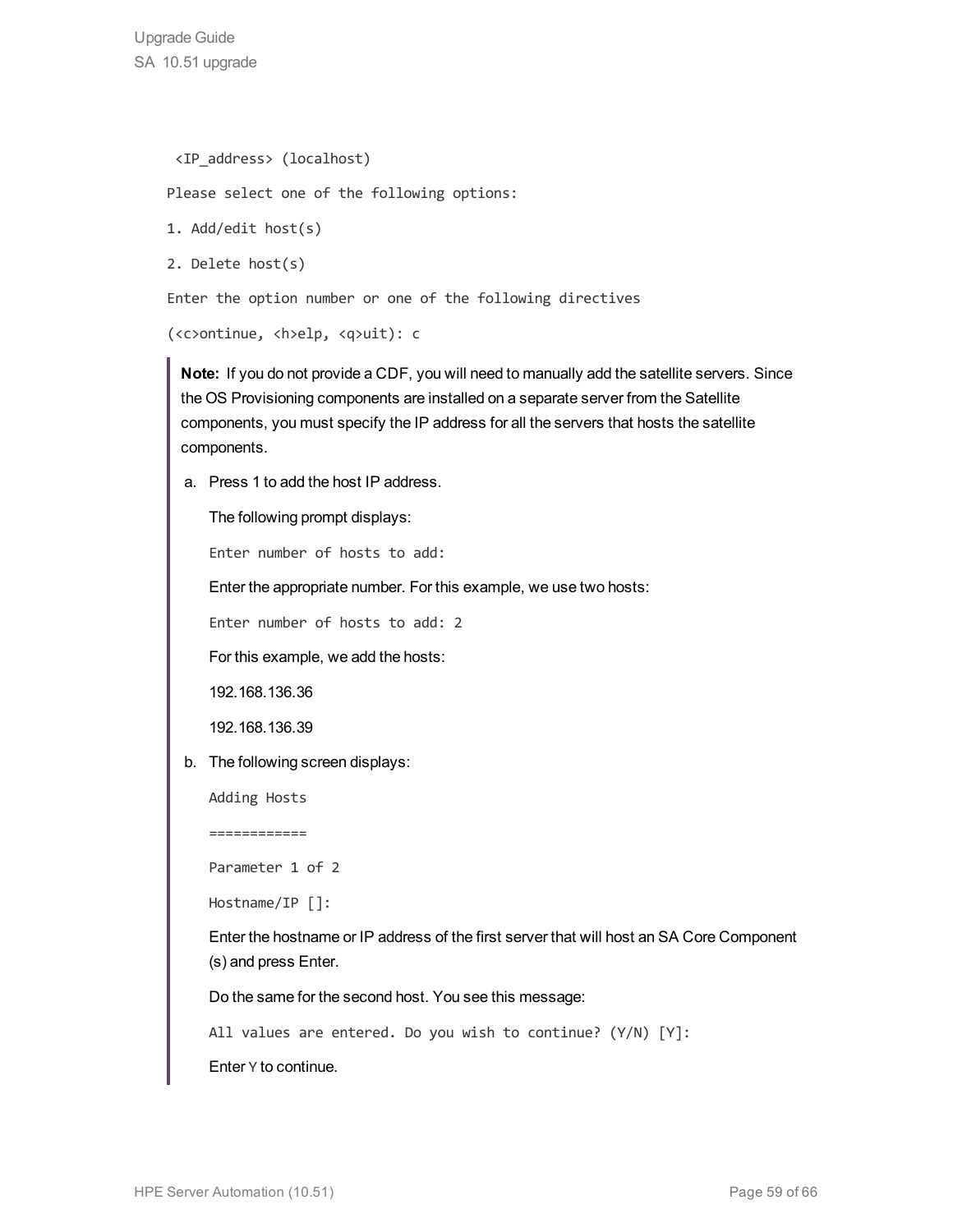A screen similar to the following displays: Specify Hosts to Install ======================== Currently specified hosts: 192.168.136.36 192.168.136.39 Please select one of the following options: 1. Add/edit host(s) 2. Delete host(s) Enter the option number or one of the following directives (<c>ontinue, <p>revious, <h>elp, <q>uit):

3. You are asked to provide the OS credentials for each host:

```
Host Passwords
==============
Parameter 1 of 2
192.168.136.36 user [user1]:
Validating user ....
Parameter 2 of 2
192.168.136.36 password []: **********
Validating password ....
```
You are prompted for the credentials for each specified host. You are asked to re-enter each password for confirmation. After you provide all required passwords, you see the message:

All values are entered. Do you wish to continue? (Y/N) [Y]:

Enter Y to continue.

The upgrade script displays messages as it prepares the Satellite hosts for upgrade.

#### **Phase 2: Supplying satellite parameter values**

4. The prompt to select the cryptographic protocol is displayed.

Cryptographic Protocol Selection for the Server Automation Components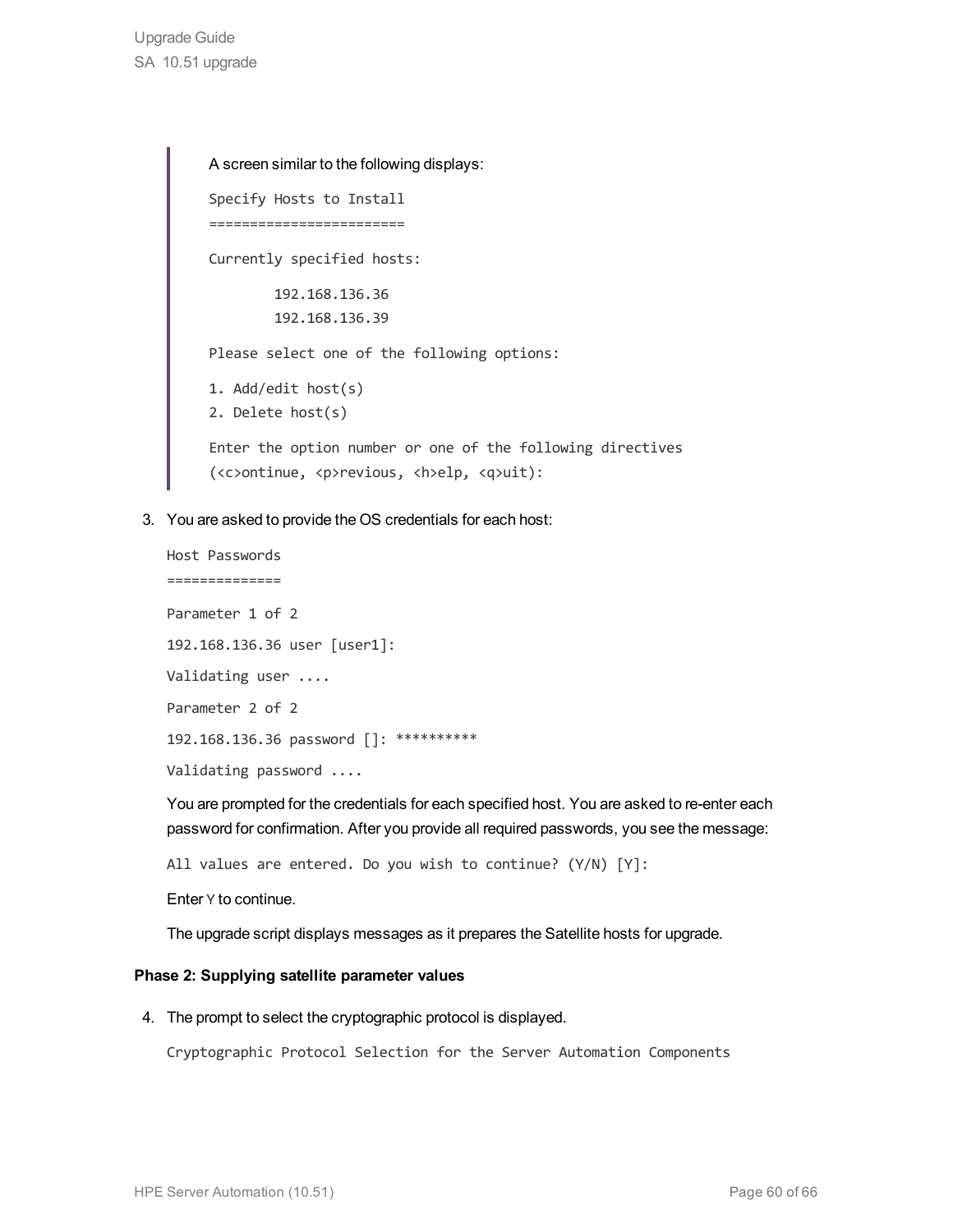[WARNING] Please make sure that all the cores and satellites from the mesh are at the same TLS level.

========================================================================

- 1. TLSv1
- 2. TLSv1.1
- 3. TLSv1.2

Enter the option number or one of the following directives

(<p>revious, <h>elp, <q>uit)[1]:

For details, see the TLS hardening during upgrade section in the SA 10.51 Upgrade Guid[e"SA](#page-31-0) 10.51 [upgrade](#page-31-0) " on page 32

The following menu displays:

Host/Component Layout

=====================

Installed Components

Satellite

OS Provisioning Boot Server

OS Provisioning Media Server

Enter one of the following directives

(<c>ontinue, <p>revious, <h>elp, <q>uit): c

Type c and press **Enter** to continue.

5. The following menu displays:

Interview Parameters

====================

Navigation keys:

Use <ctrl>p to go to the previous parameter.

Use <ctrl>n to go the next parameter.

Use <tab> to view help on the current parameter.

Use <ctrl>c to abort the interview.

All prompts have values. What would you like to do: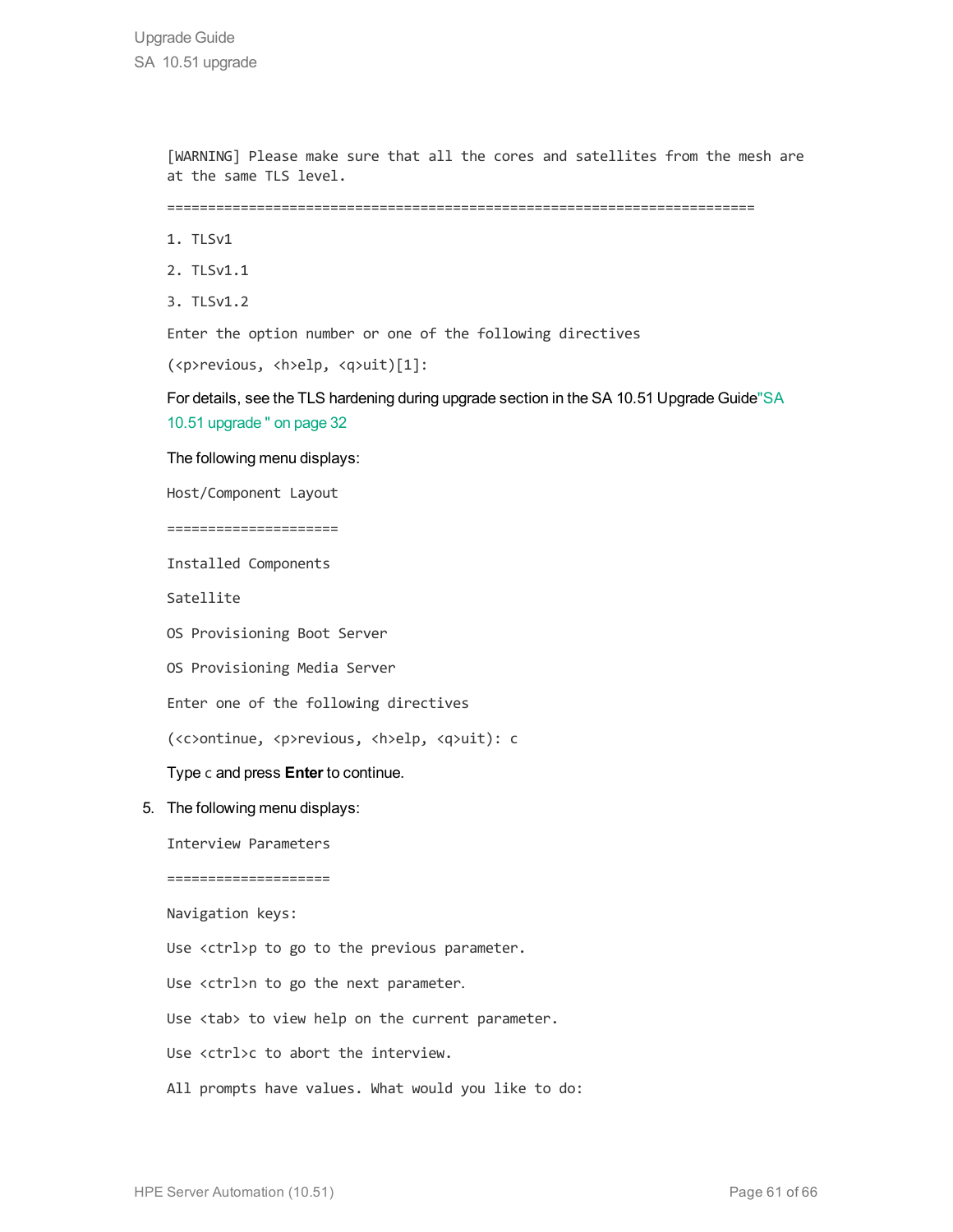- 1. Re-enter values
- 2. Continue

Enter the option number or one of the following directives

(<c>ontinue, <h>elp, <q>uit):

The SA upgrade script takes the default values for the Satellite parameters from the response file or CDF you specified. Be very careful changing these values but if you have a valid reason to do so (for example, they were changed after install, but not updated in the files), select 1. Each parameter and its assigned value is displayed and you can change the value if necessary.

Type c and press Enter to continue.

#### **Phase 3: Upgrading the satellite**

6. At this point, the Prerequisite Check begins.

Before SA begins the upgrade, it performs a prerequisite check that validates that the host on which you are upgrading the Satellite meets the minimum requirements. The check ensures that required packages are installed, required environment variables are set, sufficient disk space is available, and so on. If your host fails the prerequisite check, the upgrade can fail or core performance may be negatively affected. If your host fails the prerequisite check or displays warnings, correct the problem(s) or contact HPE Support.

The prerequisite check may display messages similar to the following:

```
Prerequisite Checks
==============
Results for <IP_address>:
         WARNING Insufficient swap space (18 GBytes).
                                  24 Gbytes is the recommended for Oracle.
                 WARNING File system '/' has 29447 MBytes available and 154050 is
                                  recommended.
Enter the option number or one of the following directives:
```
(<c>ontinue, <p>revious, <h>elp, <q>uit)

The Prerequisite check identifies WARNINGs and/or FAILUREs. FAILUREs can cause a failed or incomplete upgrade and must be resolved before continuing. WARNINGs allow you to continue the upgrade, however, Satellite performance may be negatively affected if you continue without resolving them.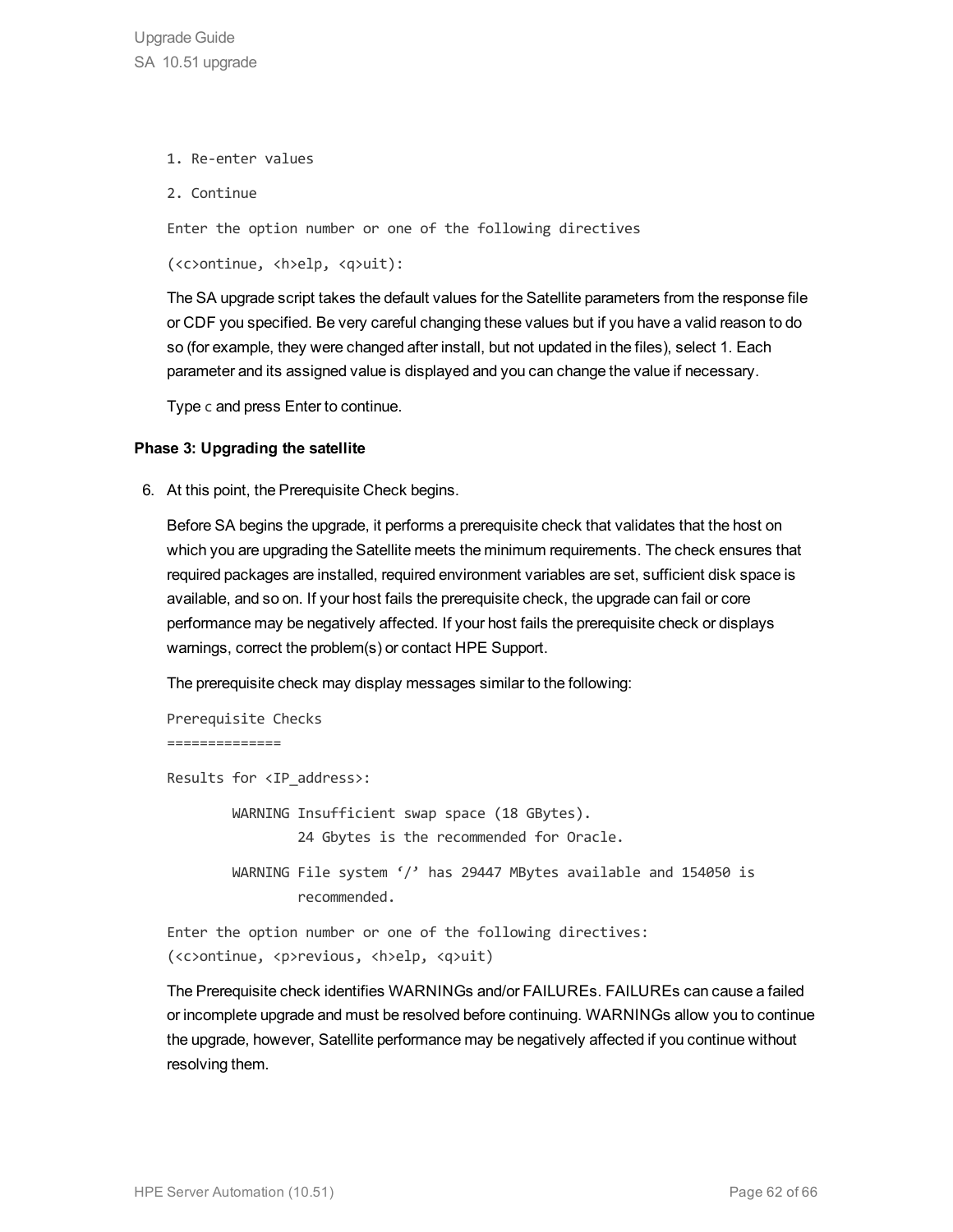If your server passes the prerequisite check, enter c and press Enter to begin the Satellite upgrade.

- 7. You see many messages displayed as the upgrade progresses. Unless the upgrade fails, these messages are purely informational. When the upgrade completes, the Core Description File (CDF) is automatically saved.
- 8. You should now upgrade your SA Agents installed on managed servers. See ["Post-upgrade](#page-63-0) tasks" on the next [page](#page-63-0) for details.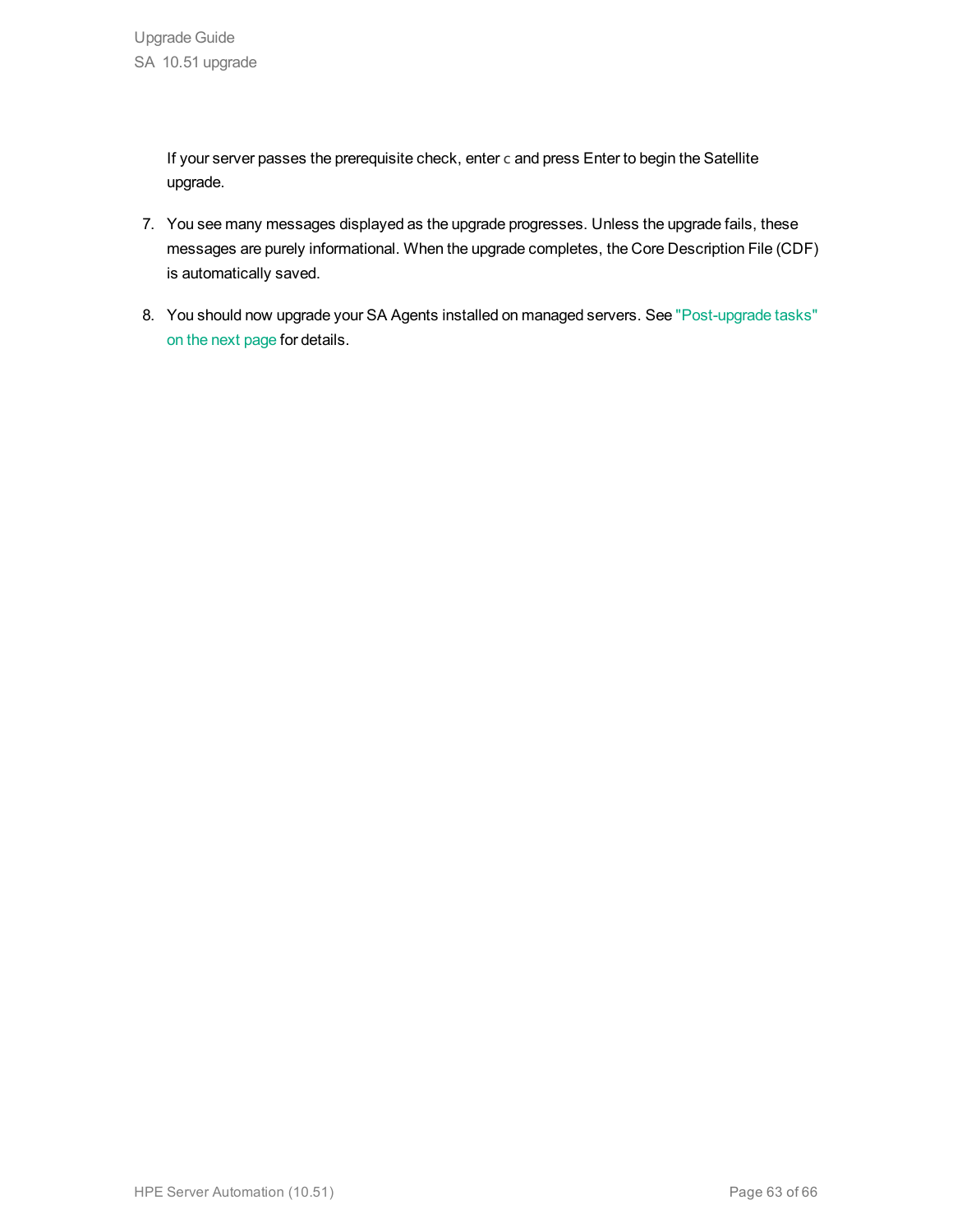## <span id="page-63-0"></span>Post-upgrade tasks

This section describes the tasks that may be required after upgrading to SA 10.51.

- [Upgrade](#page-63-1) SA Agents
- <span id="page-63-1"></span>• OS Provisioning build manager [customizations](#page-63-2)

## Upgrade SA Agents

You should now upgrade the SA Agents installed on managed servers as described in the SA Agent Management section in Use.

You are not required to upgrade the agents, but in order to take advantage of the latest functionality that may have been added in the new release, agents must be upgraded. If you continue using an older agent, certain new functionality may not be available on the server managed by that agent.

### <span id="page-63-2"></span>OS Provisioning build manager customizations

During the upgrade to SA10.51, the system configuration values for the OS Build manager (bm. reprovision attributes to preserve) are updated with new required SA10.51 values.

If you modified the bm. reprovision attributes to preserve values prior to the upgrade, your changes are lost during upgrade, therefore, you must modify bm. reprovision attributes to preserve after upgrade to respecify your customized values.

If you do not respecify these custom values after upgrade, any Linux or Solaris managed servers you provision will lose the custom attributes assigned using the modified bm. reprovision attributes to preserve values that existed before upgrade.

You can respecify your custom values by appending the custom attribute names and values that should be used during reprovisioning to bm.reprovision\_attributes\_to\_preserve in the SA Client, under **Administration** > **System Configuration** > **Configuration Parameters**.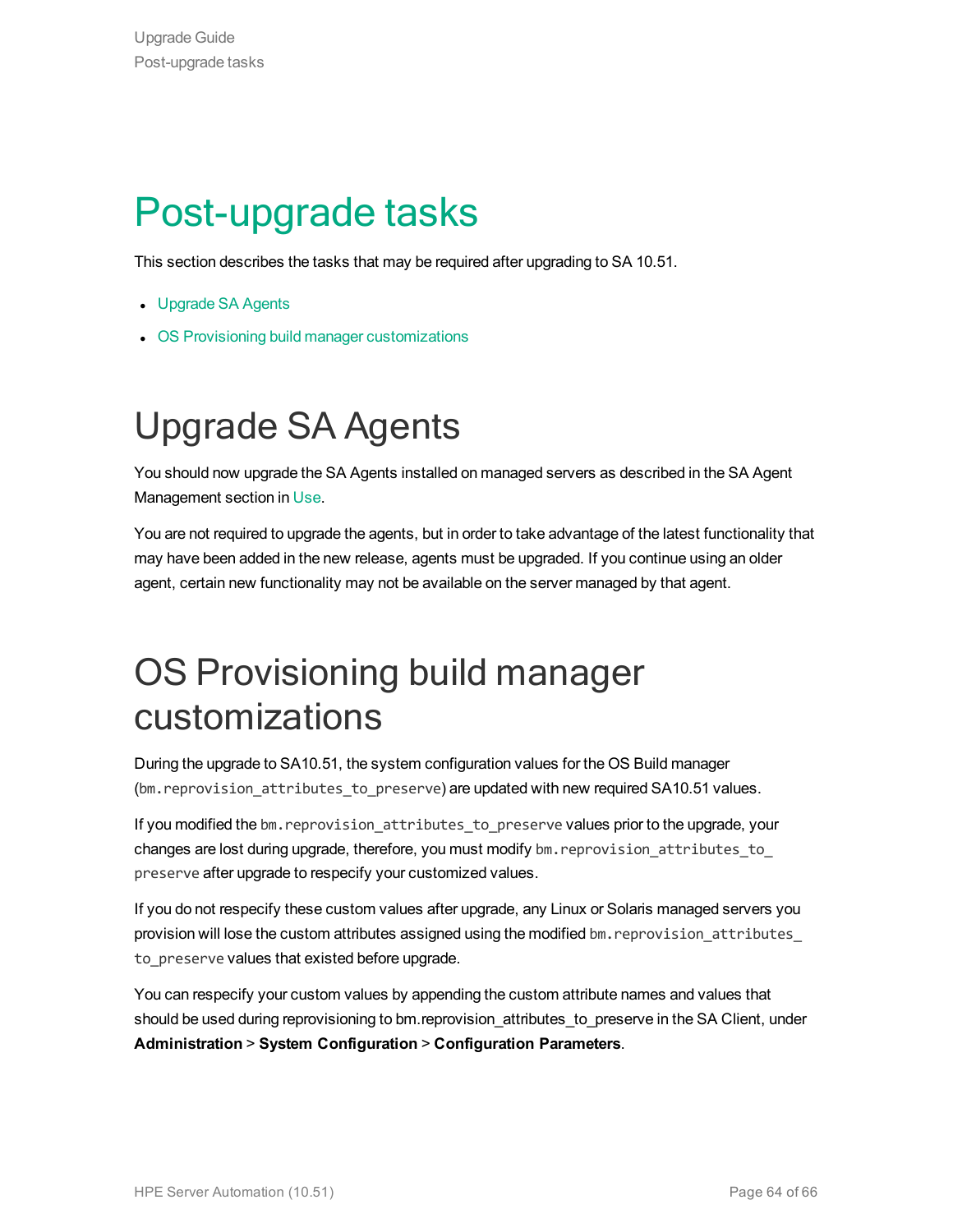To modify this configuration parameter, in the SA Client click on **Administration** in the Navigation panel, expand **System Configuration** and select **Configuration Parameters**. In the list of SA components, select OS Build Manager. This displays the configuration parameters for this component.